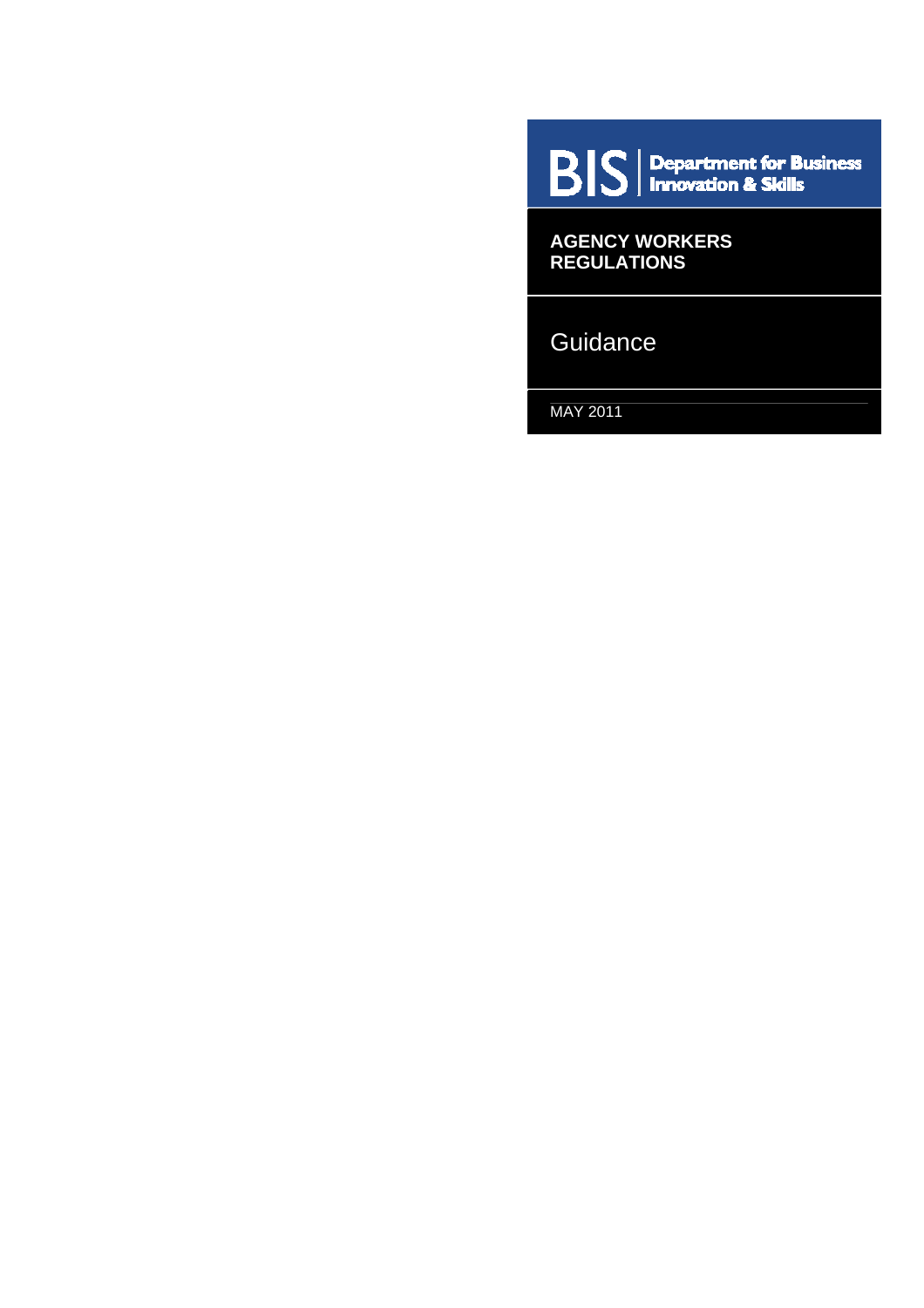| How to identify 'basic working and employment: Conditions' and the                        |    |
|-------------------------------------------------------------------------------------------|----|
|                                                                                           |    |
|                                                                                           |    |
|                                                                                           |    |
|                                                                                           |    |
|                                                                                           |    |
|                                                                                           |    |
|                                                                                           |    |
|                                                                                           |    |
|                                                                                           |    |
| Working time entitlements - duration of working time; night work; rest periods and breaks |    |
|                                                                                           |    |
|                                                                                           |    |
|                                                                                           |    |
|                                                                                           |    |
|                                                                                           |    |
|                                                                                           |    |
|                                                                                           |    |
|                                                                                           |    |
|                                                                                           |    |
|                                                                                           | 38 |
|                                                                                           |    |
|                                                                                           |    |
|                                                                                           |    |
| Pregnant workers working on a pay between assignments contract 41                         |    |
|                                                                                           |    |
|                                                                                           |    |
| Information a TWA must have before supplying an agency worker 42                          |    |
| Compliance information required by a TWA from a hirer 43                                  |    |
|                                                                                           |    |
|                                                                                           |    |
|                                                                                           |    |
|                                                                                           |    |
|                                                                                           |    |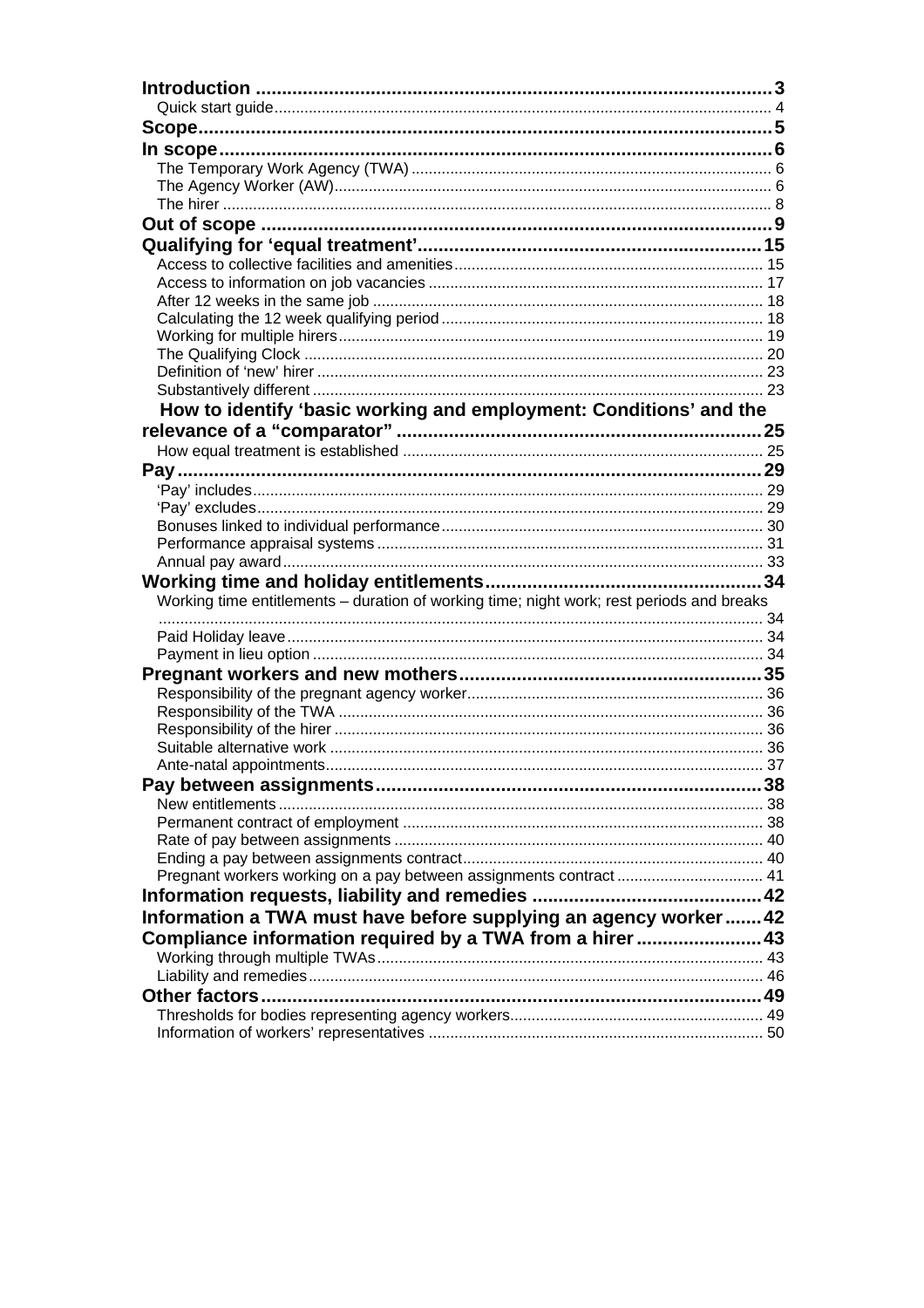# **Introduction**

## <span id="page-2-0"></span>**At a glance**

This section covers:

- Aim of guidance
- When the law changes
- Quick start

### Aim of guidance

This aim of this guidance is to help both hirers of agency workers and the implications and responsibilities for both hirers and temporary work agencies. recruitment sector to understand the Agency Workers Regulations and the

Each section covers the key provisions of the Regulations and illustrative examples and, where possible, is accompanied by useful links and related flowcharts.

### **hen the law changes W**

The legislation comes into force on 1 October 2011, giving agency workers the had been recruited directly, if and when they complete a qualifying period of 12 entitlement to the same basic employment and working conditions as if they weeks in the same job.

It is not retrospective and for those agency workers already on assignment, the 12 week qualifying period will start from 1 October 2011.

From the 1 October 2011, agency workers will also be entitled to access to facilities and information on job vacancies from Day 1 of their assignment.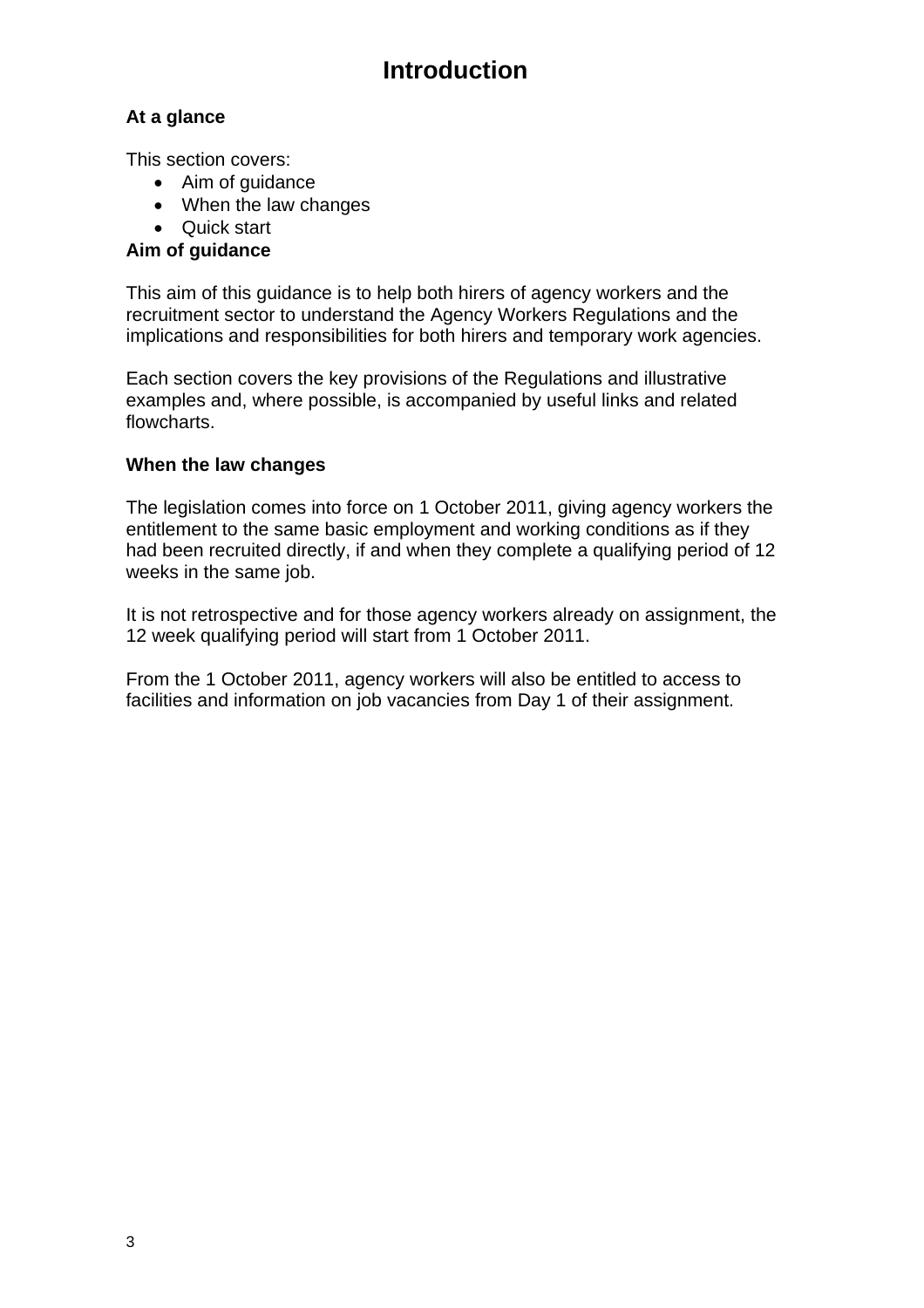## <span id="page-3-0"></span>**Quick start guide New entitlements for agency workers from 1 October 2011**

**The information below outlines the key changes and new responsibilities** 

### **New entitlements**

**Day 1 rights for all agency workers:** If you hire agency workers, you must ensure that they have they can access your **facilities** (such as canteen, childcare facilities, etc) and can access **information on your job vacancies** from the first day of their assignment.

**After 12 weeks in the same job:** The equal treatment entitlements relate to **pay** and other **basic working conditions** (annual leave, rest breaks etc) and come into effect after an agency worker completes a **12 week qualifying period** in the same job with the same hirer. After completing the qualifying period, pregnant agency workers will now be allowed to take paid time off for ante-natal appointments during an assignment.

It is **not** retrospective and for those agency workers already on assignment, the 12 week qualifying period will start **from 1 October 2011**.

## What this means for you

**If you are a hirer of agency workers:** If you are an employer and hire temporary agency workers through a temporary work agency, you should provide your agency with up to date information on your terms and conditions so that they can ensure that an agency worker receives the correct equal treatment, as if they had been recruited directly, after 12 weeks in the same job. You are responsible for ensuring that all agency workers can access your facilities and are able to view information on your job vacancies from the first day of their assignment with you.

**If you are a 'temp' agency worker:** From 1 October 2011, after you have worked in the same job for 12 weeks, you will qualify for equal treatment in respect of pay and basic working conditions. You can accumulate these weeks even if you only work a few hours a week. Your temporary work agency is likely to ask for details of your work history to help establish when you are entitled to equal treatment (separate guidance is available for agency workers on direct.gov website).

**If you are a temporary work agency:** If you are involved in the supply of temporary agency workers, you need to ask the hirer for information about **pay** and **basic working** conditions (when it is clear that the agency worker will be in the same job with the same hirer for more than 12 weeks) so that they are treated as if they had been directly recruited to the job.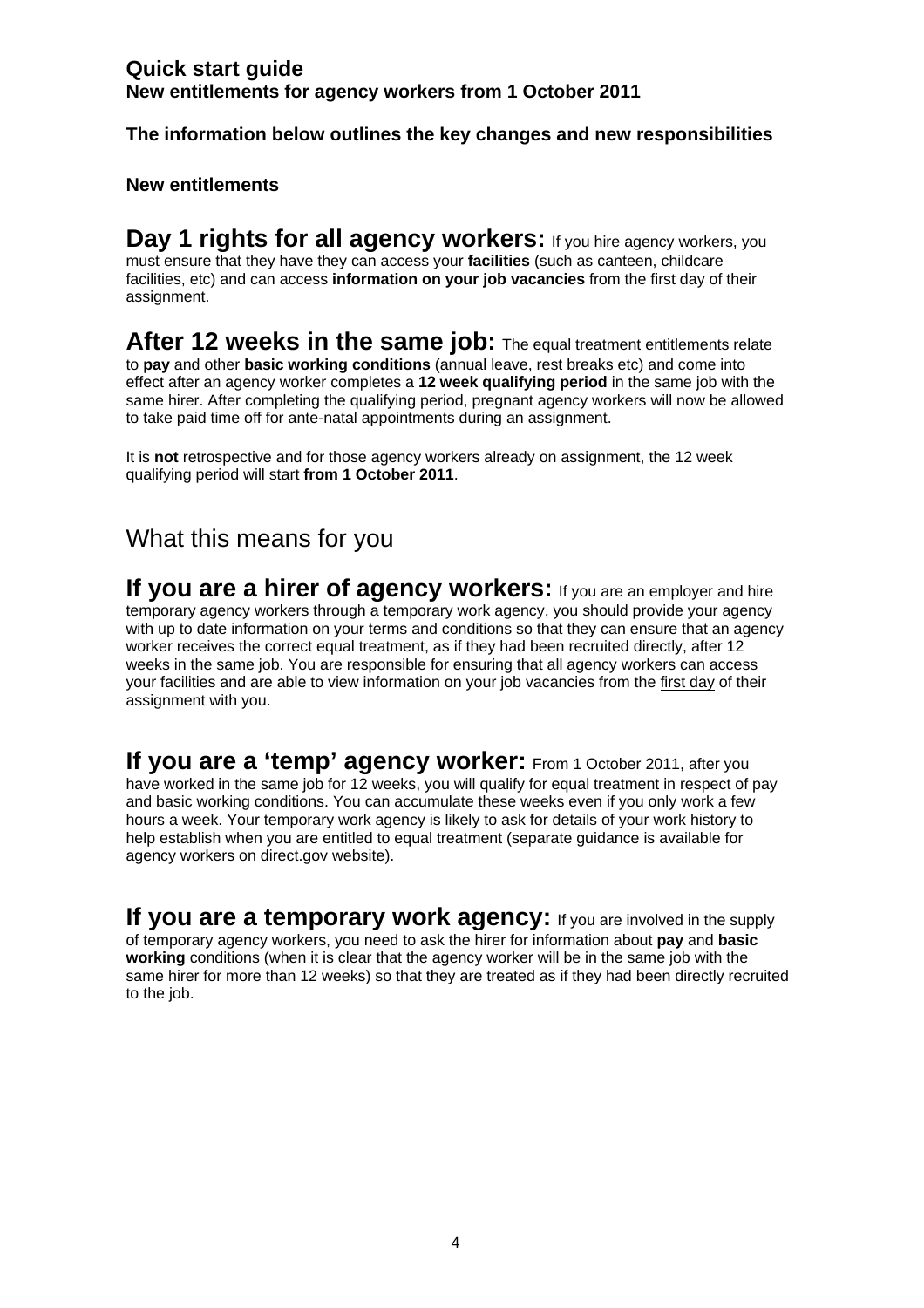## <span id="page-4-0"></span>**At a glance**

The Agency Workers Regulations apply to:

- individuals who work as temporary agency workers;
- individuals or companies (private, public and third sector eg charities, social enterprises) involved in the supply of temporary agency workers, either directly or indirectly, to work temporarily for and under the direction and supervision of a hirer;
- and hirers (private, public and third sector)

This section considers who is covered by the Regulations and those who are likely to be outside the Regulations together with illustrative examples.

Covered in this section;

Definition of who is covered by the Regulations

- **Temporary Work Agency (TWA)**
- **Agency worker**
- **Hirer**

Those who are likely to be outside the scope of the Regulations include;

- individuals who find work through a temporary work agency but are in business on their own account (where they have a business to business relationship with the hirer who is a client or customer)
- individuals working on Managed Service Contracts where the worker does not work under the direction and supervision of the host organisation
- individuals working for in-house temporary staffing banks where a company employs its temporary workers directly (and they only work for that same business or service)
- individuals who find direct employment with an employer through an "employment agency"
- individuals on secondment or loan from one organisation to another this is usually where the main activity of the organisation seconding the individual is not the supply of individuals to work temporarily under the supervision and direction of another party

These Regulations apply to Great Britain. Northern Ireland has separate Regulations in line with their national law.

If there is a dispute about whether someone is within the scope of the Regulations, an Employment Tribunal will consider if the description of the arrangements reflects the reality of the relationship.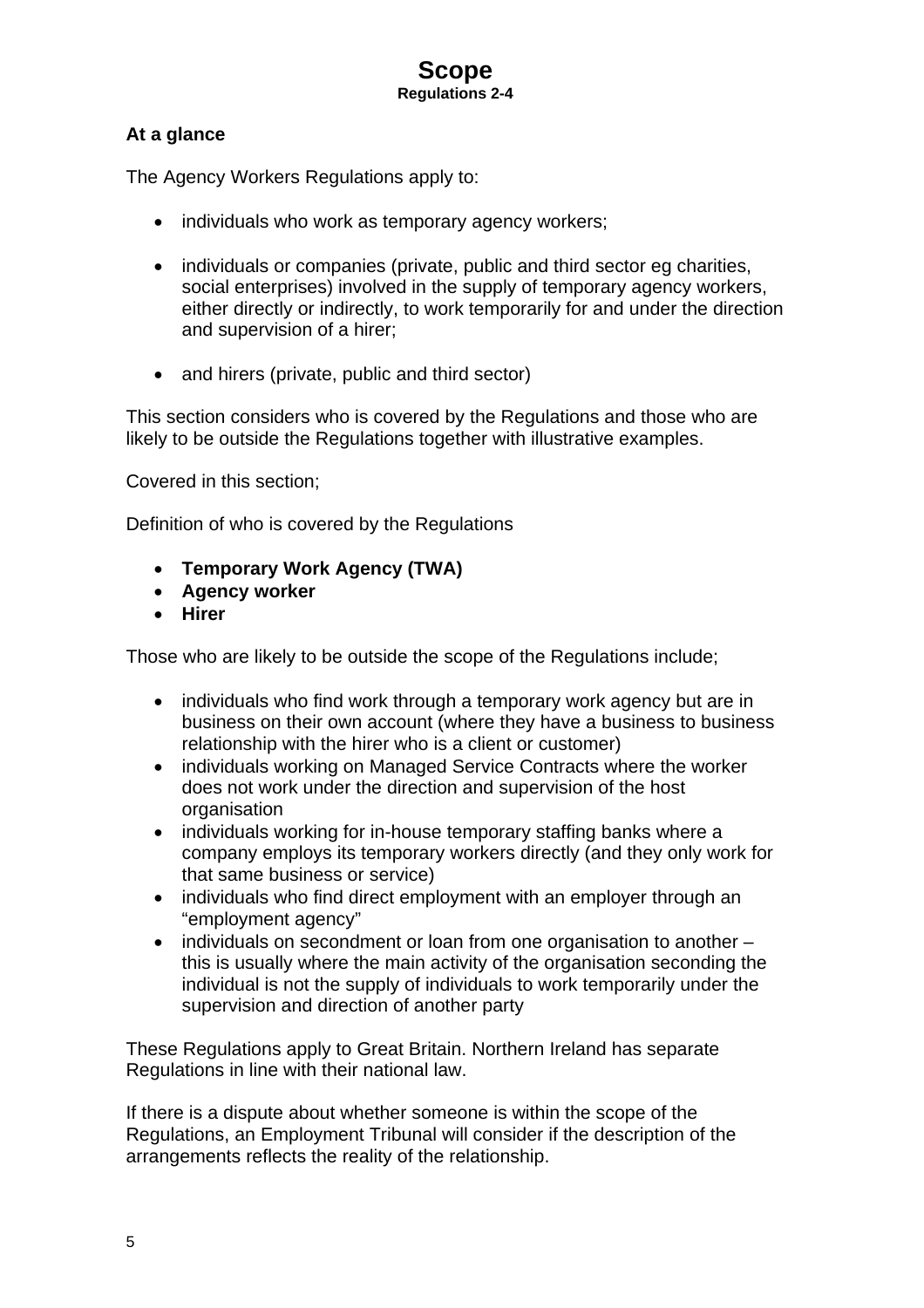## <span id="page-5-0"></span>**The Temporary Work Agency (TWA)**

A **temporary work agency** (TWA) supplies **agency workers** to work temporarily for a third party (the **hirer**). The agency worker works temporarily under the supervision and direction of the hirer but only has a contract (an employment contract or a contract to perform work or services personally) with the TWA. Under the Regulations a TWA is a person (individual or company) in business, whether operating for profit or not and including both public and private sector bodies, involved in the supply of temporary agency workers. This could be a **"high street" agency**, but also an **intermediary** such as an **umbrella company** or a **master or neutral vendor** if they are involved in the supply of the agency worker.

An individual is not prevented from being an agency worker under the Regulations simply because they work through an intermediary body. For example, an individual working through an umbrella company, who finds work via a TWA, is covered by the Regulations. The individual will usually have an overarching employment contract with the umbrella company with full employment rights and the employee's income generally being treated as employment income. However, that will not prevent the individual from benefitting from these Regulations.

## **Involvement of other parties in the supply of agency worker**

Sometimes the supply of agency workers is managed on behalf of a hirer by a master vendor or neutral vendor that may or may not engage and supply workers directly or indirectly. These arrangements exist where a hirer appoints one agency (the master vendor) to manage its recruitment process, using other recruitment agencies as necessary ("second tier" suppliers) or appoints a management company (neutral vendor) which normally does not supply any workers directly but manages the overall recruitment process and supplies temporary agency workers through others.

Master or neutral vendors fall within the legal definition of TWA in view of their involvement in the supply of individuals and/or their role in forwarding payments to such individuals.

**It is important that the correct information from the hirer is shared between parties in the chain of supply of the individual agency worker in order to ensure that whoever actually pays the agency worker is aware of their entitlement, provided by the Regulations, to the basic terms and conditions that they would have received had if they had been directly recruited. See section on information requests for more detail.** 

## **The Agency Worker (AW)**

An agency worker (often referred to as a 'temp') is someone who has a contract with the TWA (an employment contract or a contract to perform work personally) but **works temporarily for and under the direction and supervision of a hirer.** The unique **tripartite relationship** between agency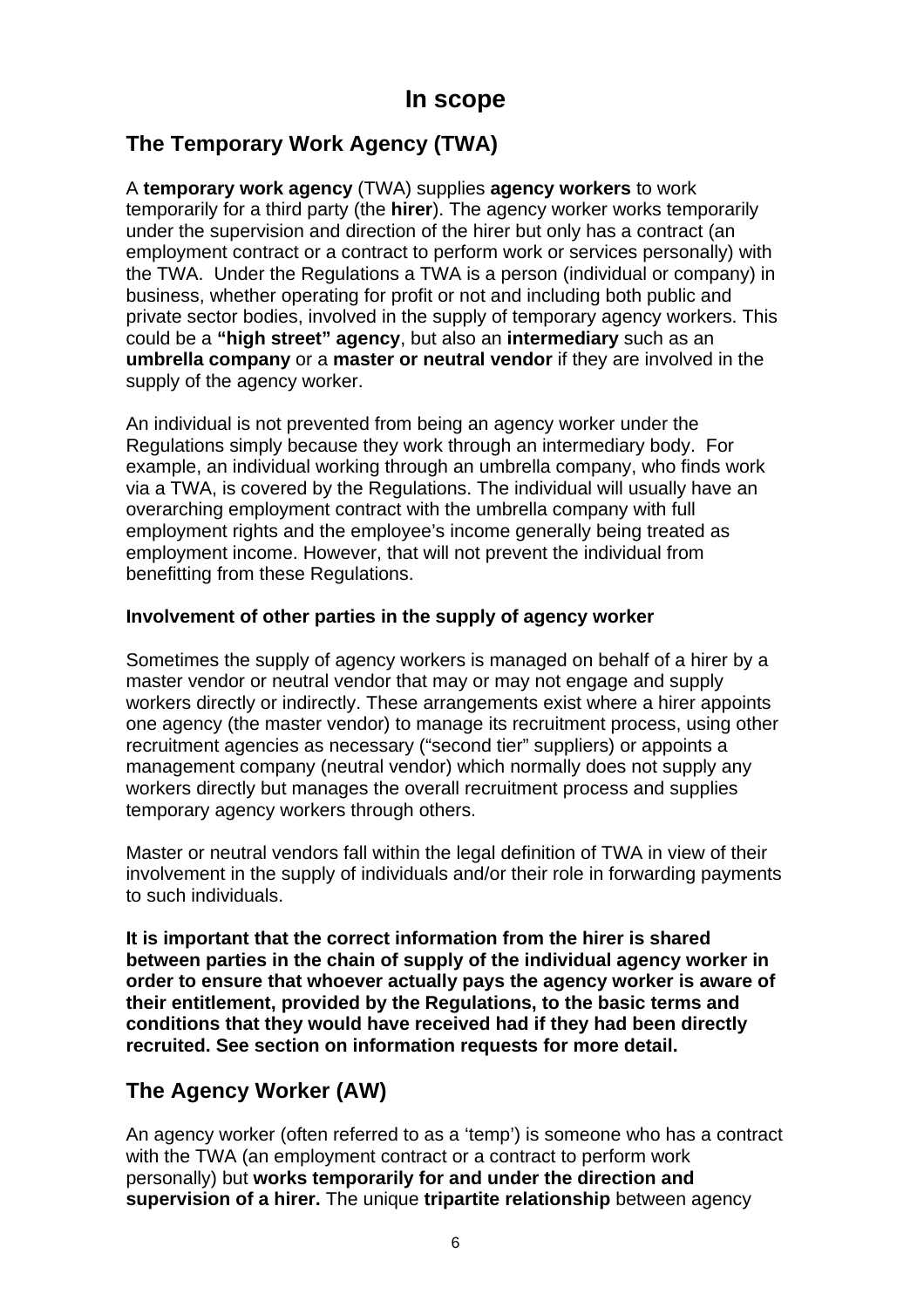worker, agency and hirer is a key feature of these Regulations and who is covered by them.

The key elements required for someone to be an agency worker are:

- there is a contract (an employment contract or a contract to perform work personally) between the worker and a TWA;
- that worker is temporarily supplied to a hirer by the TWA; and
- when working on assignment the worker is subject to the supervision and direction of that hirer

AND

• the individual in question is not in a business on their own account (where they have a business to business relationship with the hirer who is a client or customer)

### **Illustrative examples**

### **Example characteristics of an agency worker (AW)**

 $\checkmark$  The AW works for a variety of hirers on different assignments but is paid by the TWA who deducts tax and NICs (National Insurance contributions)  $\checkmark$  The AW has a contract with the TWA but works under the direction and supervision of the hirer

 $\checkmark$  Time sheets are given to the TWA who pays the AW for the hours worked  $\checkmark$  If an AW is on sick leave, the TWA pays the Statutory Sick Pay (subject to satisfying the criteria applicable to all workers)

 $\checkmark$  The TWA pays holiday pay when paid statutory annual leave is taken

### **Example characteristics of a worker who is outside the Regulations**

 $\checkmark$  The "employment agency" introduces an individual to an employer for a directly employed role, paid by the employer

 $\checkmark$  The contract is agreed between the worker and employer and is open ended or may be for a fixed period

 $\checkmark$ There is no ongoing contractual relationship between the employment agency and the worker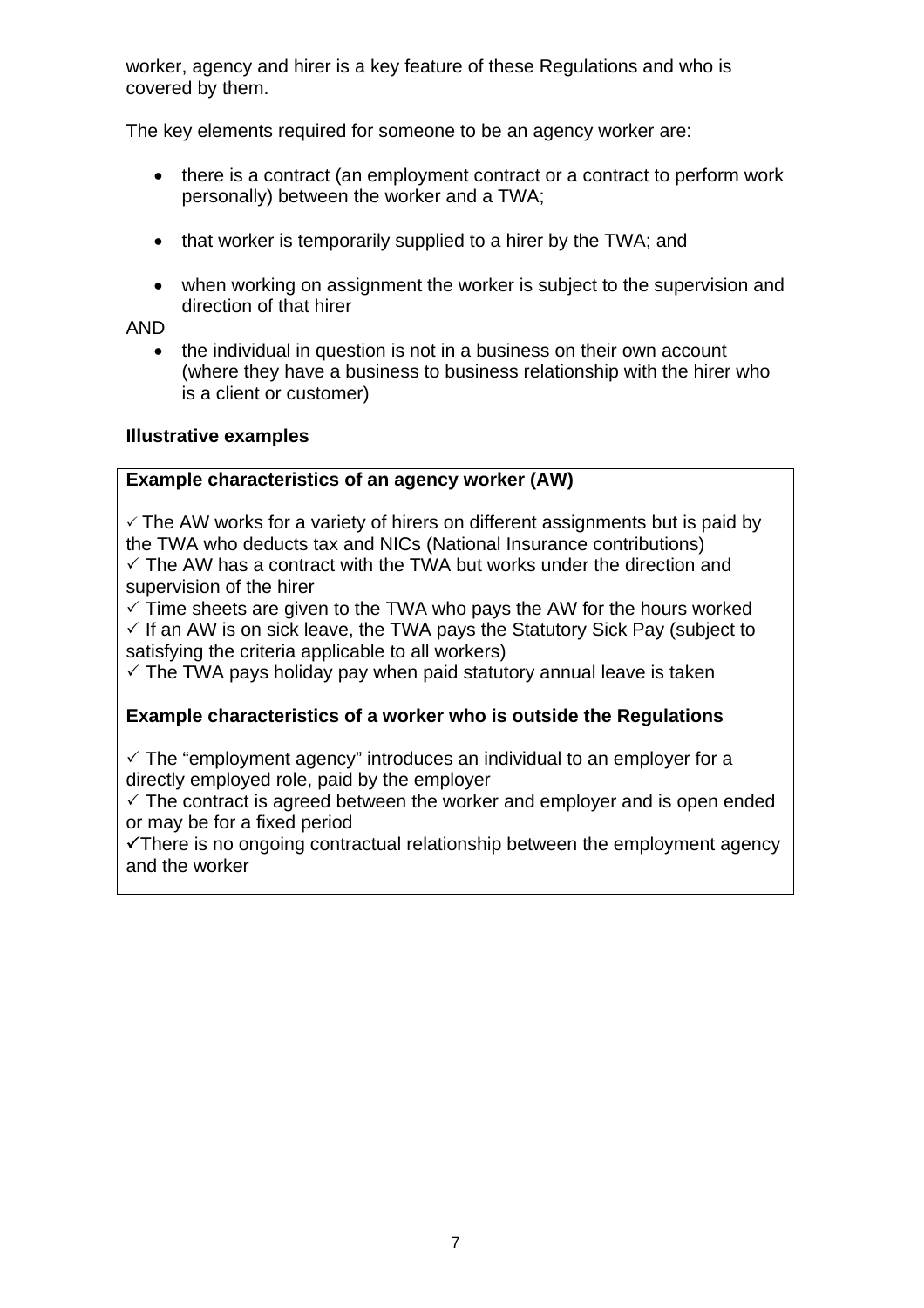## <span id="page-7-0"></span>**The hirer**

The hirer (end-user) is a "person" – eg company, partnership, sole trader, public body - which is engaged in economic activity (whether or not for profit) and which books agency workers via a TWA. The hirer is responsible for supervising and directing the agency worker while they undertake the assignment. A hirer will have its own legal identity – so a division within a company will not be a separate hirer if it does not have its own legal identity.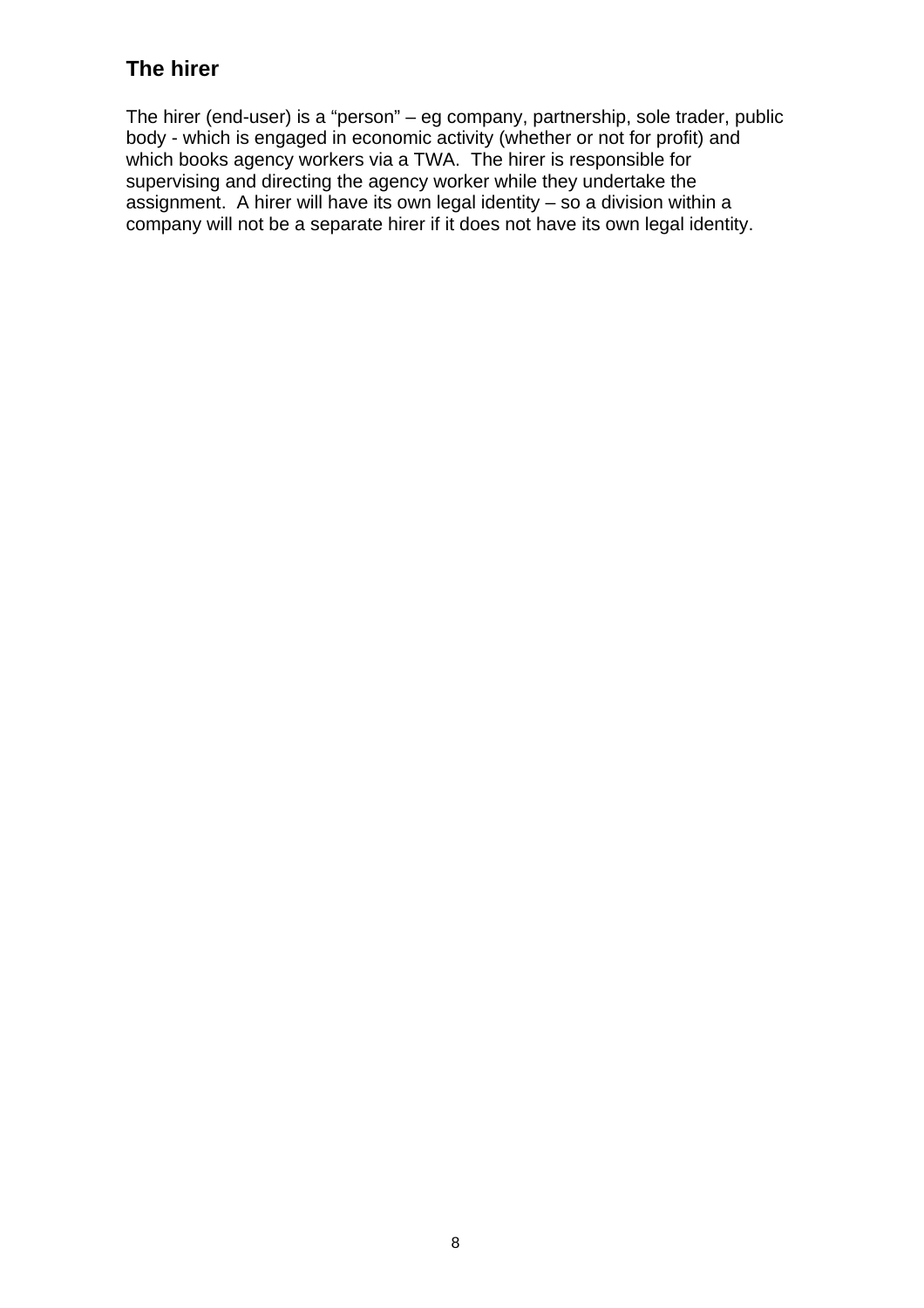# **Out of scope**

<span id="page-8-0"></span>The definition of an agency worker excludes those who are in business on their own account where the status of the hirer is that of a client or customer of a "profession or business undertaking" (i.e. a genuine business to business relationship).

#### **When is an individual in a profession in or out of scope?**

The definition of an agency worker excludes those who are in a "profession or business undertaking carried out by the individual" where the hirer is a client of customer of the individual (i.e. a genuine business to business relationship). A profession is normally someone who is certified by a professional body such as a doctor or lawyer. Normally a professional or a person in business providing services to a client or customer is not working under that person's supervision or direction. But it is still possible for someone in a profession or in a business to be an agency worker if there is no such client or customer relationship.

### **Simply putting earnings through a limited company would not in itself put individuals beyond the possible scope of the Regulations.**

Individuals may choose to do this for the sake of flexibility or for tax reasons. However, where the relationship between the individual, TWA and hirer remains, in essence, a tripartite relationship, and a hirer is not a client or customer of such individuals, they are likely to be in scope.

In the event of a dispute, in order to establish if a worker is genuinely in business on their own account (business to business relationship), the courts have devised a number of tests which examine the individual's circumstances and consider all aspects of the relationship, including what a contract might say or what it does not say, the expectations of the parties and their conduct, to establish the reality of the relationship.

If the arrangements do not reflect the reality of the relationship (e.g. despite the wording of a contract, the actual reality is that the individual is in not in business on their own account and they work under the supervision and direction of the hirer) or are an avoidance tactic, then individuals are likely to fall into scope of the Regulations.

For further information about employment status and the application of the tests refer to Directgov [Understanding your employment status](http://www.direct.gov.uk/en/Employment/Understandingyourworkstatus/index.htm), in particular, the descriptions of agency workers, personal service consultants and independent contractors or consultants. The descriptions outline some of the factors that help determine employment status and include example situations.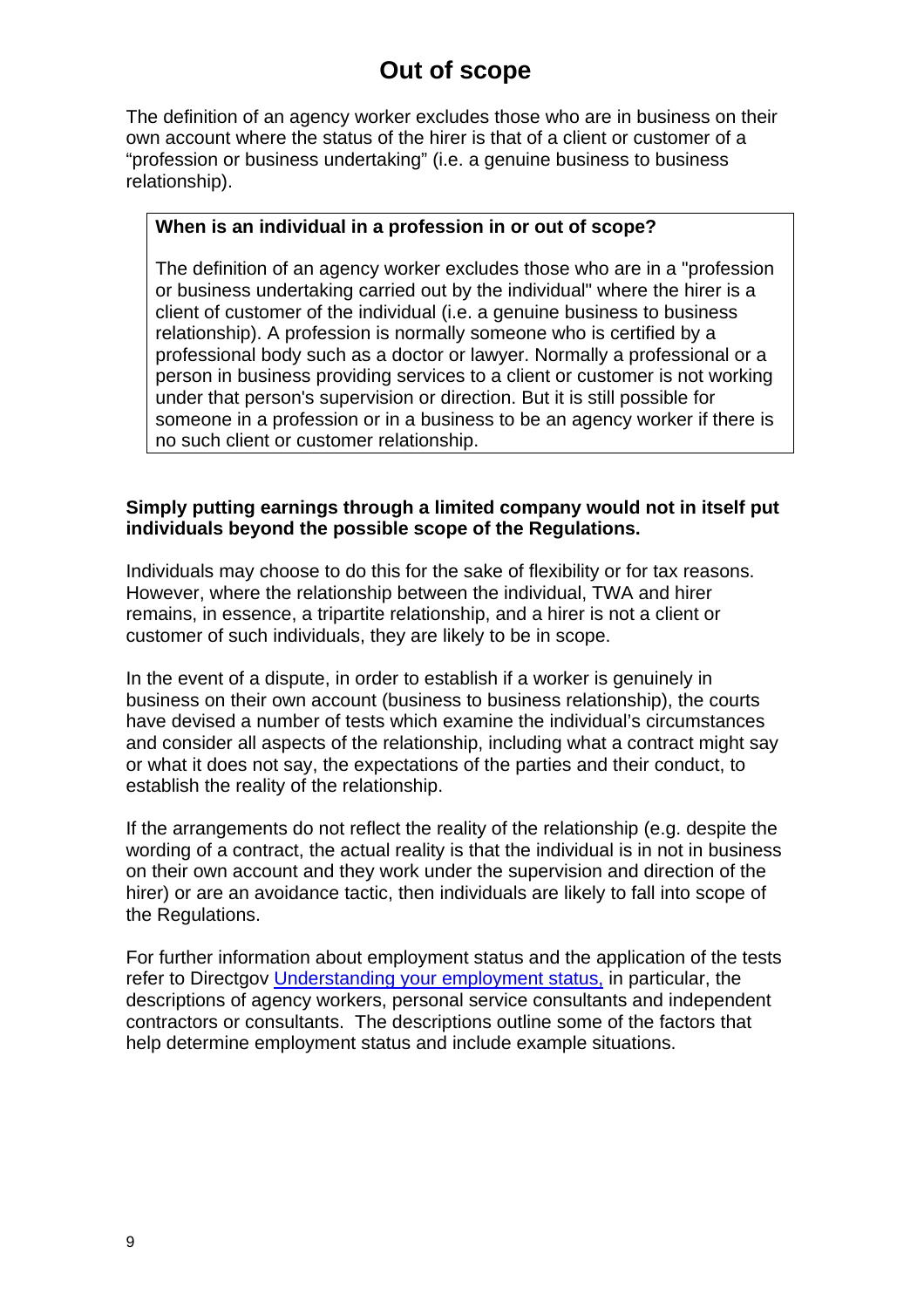**Ultimately, in the event of a dispute, it will be for the Employment Tribunal to decide the reality of the relationships between the parties involved and may, for instance, look at whether the type of arrangements in place are common for the type of worker involved.** 

### **Placing a worker in a direct or permanent employment**

The Regulations do not cover employment agencies who introduce workers to employers for direct or permanent employment. Once a worker is placed with an employer they have no further contractual relationship with the agency.

Some recruitment agencies offer both temporary and permanent vacancies. A work-seeker's relationship with the recruiter depends on what type of work that they want to do. These Regulations only apply when supplying temporary agency workers to hirers (i.e. where they are acting as TWAs). TWAs should ensure that they make clear the way in which they are acting on behalf of the individual worker, as required in the [Conduct of Employment Agencies and](http://www.businesslink.gov.uk/bdotg/action/layer?topicId=1081755778)  [Employment Businesses Regulations 2003](http://www.businesslink.gov.uk/bdotg/action/layer?topicId=1081755778).

## **Managed Service Contracts**

Where a company provides a specific service to a customer – such as catering or cleaning this is usually known as a Managed Service Contract which is based on a contract for services that will usually set out certain service level agreements. The managed service contractor has responsibility for managing and delivering the catering or cleaning service and employs rather than supplies the workers.

The Managed Service Contractor must be genuinely engaged in supervising and directing its workers on site on a day to day basis and must determine how and when the work is done. If it is the customer that determines how the work is done, then it is more likely that the workers will be covered by the Regulations.

Merely having an on-site presence (e.g. a named supervisor) would not necessarily mean that there is a Managed Service Contract. Conversely, where the customer has some responsibilities for all workers on site, for example health and safety responsibilities, this would not in itself mean that this was not a Managed Service Contract.

Please note that where a Managed Service Contractor requests agency workers via a TWA to work under their supervision and direction, they will be in scope as the Managed Service Contractor will be the hirer.

## **In-house temporary staffing banks**

In-house temporary staffing banks are used as a source of internal flexibility. In practice, whether or not a particular arrangement falls in scope will depend on the reality of the employment and organisational arrangements. They are unlikely to be in scope where a company employs its temporary workers directly and they are only supplied to work for that same business – so they would not be acting as a TWA. Regulations governing directly recruited fixed term employees – [Fixed term employees \(prevention of less favourable treatment\)](http://www.businesslink.gov.uk/bdotg/action/detail?itemId=1081861382&type=RESOURCES)  [regulations](http://www.businesslink.gov.uk/bdotg/action/detail?itemId=1081861382&type=RESOURCES) – have been in place since 2002.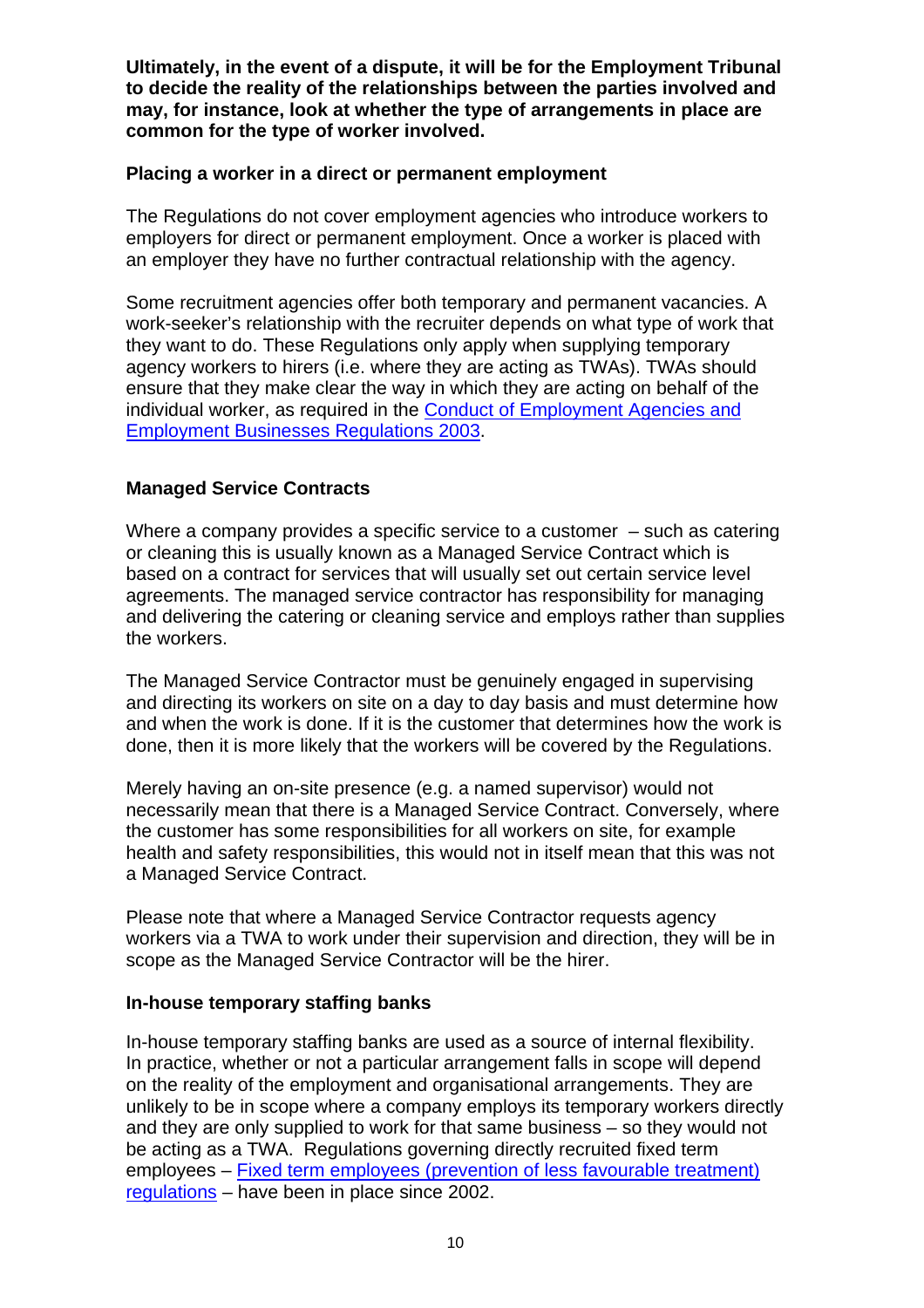If the in-house bank supplies workers to third parties, including associated companies, the in-house bank would be acting as a TWA for the purposes of the Regulations and an employment agency or employment business for the purposes of the [Conduct of Employment Agencies and Employment](http://www.businesslink.gov.uk/bdotg/action/layer?topicId=1081755778)  [Businesses Regulations 2003](http://www.businesslink.gov.uk/bdotg/action/layer?topicId=1081755778).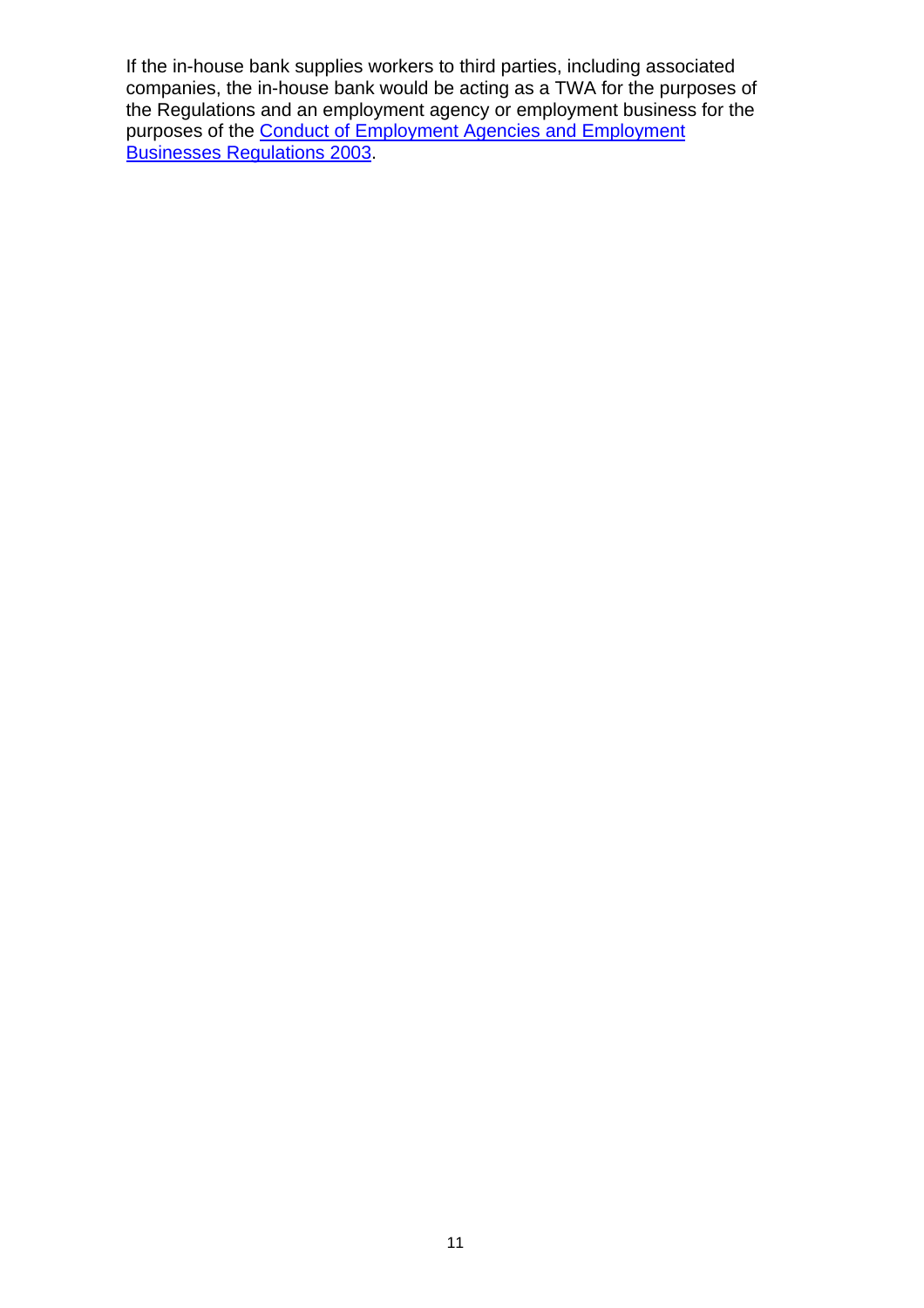#### **Illustrative examples**

#### **Example characteristics that demonstrates and individual is in scope**

 $\checkmark$  A company has a staff canteen managed by an in-house catering manager. One of the company's catering staff is absent and is replaced by a worker supplied by a TWA. During her assignment the worker is supervised and directed by the hirer's catering manager. She fits the definition of an agency worker and is in scope.

 $\checkmark$  A number of factory workers are sent by a TWA to work on a hirer's production line. Because there are lots of workers on the line provided by the same TWA, the TWA sends a manager who works on site to deal with issues such as sickness absence or any other problems that may occur in relation to the agency workers. However, each worker still does his or her job under the supervision and direction of the hirer. The workers all fit the definition of an agency worker and are in scope.

 $\checkmark$  Where one legal entity employs temporary workers and places them into another legal entity (e.g. individual's contract is with one company but they work for another), including other associated or group companies, then they are likely to be acting as a TWA and the workers in scope.

### **Example characteristics that demonstrate you are not in scope**

 $\checkmark$  An organisation contracts out the management of its canteen. The contractor manages the entire operation of the canteen and is responsible for the direction and control of its own catering staff. Although they are working on the customer's premises, the contractor's workers are not agency workers because they are not subject to direction and control by the customer.

 $\checkmark$  An individual is working in organisation A, but is on secondment to organisation B, who pays the individual until they return to the original organisation A when the secondment ends. Organisation A is not acting as a TWA as it does not fulfil all the requirements of a TWA given its main activity is not the supply of workers.

 $\checkmark$  An individual works for an internal project team and is paid directly by his employer, covering a variety of temporary posts dependent on where he is needed. The individual is not in scope.

 $\checkmark$  Where a single legal entity recruits temporary staff directly who work for the same legal entity they not in scope. The temporary staff are not agency workers and the hiring company is not a TWA

 $\checkmark$  An individual has set up his own limited company through which he provides IT services. He has a contract with a TWA and is supplied to work on a specific project with an anticipated duration of 12 months. The individual has no fixed working pattern and can determine how and when he performs the services; he can also send a substitute to perform the services at any time or payment is made on specific deliverable or on a fixed price and not simply on an hour, daily or weekly rate. However, he is subject to the hirer's reasonable and lawful instructions. Given the absence of personal service and mutuality of obligation, the company is a client or customer of the individual, therefore the individual is out of scope. This must be a true reflection of the reality of the relationships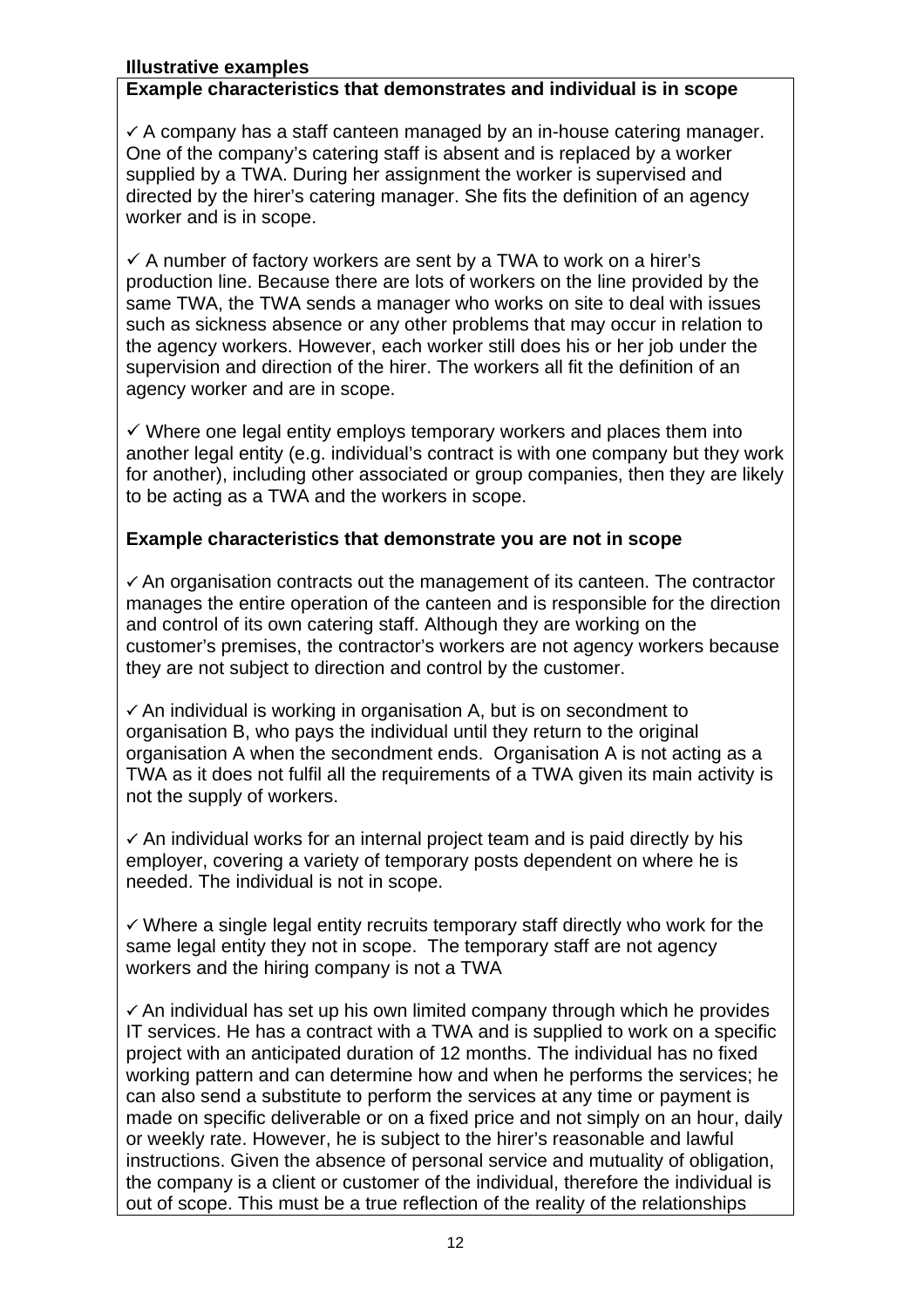between the parties involved and not simply a reflection of the contractual terms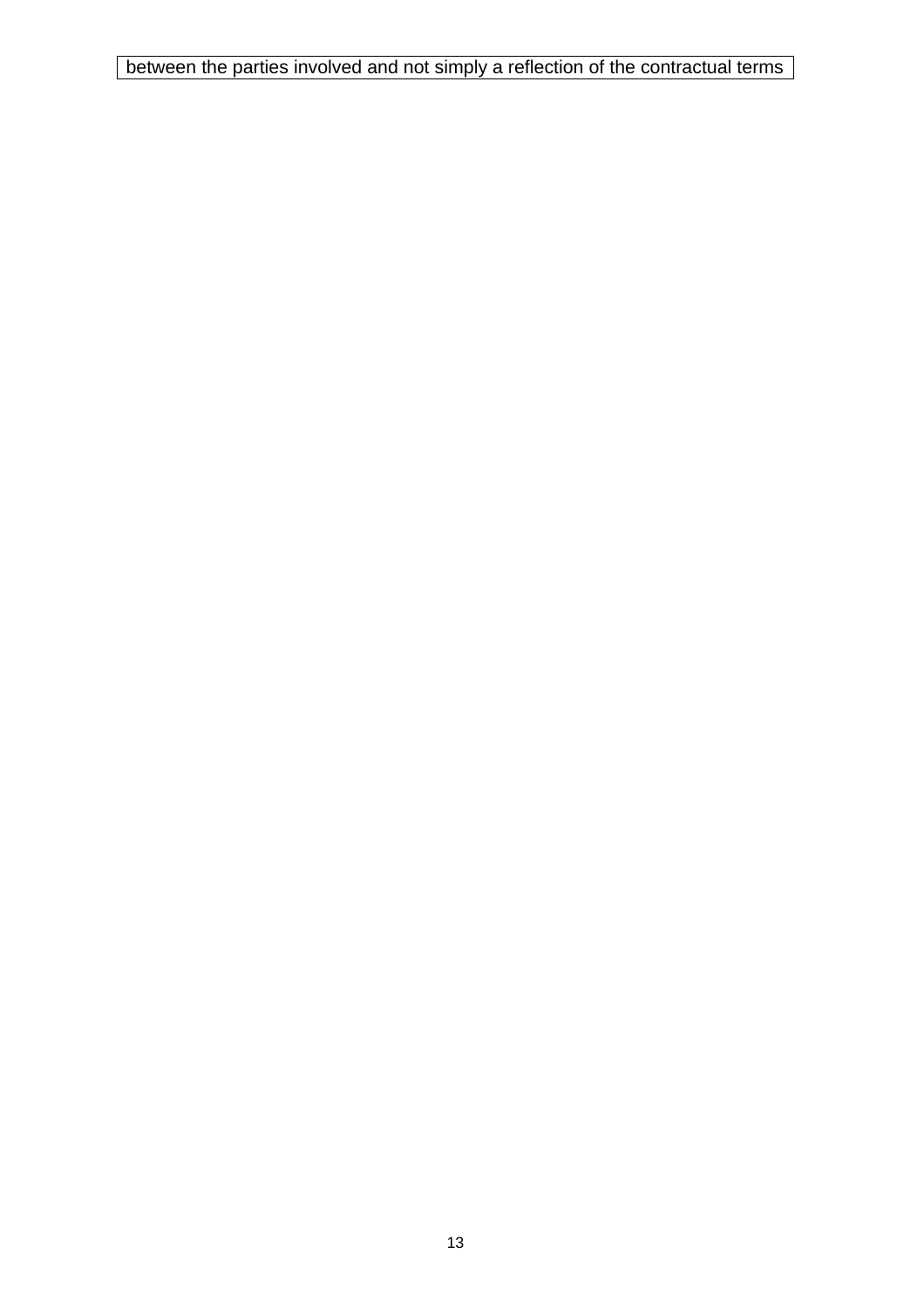## **In summary**

| In scope                                                                                                                              | Out of scope                                                                                                                                                                                                  |
|---------------------------------------------------------------------------------------------------------------------------------------|---------------------------------------------------------------------------------------------------------------------------------------------------------------------------------------------------------------|
| $TWAs$ – including intermediaries –<br>involved in supply of agency worker                                                            | Genuinely in business on own<br>account working for clients or<br>customers (business to business<br>relationship)                                                                                            |
| <b>Hirer</b> (end-user) supervising and<br>directing agency worker                                                                    | In-house temporary staffing banks,<br>secondments                                                                                                                                                             |
| <b>Agency worker (in tripartite</b><br>relationship including those working<br>through umbrella companies or other<br>intermediaries) | <b>Managed Service Contract staff who</b><br>work under the supervision and<br>direction of the company who employs<br>or engages them - not under<br>supervision and direction of company<br>where they work |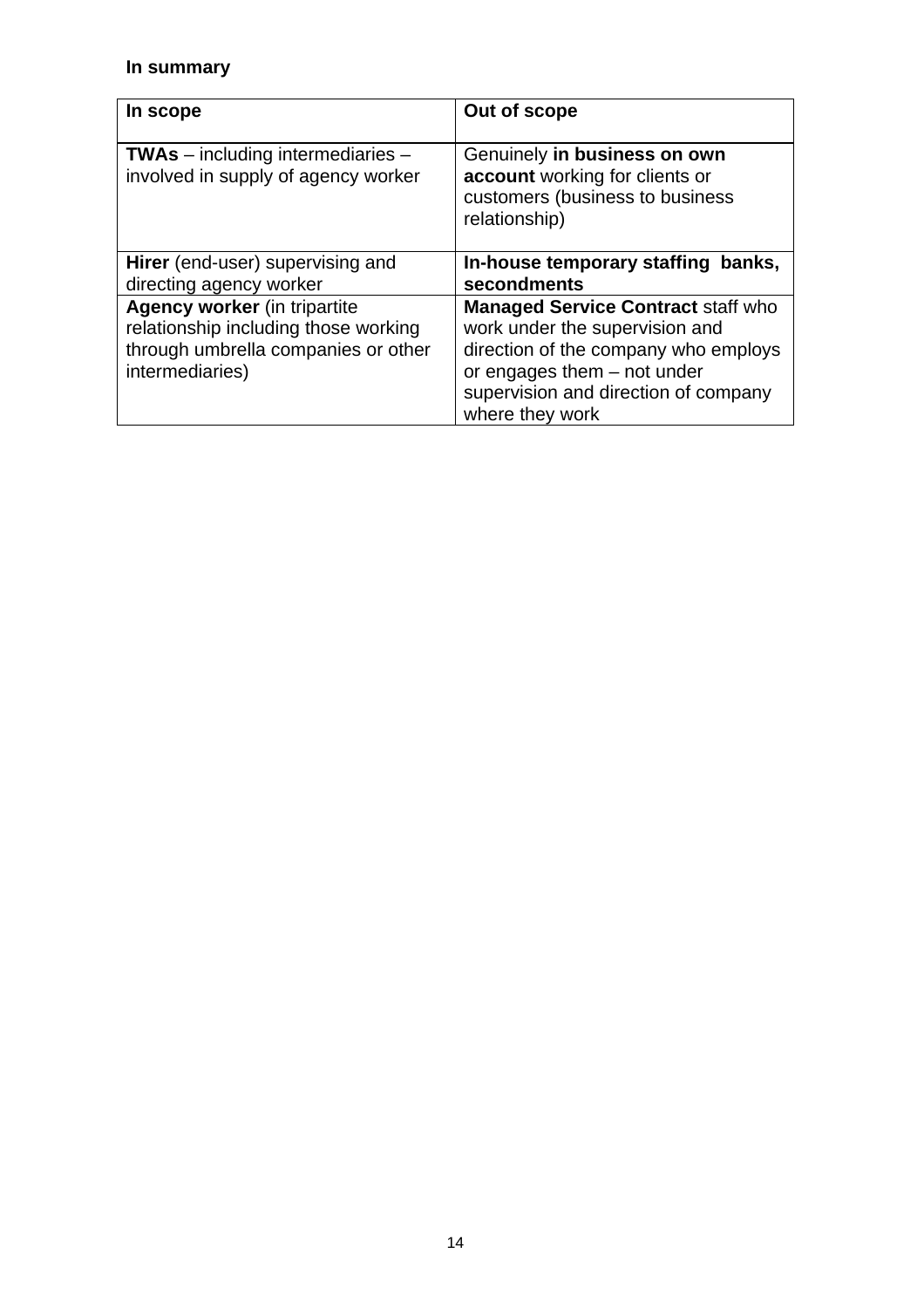# **Qualifying for 'equal treatment'**

**Regulations 5-13** 

### <span id="page-14-0"></span>**At a glance**

This section covers the entitlements that agency workers will receive from the first day of an assignment; entitlements in relation to basic working and employment conditions following a 12 week qualifying period and the timing of the receipt of the entitlements.

Don't forget that agency workers are already entitled to a range of statutory protections under the Working Time Regulations; National Minimum Wage etc; [Agency worker employment rights](http://www.direct.gov.uk/en/Employment/Understandingyourworkstatus/Agencyworkersandemploymentagencies/DG_173252)

### **Rights under these Regulations:**

#### **Day 1 rights for all agency workers Regulations 12-13**

The Regulations give agency workers the same access to certain facilities provided by the hirer and information on job vacancies. The test relates to what comparable workers and employees receive and the agency worker is entitled from the first day of their assignment (so not after 12 weeks).

- Access to facilities
- Access to information relating to vacancies

### **Access to collective facilities and amenities: Regulation 12**

**From day one of an assignment**, agency workers are entitled to be treated no less favourably than a comparable worker or employee $<sup>1</sup>$  $<sup>1</sup>$  $<sup>1</sup>$  in relation to access</sup> to collective facilities and amenities provided by the hirer.

This is not intended to extend to all benefits which a hirer might provide to directly recruited workers or employees; rather, it applies to collective facilities provided by the hirer either to workers or employees as a whole or to particular groups of workers or employees. These may include:

- a canteen or other similar facilities
- a workplace crèche
- transport services (e.g. in this context, local pick up and drop offs, transport between sites – but not company car allowances or season ticket loans)
- toilets/shower facilities
- staff common room
- waiting room
- mother and baby room
- prayer room

l

<span id="page-14-1"></span> $1$  An employee has a contract of employment; a worker is a wider category which includes someone who has a contract of employment or a contract where the individual undertakes to do or perform personally any work or services for someone who is not a client or customer (see to Directgov [Understanding your employment status](http://www.direct.gov.uk/en/Employment/Understandingyourworkstatus/index.htm) which contains pen pictures and profiles of workers and employees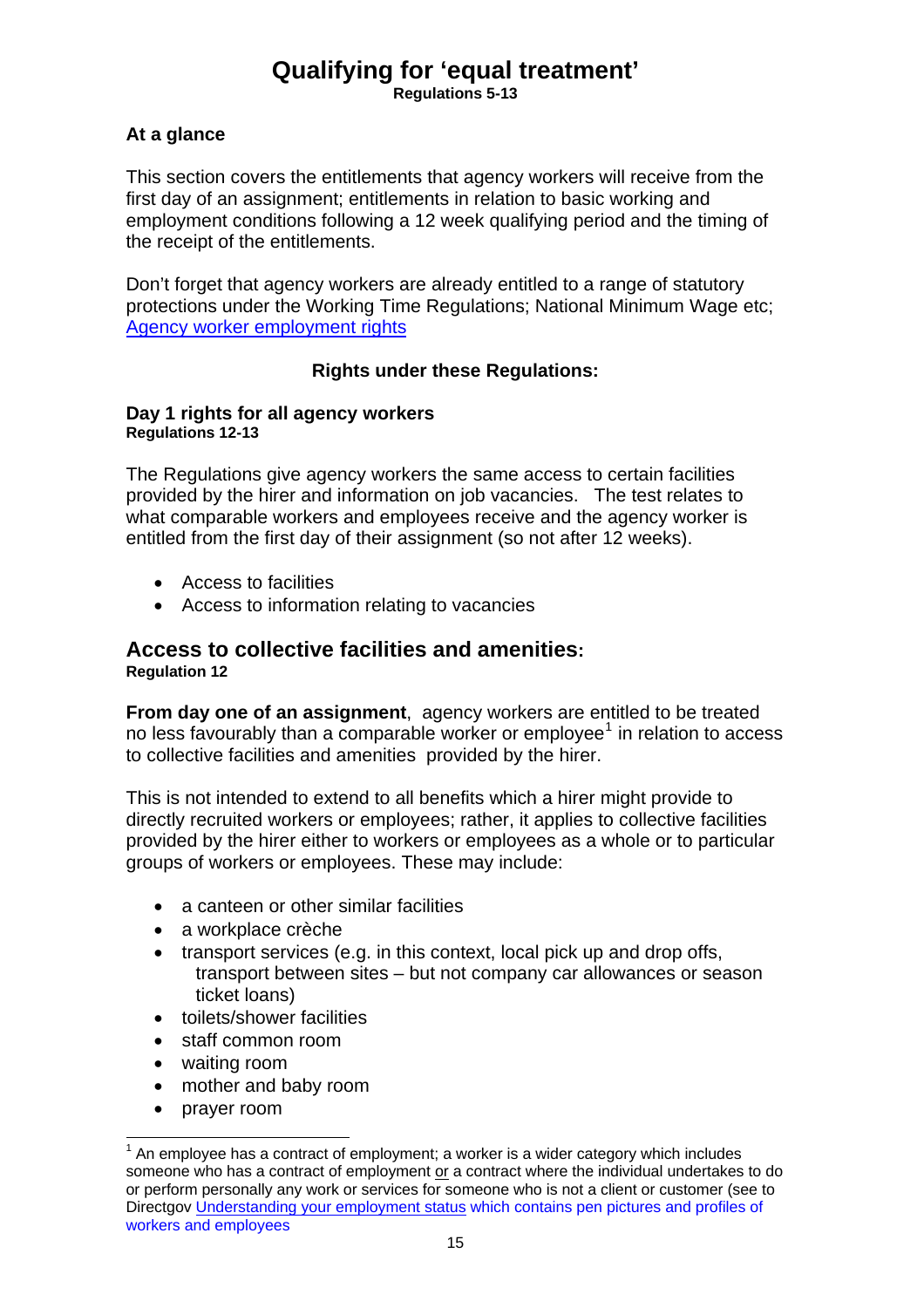- food and drinks machines
- car parking

This is a non-exhaustive list and acts as an indication of which kind of facilities should be included. It applies to facilities provided by the hirer and therefore these facilities will usually be on-site. However, for example, if a canteen is used on another site – or shared with another company – then this should also be available to agency workers.

## **Access to facilities is not:**

This does not mean that agency workers will be given 'enhanced' access rights, for example, where access to a crèche involves joining a waiting list, the agency workers would also be able to join the list and would not be given an automatic right to have a crèche place.

Nor is it about access to off-site facilities and amenities which are not provided by the hirer, such as subsidised access to an off-site gym as part of a benefit package to reward long term service or loyalty or to other types of benefits such as the ability to purchase discounted company goods in a staff shop or subsidised meals in a canteen.. However, this does not prevent hirers offering these to agency workers if they choose to do so.

## **Objective Justification**

l

This is the only element of these Regulations where there can be "objective justification" for less favourable treatment. Essentially, hirers have to ask themselves "is there a good reason for treating the agency worker less favourably?" Cost may be one factor to take into account but hirers are unlikely to be able to rely on cost alone to justify different treatment. Practical and organisational considerations could also be a factor. Even if there is objective justification, hirers may want to consider whether it is possible or feasible to offer agency workers certain access to facilities on a partial basis, as an alternative to excluding them altogether.

## **Access to facilities – comparable worker**

employee or worker directly employed by the hirer. An agency worker's right is to treatment in relation to relevant facilities that is no less favourable than that given to an actual comparable worker  $2 2 -$  an

First, the hirer should establish if there are any comparable workers or employees. To be comparable they should be;

- doing the same or broadly similar work to the agency worker
- working at the same location as the agency worker or, if there is no such person, be in another location owned by the hirer (this is to avoid any confusion when a company has several different locations and may

<span id="page-15-0"></span> $2$  An employee has a contract of employment; a worker is a wider category which includes someone who has a contract of employment or a contract where the individual undertakes to do or perform personally any work or services for someone who is not a client or customer (see to Directgov [Understanding your employment status](http://www.direct.gov.uk/en/Employment/Understandingyourworkstatus/index.htm) which contains pen pictures and profiles of workers and employees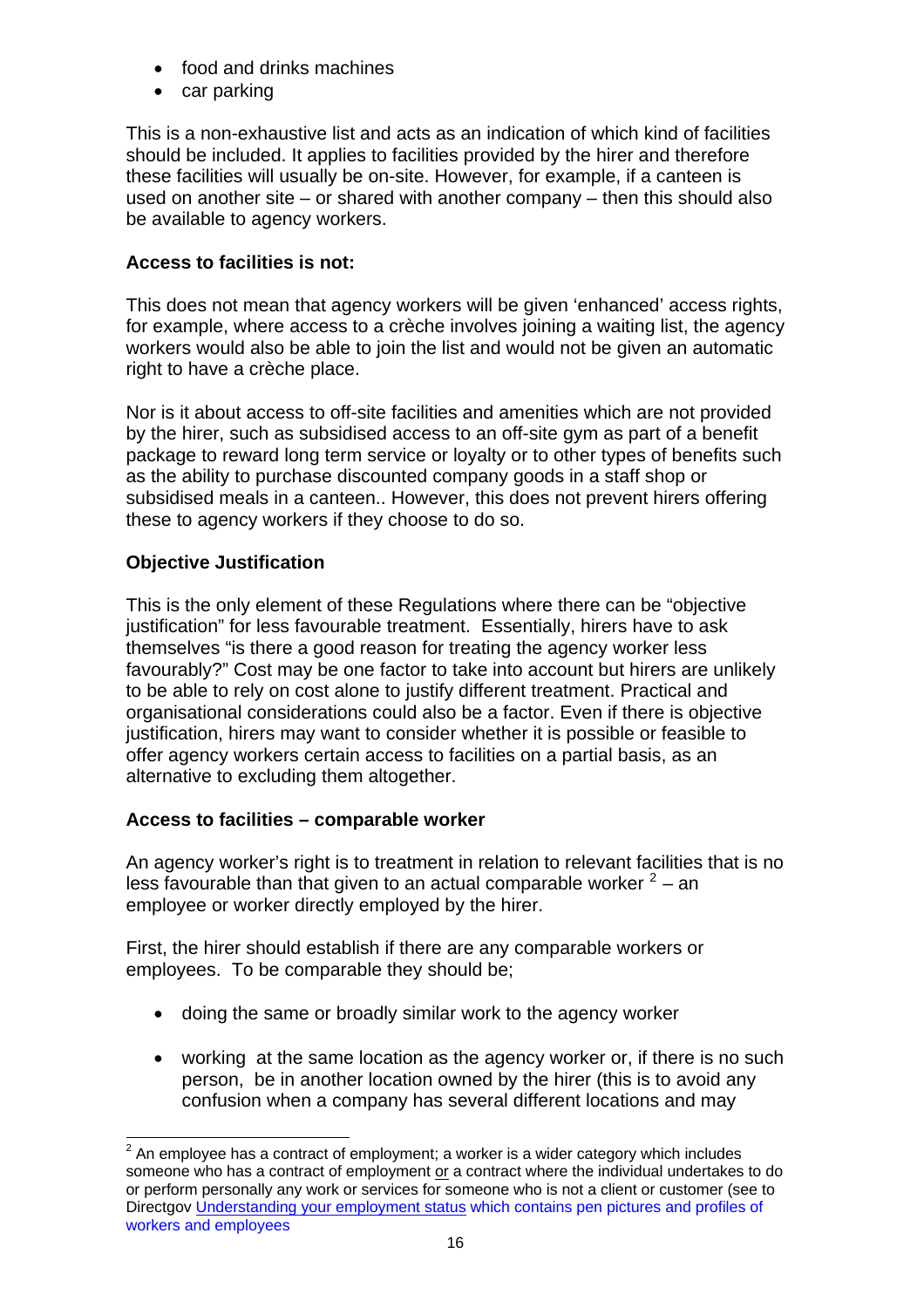<span id="page-16-0"></span>have, for example, a canteen in one particular location to which all direct employees in all the locations have access).

If there are no comparable workers or employees there is no entitlement to equal treatment.

#### **Access to information on job vacancies Regulation 13**

**From day one of an assignment**, all agency workers will be entitled to be provided with information about any relevant job vacancies within the hirer that would be available to a comparable employee or worker.

Hirers can choose how to publicise vacancies, whether it is via the internet/intranet or on a notice board in a communal area. But the agency worker should know where and how to access this information.

### **Access to vacancies is not:**

This obligation does not constrain hirers' freedom regarding;

- any qualification or experience requirements such as time in service with the organisation
- how they treat applications

This right will not apply in the context of a genuine 'headcount freeze' where posts are ring fenced for redeployment purposes or internal moves which are a matter of restructuring and redeploying existing internal staff in order to prevent a redundancy situation.

### **Access to vacancies comparator**

The need to inform agency workers of vacancies is limited to where there is a comparable employee or worker currently based at the same establishment. Practical difficulties would arise from including those who may be geographically remote or on the basis of comparison with a predecessor.

### **In summary**

### **Day 1 entitlements – liability**

The hirer is responsible for providing equal treatment for day 1 entitlements and is liable for any breach of this obligation given the TWA has no control over providing an agency worker with access to facilities when they are on an assignment.

Information about access to facilities is likely to be set out in company handbooks. The hirer could either provide agency workers with information about their facilities, for example as part of an induction pack, or provide information to TWAs to pass to agency workers as part of the information about the assignment.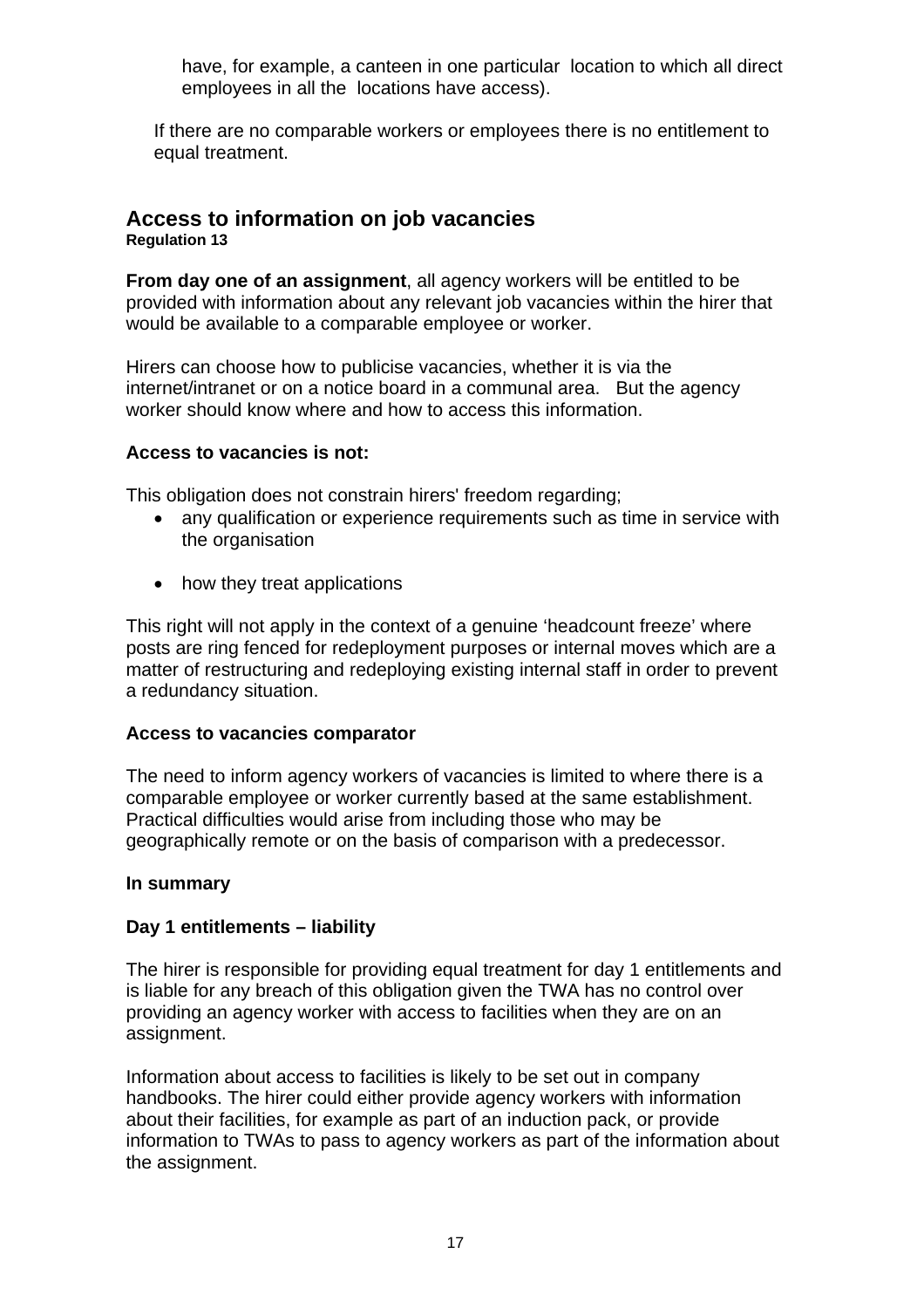## <span id="page-17-0"></span>**Summary of Day 1 rights**

| <b>Comparator for Day 1</b><br><b>Rights</b>                                         | access to facilities | access to vacancies |
|--------------------------------------------------------------------------------------|----------------------|---------------------|
| Employee or worker                                                                   | Yes                  | Yes                 |
| Working for and under<br>the supervision and<br>direction of the hirer               | Yes                  | Yes                 |
| Engaged in same or<br>broadly similar work                                           | Yes                  | Yes                 |
| Based at same<br>establishment                                                       | Yes                  | Yes                 |
| Based at different<br>establishment                                                  | Yes                  | No                  |
| Must still be<br>employed/engaged at the time<br>of the breach of the<br>Regulations | Yes                  | Yes                 |

### **After 12 weeks in the same job Regulation 6**

After an agency worker completes a 12 week qualifying period with the same hirer, in the same role, they will be entitled to have the same basic terms and conditions of employment as if they had been employed directly by the hirer. They are;

- **key elements of pay**
- **duration of working time** e.g. if working is limited to a maximum of 48 hours a week
- **night work**
- **rest periods**
- **rest breaks**
- **annual leave**

In addition, pregnant agency workers who have completed the 12 week qualifying period, will be entitled to **paid time off for ante natal appointments** 

For any entitlement requiring a period of service – eg enhanced entitlement to annual leave after 12 months – the period starts at the time the qualifying period commenced (not 12 months and 12 weeks but 12 months).

# **Calculating the 12 week qualifying period**

#### **Regulation 7**

The 12 week qualifying period is **triggered by working in the same job with the same hirer for 12 calendar weeks**. A calendar week in this context will comprise any period of seven days starting with the first day of an assignment. Calendar weeks will be accrued regardless of how many hours the worker does on a weekly basis.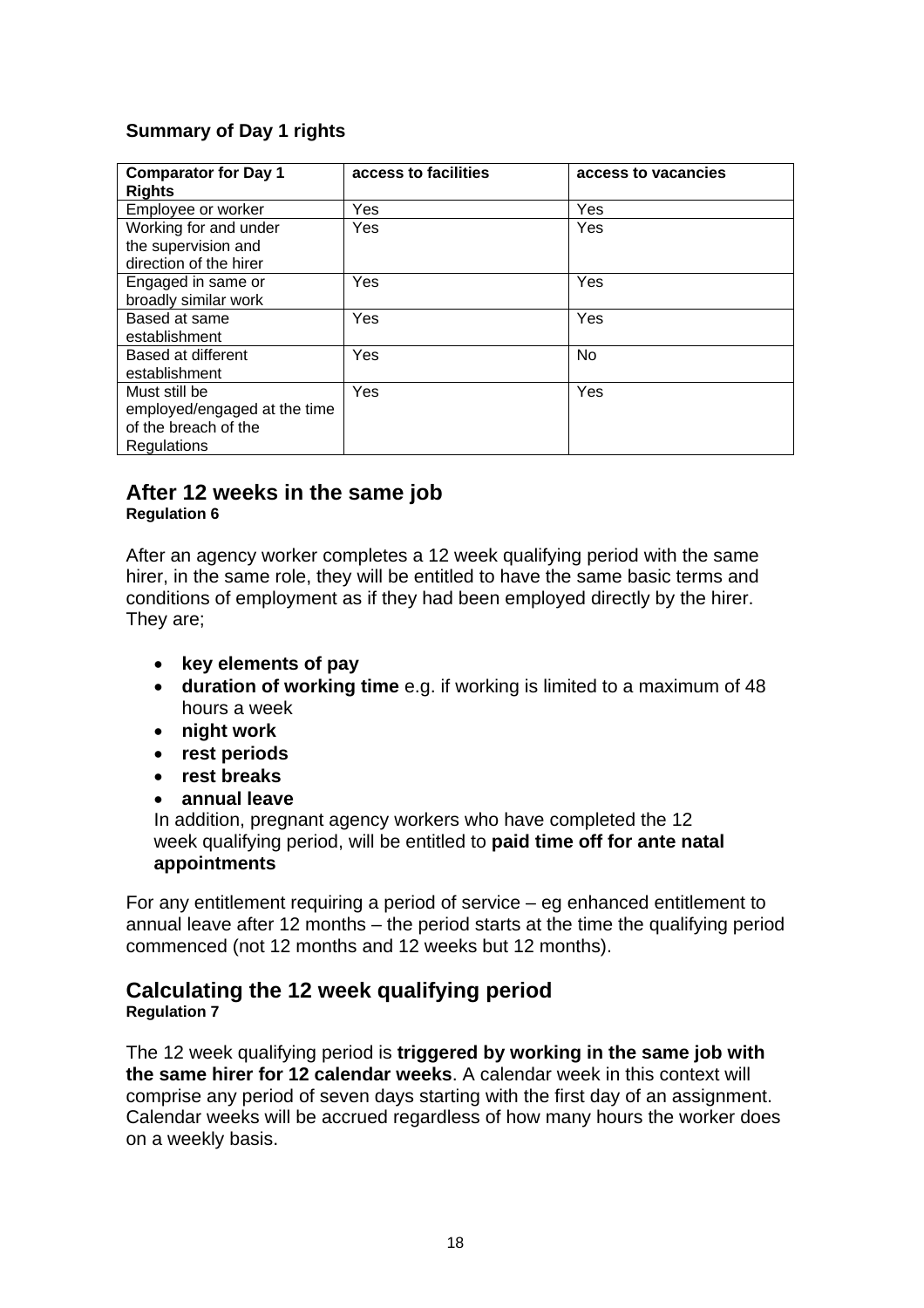<span id="page-18-0"></span>Therefore, even if the agency worker is on assignment for only a couple of hours a week, it will still count as a week and they will still be entitled to equal treatment after 12 calendar weeks calculated in this way.

For example, an agency worker begins work on a Tuesday so all work done up to and including the following Monday will count as one calendar week.

### **Accrual of 12 week qualifying period**

The qualifying period is **not retrospective**; an agency worker will only start to accrue the 12 weeks qualifying period after the Regulations come into force on 1 October 2011 even if the assignment started before 1 October 2011.

An agency worker can qualify for equal treatment after 12 weeks in the same role with the same hirer, regardless of whether they have been supplied by more than one TWA over the course of that period of time.

This means that even if the agency worker has just joined a particular TWA, he or she may already have completed the qualifying period in relation to a particular role with a hirer, or at least have accrued a number of weeks towards completing it. In order to ensure that the agency worker receives their correct entitlement, the TWA will normally want to ask the agency worker for their up to date work history - the aim being to ensure that they have the correct information. This is already common practice for TWAs, who would of course be well-advised to ask for this information, since not to do so could leave that TWA in a position where it may be liable, in whole or part, for any lack of equal treatment.

### **Information on previous assignments**

While there is no legal obligation on the agency worker to provide information on previous assignments, if an agency worker fails to inform the TWA when asked if they have worked for a hirer before, and then brings a claim for equal treatment, the Tribunal may take this into account in making any award.

### **Anti avoidance provisions**

**Hirers and TWAs should also be aware of the anti-avoidance provisions which prevent a series of assignments being structured so as to prevent an agency worker from completing the qualifying period (see section on anti avoidance measures to encourage compliance for more details).**

## **Working for multiple hirers**

An agency worker might work for more than one hirer during a week (or even during a day) resulting in more than one qualifying period running at any one time.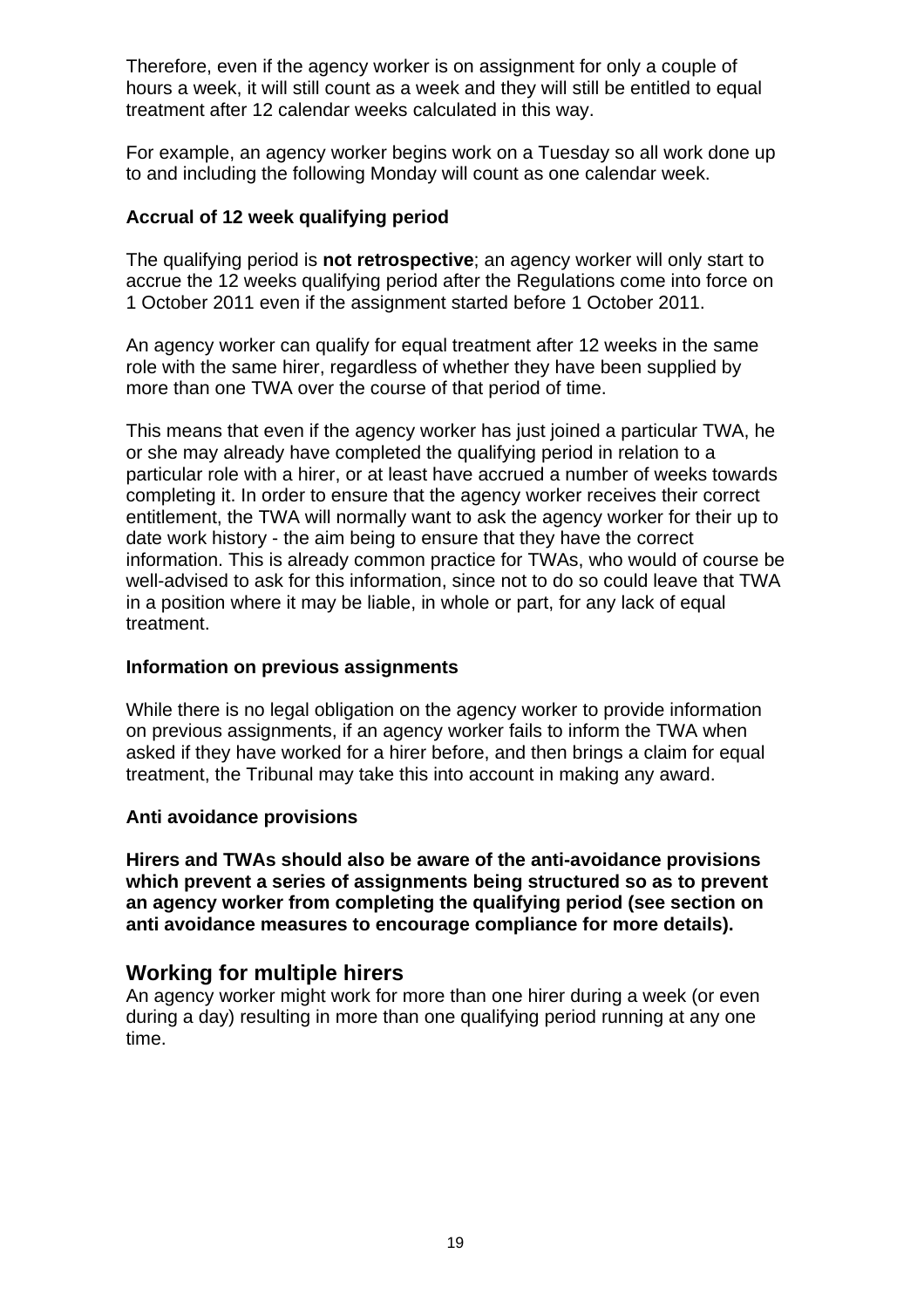#### <span id="page-19-0"></span>**Illustrative examples**

#### **Working through multiple agencies**

An agency worker works for a hirer for 6 weeks and is assigned by TWA 1 and is placed in the same hirer in the same job three weeks later by TWA 2 for a further 8 weeks. There has been no break of more than 6 weeks, the clock on the qualifying period pauses after 6 weeks and restarts when the agency worker returns to the same job.

### **Working for multiple hirers**

An agency worker has an assignment to drive an HGV1 lorry one day a week for 4 different hirers.

The agency worker will qualify for equal treatment in each of the separate hirers after 12 weeks subject to any breaks the agency worker takes during any of the assignments.

## **The Qualifying Clock**

The working patterns of agency workers can be irregular. The Regulations therefore provide for a number of circumstances in which breaks do not prevent agency workers from completing the qualifying period.

These provisions can best be explained by thinking of the qualifying period as a clock which runs from 0 to 12. Sometimes a gap between assignments – or a move to a new assignment - will mean that the clock is reset to 0 and must start again. In other circumstances a break will merely 'pause' the clock which will then continue to tick when the agency worker returns. In some limited circumstances, the clock will continue to tick even if the agency worker is not working on an assignment.

### **Reasons for the qualifying clock to reset to zero;**

- Most commonly it will be because an **agency worker begins a new assignment with a new hirer**
- Where an **agency worker remains with the same hirer but is no longer in the same role**. The circumstances in which an agency worker is regarded as no longer working in the same role are considered below
- If there is a **break between assignments with the same hirer of more than 6 weeks** (which is not one which 'pauses' the clock or during which it continues to 'tick')

### **Types of break that will cause the qualifying clock to 'pause';**

• A break for **any reason** where the break is **no more than six calendar weeks** and the agency worker returns to the same role with the same hirer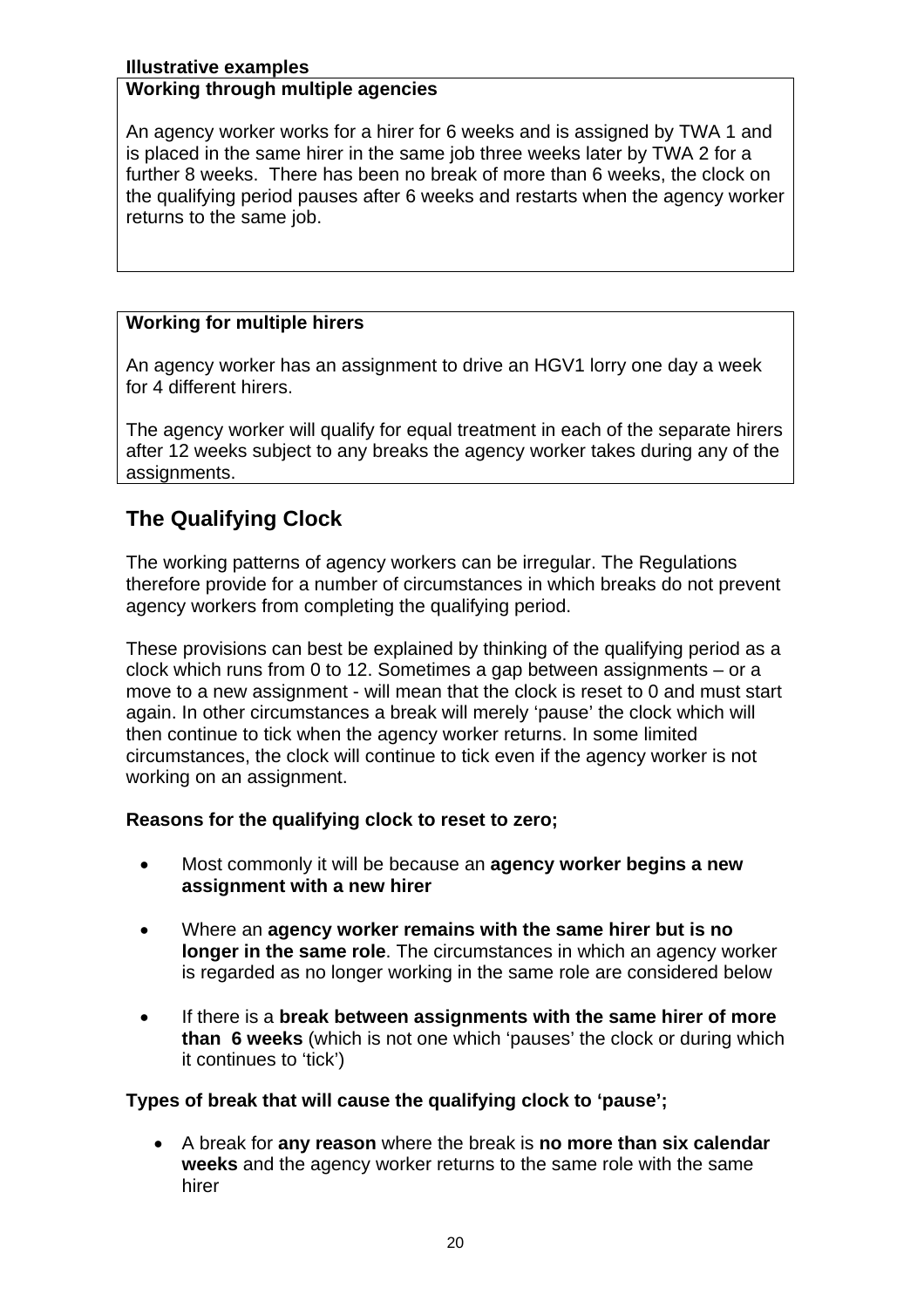- A break of up to 28 weeks because the agency worker is incapable of work because of **sickness or injury**
- Any break which is for the purpose of **taking leave** to which the agency worker is entitled, including annual leave
- A break up to 28 calendar weeks to allow the agency worker to perform **jury service**
- A break caused by a **regular and planned shutdown** of the workplace by the hirer (for example at Christmas)
- A break caused by a **strike, lock out or other industrial action** at the hirer's establishment

### **Breaks where the clock continues to tick**

- Breaks due to **pregnancy, childbirth or maternity** which take place during pregnancy and up to 26 weeks after childbirth.
- Any breaks due to the worker taking **maternity leave, adoption leave or paternity leave.**

In each of these cases the clock will continue to tick for the originally intended duration of the assignment, or the likely duration of the assignment (whichever is longer).

### **Illustrative examples**

### **Workplace closure**

Where an agency worker works in a factory and has an assignment which starts for 2 weeks before it closes during the summer period and continues when it reopens after the summer (or 2 separate assignments before and after the summer holidays). As the factory effectively closes, the qualifying 'clock' will pause and continue running from where it left off when it re-opens. This will also be the case where a hirer closes due to industrial action.

### **Different types of consecutive absences**

An agency worker has a break of 5 weeks between assignments, then is absent for 2 weeks due to sickness. Sickness absence 'pauses' the clock, which then resumes ticking when the worker returns to the same role. In these circumstances, the break is longer than 6 weeks but continuity is not broken as the clock pauses after 5 weeks.

#### **In summary**

| Type of absence that affects the 12 week<br>qualifying period                                                                         | Effect on 12 week qualifying period |
|---------------------------------------------------------------------------------------------------------------------------------------|-------------------------------------|
| Agency worker begins a new assignment with<br>a new hirer                                                                             | Clock resets to zero                |
| Agency worker remains with the same hirer<br>but is no longer in the same role (substantively<br>different role)                      | Clock resets to zero                |
| Break between assignments of more than 6<br>weeks (which is not one which 'pauses' the<br>clock or during which it continues to tick) | Clock resets to zero                |
| Any reason where the break is less than 6                                                                                             | Pauses the clock                    |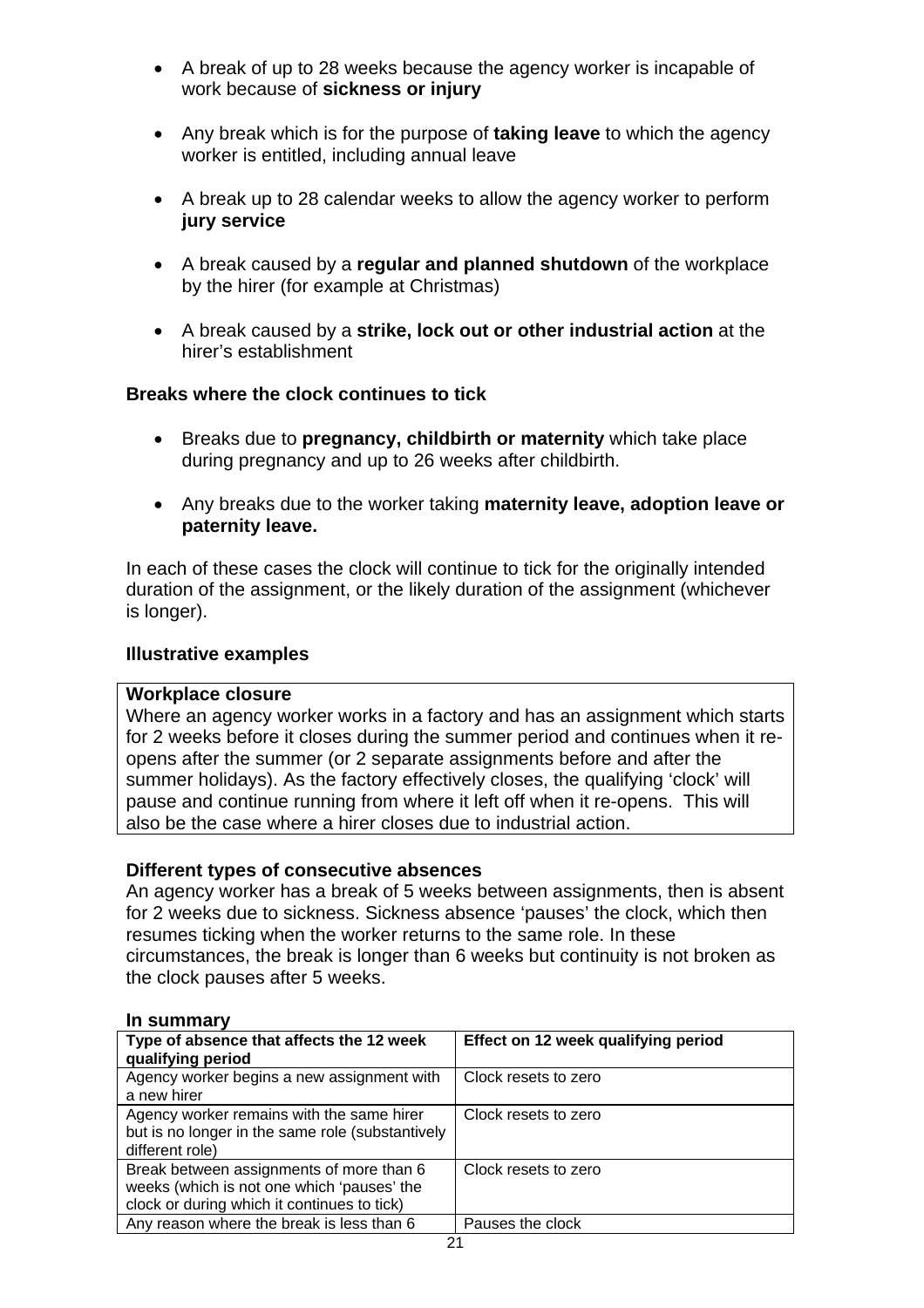| weeks                                      |                                     |
|--------------------------------------------|-------------------------------------|
| Sickness absence                           | Pauses the clock for up to 28 weeks |
| Annual leave                               | Pauses the clock                    |
| Shut downs - e.g. factory closure, school  | Pauses the clock                    |
| holidays                                   |                                     |
| Jury service                               | Pauses the clock for up to 28 weeks |
| Industrial action                          | Pauses the clock                    |
| Pregnancy and maternity-related absence    | Clock keeps ticking *               |
| Statutory maternity, paternity or adoption | Clock keeps ticking **              |
| leave                                      |                                     |

\* The protected period for a pregnant agency worker begins at the start of the pregnancy and ends 26 weeks after childbirth (or earlier if she returns to work)

\*\*Where an agency worker has a contract of employment with an agency and is entitled to this type of leave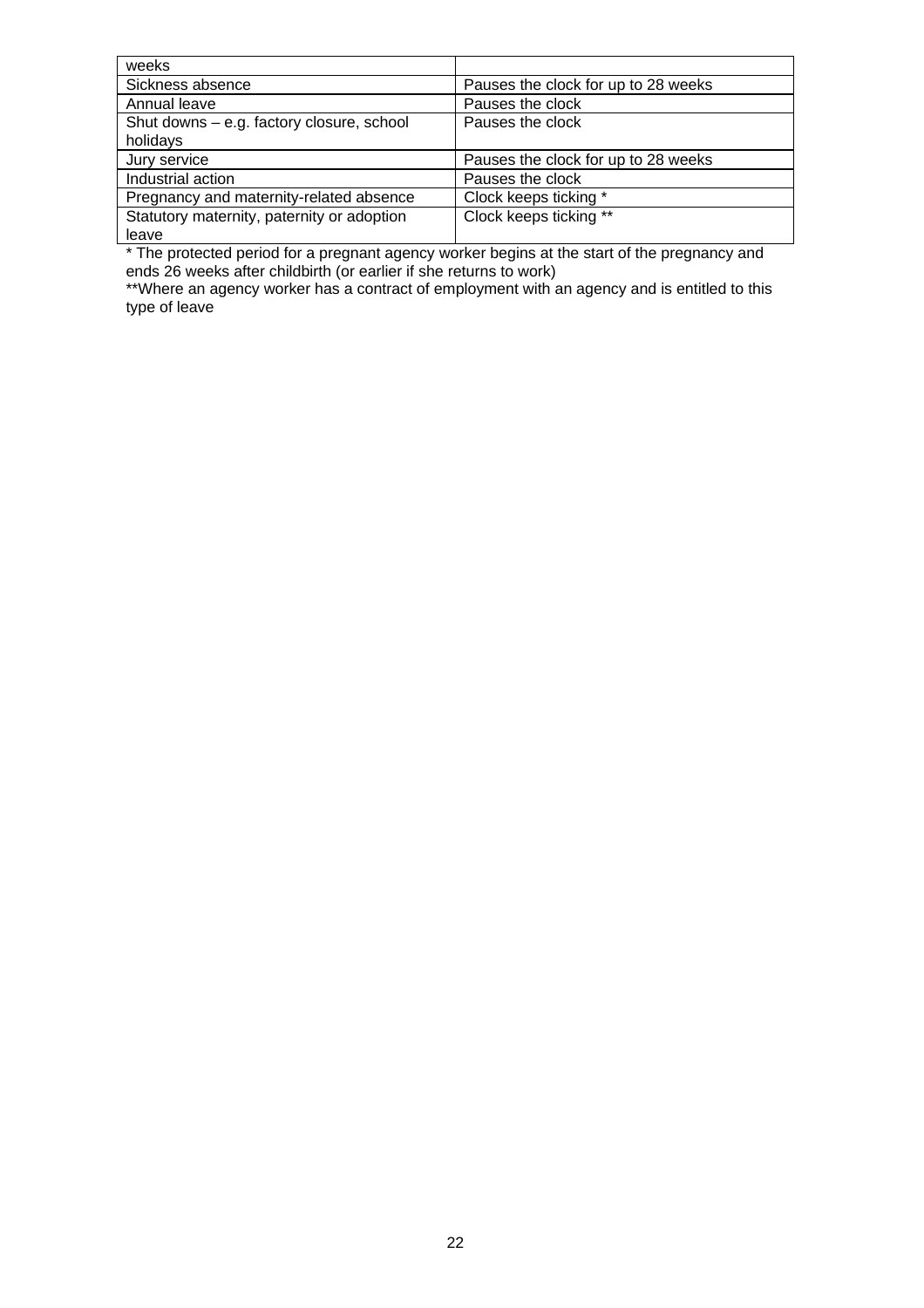## <span id="page-22-0"></span>**Definition of 'new' hirer**

The qualifying clock will be reset to zero if the agency worker stops working for one hirer and begins working for another.

Generally such situations will be clear. A new hirer for this purpose must be a different person (a different legal entity). Where a single hirer has multiple sites, merely moving the worker from one site to another will not usually break continuity (unless it is a substantively different role – see section on factors which indicate role is substantively different)

Where a hirer is part of a larger group and each company has its own legal identity, then the qualifying period will restart when an agency worker moves between the different legal entities. **TWAs should check this point with hirers**.

However, hirers and TWAs should be aware of the anti-avoidance provisions which prevent a series of assignments from being structured in such a way as to prevent the worker from completing the qualifying period. These provisions would cover, for example, the situation where an agency worker is moved back and forth across a group where there is common ownership via holding companies and subsidiaries and the intention is to deprive the agency worker from receiving equal treatment.

### **Illustrative examples**

An agency worker acting as a Supply Teacher moves from one assignment to a separate assignment with another school without any break (or the break is no more than 6 weeks). The agency worker has not worked for either school since the introduction of the Regulations so there are no previous assignments to consider. If the second school has a separate legal identity then the qualifying period starts again as it is with a new hirer. If both schools are part of the same legal entity then the qualifying period continues.

An NHS Trust hires agency workers to work within its hospitals. Assuming the NHS Trust is a single legal entity, the qualifying period will continue to tick if an agency worker moves from one hospital to another within the Trust where there are no breaks between assignments or the break is no more than 6 weeks.

An agency worker is supplied to a number of different government departments as a PA. The qualifying period would continue to tick if the agency worker moved from one department to another to work as a PA as it is the same legal entity subject to any breaks between assignments which the agency worker takes.

## **Substantively different**

If there is a substantive change to a job role within the same hirer, a new qualifying clock commences for the new role.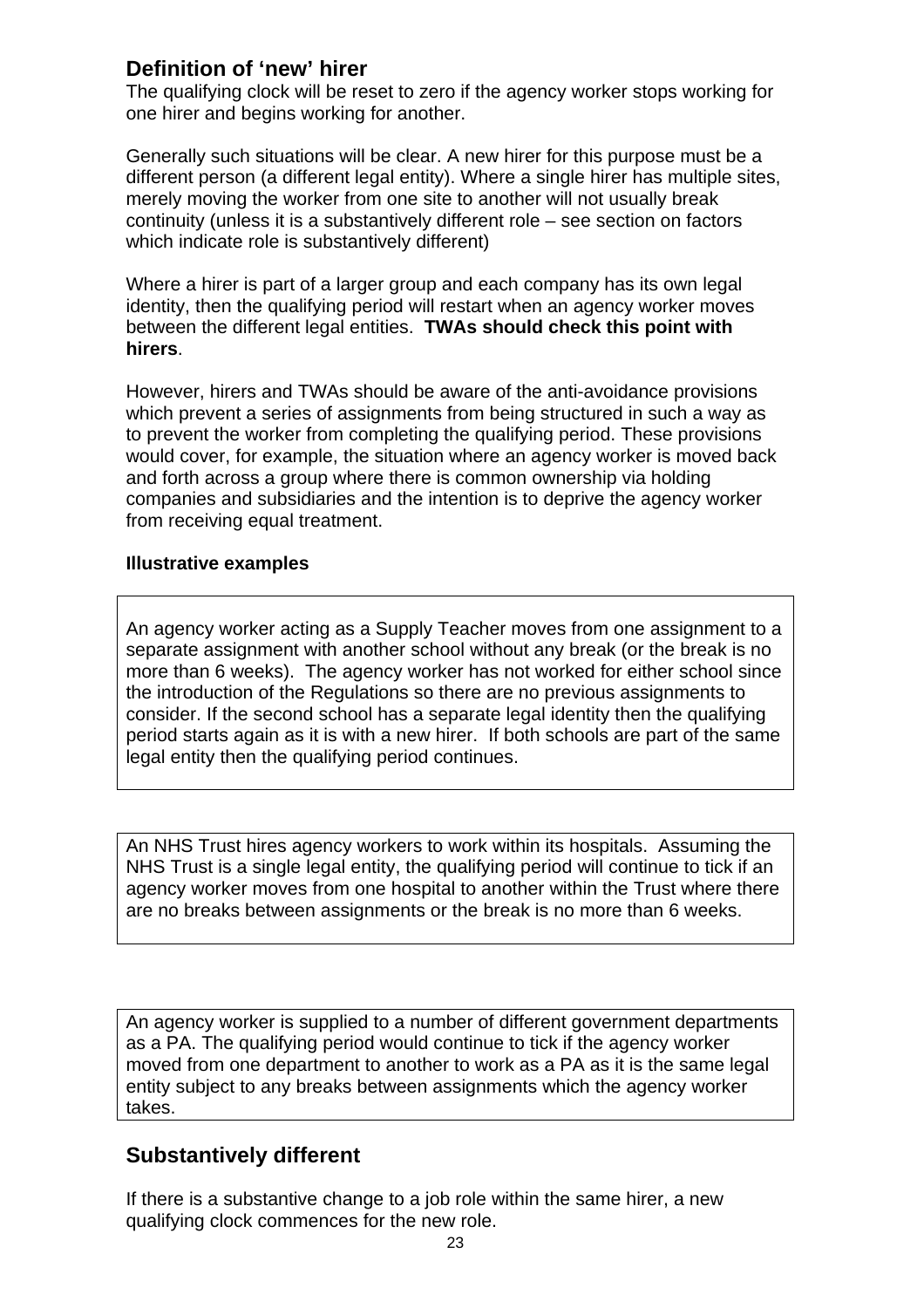**However, for this to happen, the work or duties which make up the whole or main part of a role must be substantively different**; it is not enough that a line manager has changed but not the job requirements or that the agency worker has transferred between similar administrative functions or has moved within a single, relatively small business unit or has been given a different pay rate. None of these things by themselves would be sufficient. There has to be a genuine and real difference to the role.

### **The factors that may make the work or duties substantively different**

In the event of a dispute, a combination of factors can be expected to be taken into account by a Tribunal when establishing whether or not the work or duties are substantively different.

#### **A combination of the following characteristics can help to establish if the work or duties are substantively different;**

- $\checkmark$  Are different skills and competences used?
- $\checkmark$  Is the pay rate different?
- $\checkmark$  Is the work in a different location/cost centre?
- $\checkmark$  is the line manager different?
- $\checkmark$  Are the working hours different?
- $\checkmark$  The role requires extra training and/or a specific qualification that wasn't needed before?
- $\checkmark$  Is different equipment involved?

#### **Illustrative examples**

A warehouse has agency workers to work on a production line and to pack their products for distribution. Simply moving from the production line to a packing role requires little training and uses the majority of the same skills and is therefore unlikely to be substantively different. If they are working in the same role, then the agency workers will qualify for equal treatment after 12 weeks subject to any breaks between assignments.

An agency worker has worked on a production line but then moves to an administrative role. This is likely to be considered substantively different and the qualifying period would start again.

In order for the 12 week qualifying clock to be reset to zero, the hirer must notify the agency that the work or duties have changed and this information must be passed to the agency worker:

- A hirer must notify a TWA in writing when there is a new role that is substantively different (see [Conduct Regulations](http://www.businesslink.gov.uk/bdotg/action/layer?topicId=1081755778) for more details) and record details of on the job requirements.
- The TWA must provide a description of the new role in writing to the agency worker. The TWA should record details about the new vacancy and notify the agency worker, in writing, that their role has substantively changed and that the qualifying period will start again.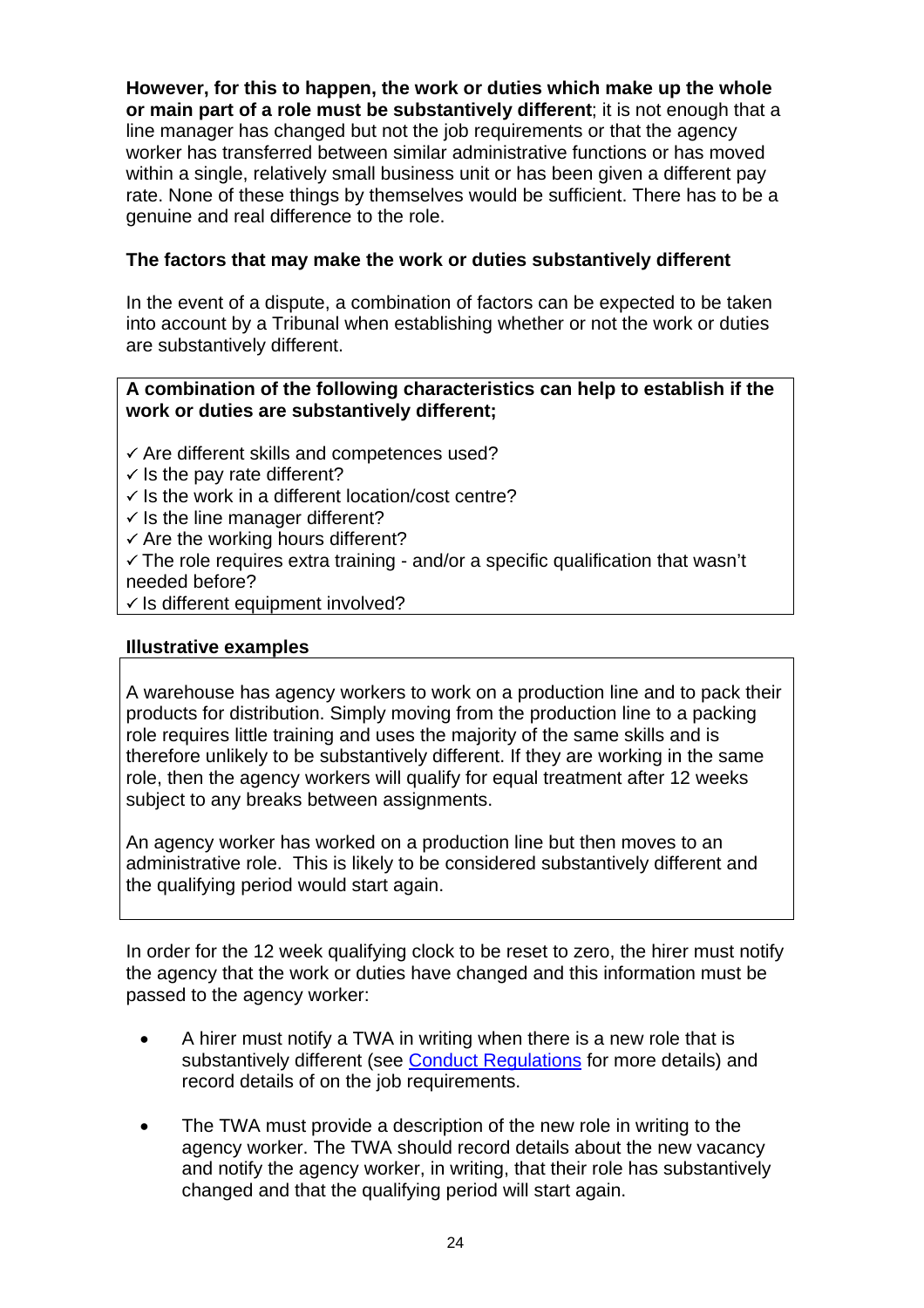### <span id="page-24-0"></span>**12 week assignments and anti-avoidance provisions**

A hirer can obviously decide not to engage agency workers beyond the 12 week qualifying period. There is nothing in the Regulations to prevent an agency worker being released after say 11 weeks or for assignments of 12 weeks to be the usual practice of any hirer. However, hirers and TWAs should be aware of anti-avoidance provisions which address any situation where a pattern of assignments emerge that are designed to deliberately deprive an agency worker of their entitlements.

For example, an agency worker completes 2 or more assignments with the same hirer, where they have already worked for 12 weeks with a 6 week break and then a further 12 weeks with another 6 week break. If the agency worker is then taken on for a third assignment, this could be considered an attempt to avoid the completion of the qualifying period but it would need to be clear that the attempt was deliberate. This would be a matter for the Tribunal in the event of a claim.

# **How to identify 'basic working and employment: Conditions' and the relevance of a "comparator"**

## **Regulation 5**

### **At a glance**

This section covers how to identify what are the "basic working and employment conditions" to which an agency worker would be entitled if they qualify under these Regulations to receive them.

It also examines when a "comparator" is appropriate and how one is identified.

## **How equal treatment is established**

Deciding what "equal treatment" means will usually be a matter of common sense – the requirement is simply to treat the worker as if he or she had been recruited directly to the same job.

Equal treatment is not required in respect of all the terms and conditions that the person would have received had they been recruited directly. It covers basic working and employment conditions. They are those which are ordinarily included in relevant contracts (or associated documents such as pay scales, collective agreements) of direct recruits. This means terms and conditions normally set out in:

- (a) Standard contracts;
- (b) A pay scale or pay structure;
- (c) A relevant collective agreement;
- (d) A company handbook or similar

 It would not apply if there were genuinely no 'basic working and employment conditions' that apply generally.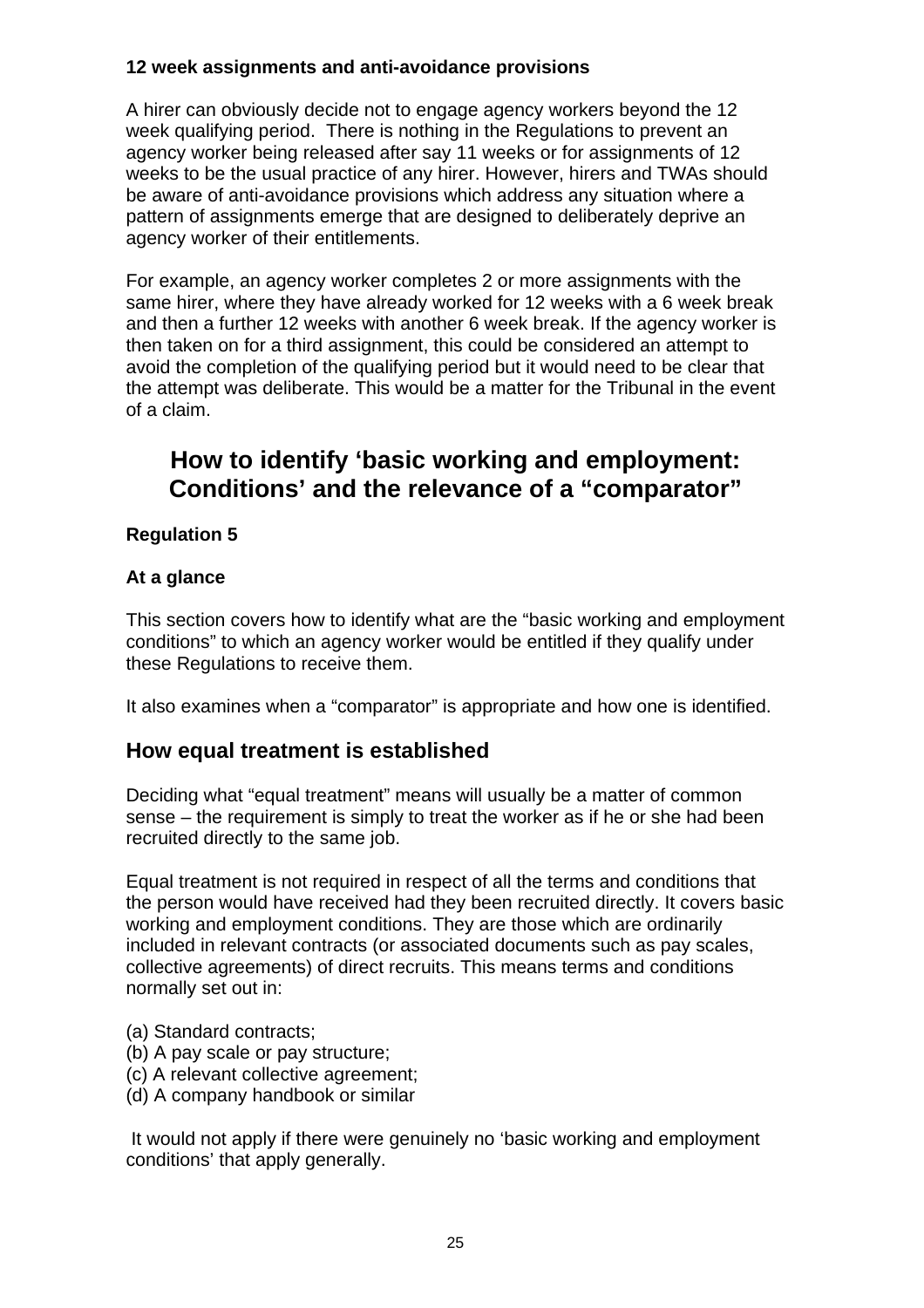In most cases equal treatment can be simply established by giving the same relevant entitlements **"as if"** he/she had been recruited as an employee or worker to the same job, i.e. what pay and holidays would he/she would be entitled to, given a particular role and his/her particular skills and qualifications.

### **Comparator**

**It is not necessary to look for a comparator**. Given what is said above, it is quite possible to identify the appropriate "basic working and employment conditions" without one.

However, the hirer will be deemed to have complied with the Regulations on equal treatment on basic working and employment conditions if the hirer identifies an appropriate comparator and treats the agency worker in the same manner. In these circumstances the comparator must be an employee<sup>[3](#page-25-0)</sup>.

A comparator needs to be engaged in broadly similar work, but account can be taken of their skills and qualifications as this may justify a higher level of pay for the comparator. They must work at the same or, if there is no comparable employee in the same workplace, in another of the hirer's workplaces. They will not be a comparable employee if they are no longer employed by the hirer.

<span id="page-25-0"></span>**EXECUTE:**<br><sup>3</sup> An employee has a contract of employment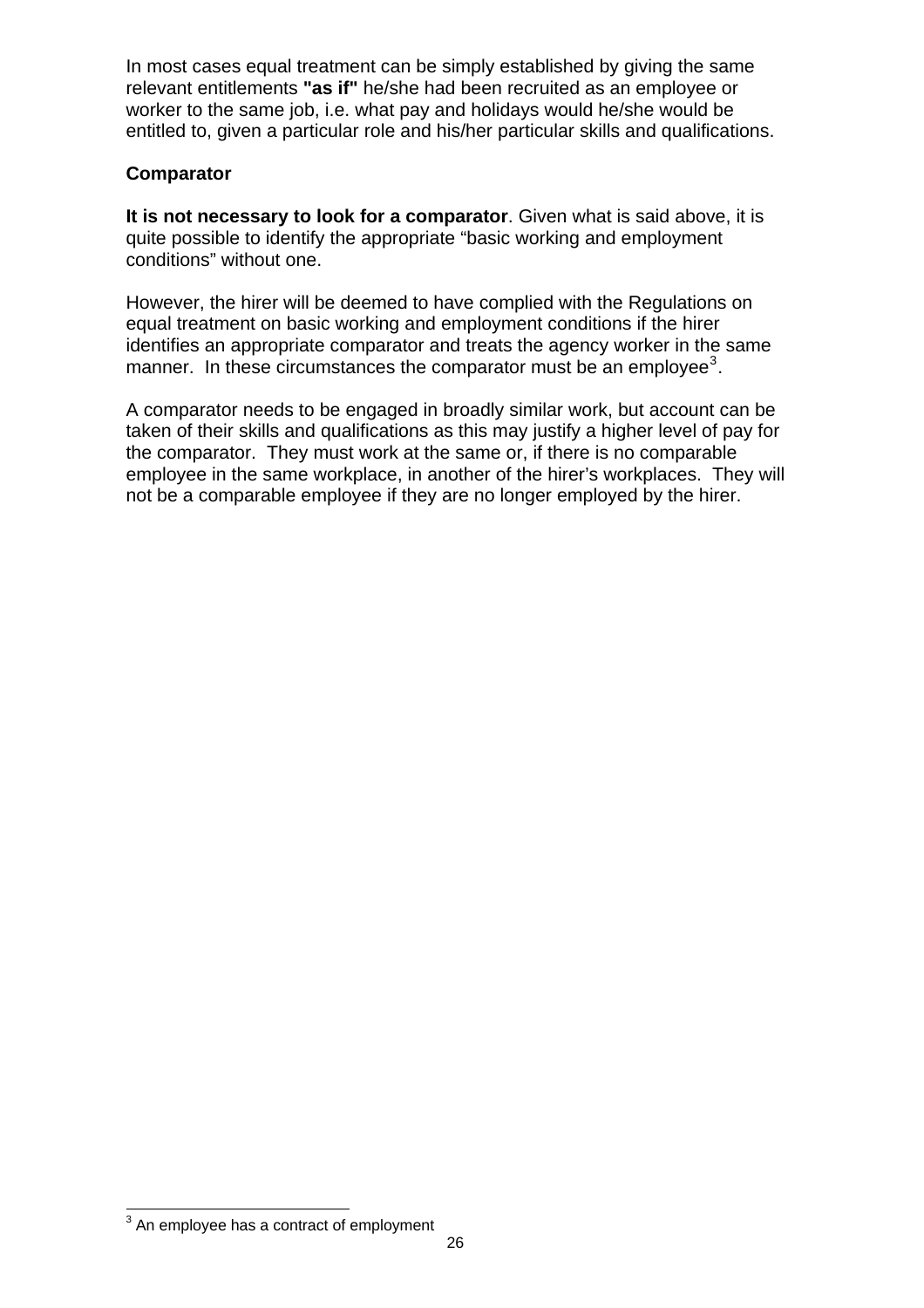### **Where a hirer has pay scales or pay structures**

A hirer has various pay scales to cover its permanent workforce, including its production line. An agency worker is recruited on the production line and has several years' relevant experience. However the agency worker is paid at the bottom of the pay scale. Is this equal treatment?

Yes if the hirer would have started that worker at the bottom of the pay scale if recruiting him or her directly. But if the worker's experience would mean starting further up the pay scale if recruited directly, then that is the entitlement.

Starter grades which apply primarily, or exclusively, to agency workers may not be compliant if not applied generally to direct recruits.

### **Where there are no pay structures**

A hirer has decided to increase its workforce on a particular shift with agency workers. There are 10 permanent staff and 3 agency workers, doing the same work. The permanent employees are paid between £8-10 per hour– those recruited most recently being paid £8 per hour, the higher rate reflecting on the job experience. The work involves no specialist skills and only minimal on-job training. The agency workers are recruited at a rate of £6 per hour and continue to be paid at that rate after 12 weeks. Is this allowed?

No; there is clearly a rate of at least £8 for the job and the agency workers would be entitled to at least this after 12 weeks on the assignment.

### **Where there are no pay scales or structures or comparable permanent employees**

A company engages an agency worker as a receptionist for the first time. The company does not have anyone doing the same job and does not have pay scales or collective agreements. The agency worker is paid at the same rate before and after the 12 week qualifying period. Is this allowed?

Yes; there are no pay scales or collective agreements, or a 'going rate', so in relation to pay, there are no relevant terms and conditions ordinarily included in the contracts of employment of employees in the hirer. However if, say, the company gives all its permanent employees 6 weeks paid annual leave and paid time off for bank and public holidays, the agency worker should be entitled to the same treatment on these points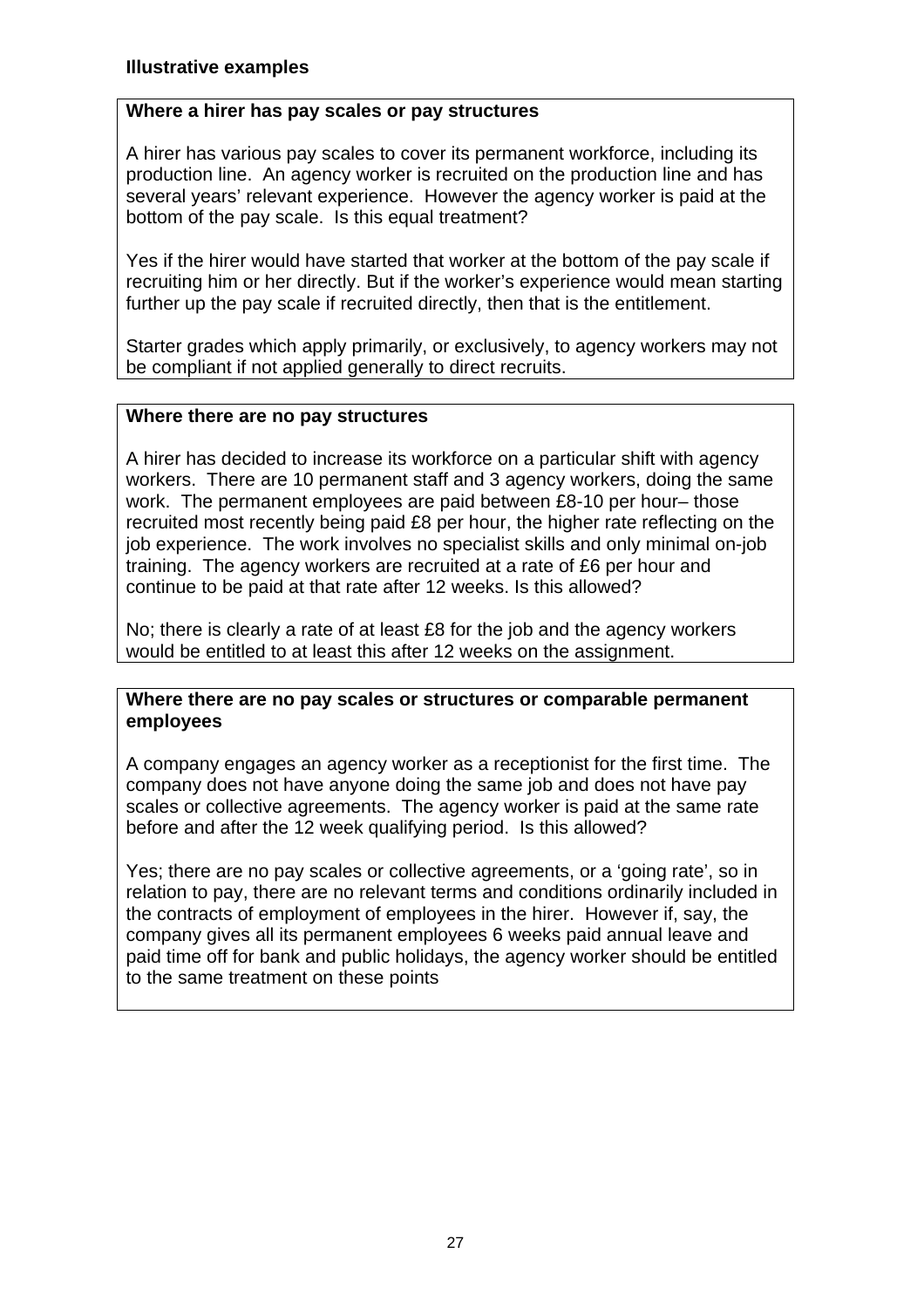### **All directly recruited terms individually negotiated**

A sales company pays its 10-person sales force at different rates. The rates vary considerably and all depend on individual negotiation. There is no going rate. An agency worker is paid at the same rate before and after the qualifying period. Is this equal treatment?

Yes; if all rates really are individually negotiated and there is no established custom and practice as regards pay – which the hirer and agency would need to be very clear was the case. But, as in the previous example, if there is a clear company policy on, for instance, annual leave, the agency worker would be entitled to equal treatment in that respect.

### **Equal treatment on pay for agency workers who work through umbrella companies**

Where an agency worker works through an umbrella, the pay they receive should be the same as if they had been recruited directly – or paid to a comparator if appropriate. Where an umbrella worker receives part of their pay as reimbursement for travel expenses and, for example, where a directly recruited worker or employee would receive £100 per day, the umbrella worker must still receive £100 a day but this can be made up of £80 plus £20 reimbursement of travel expenses.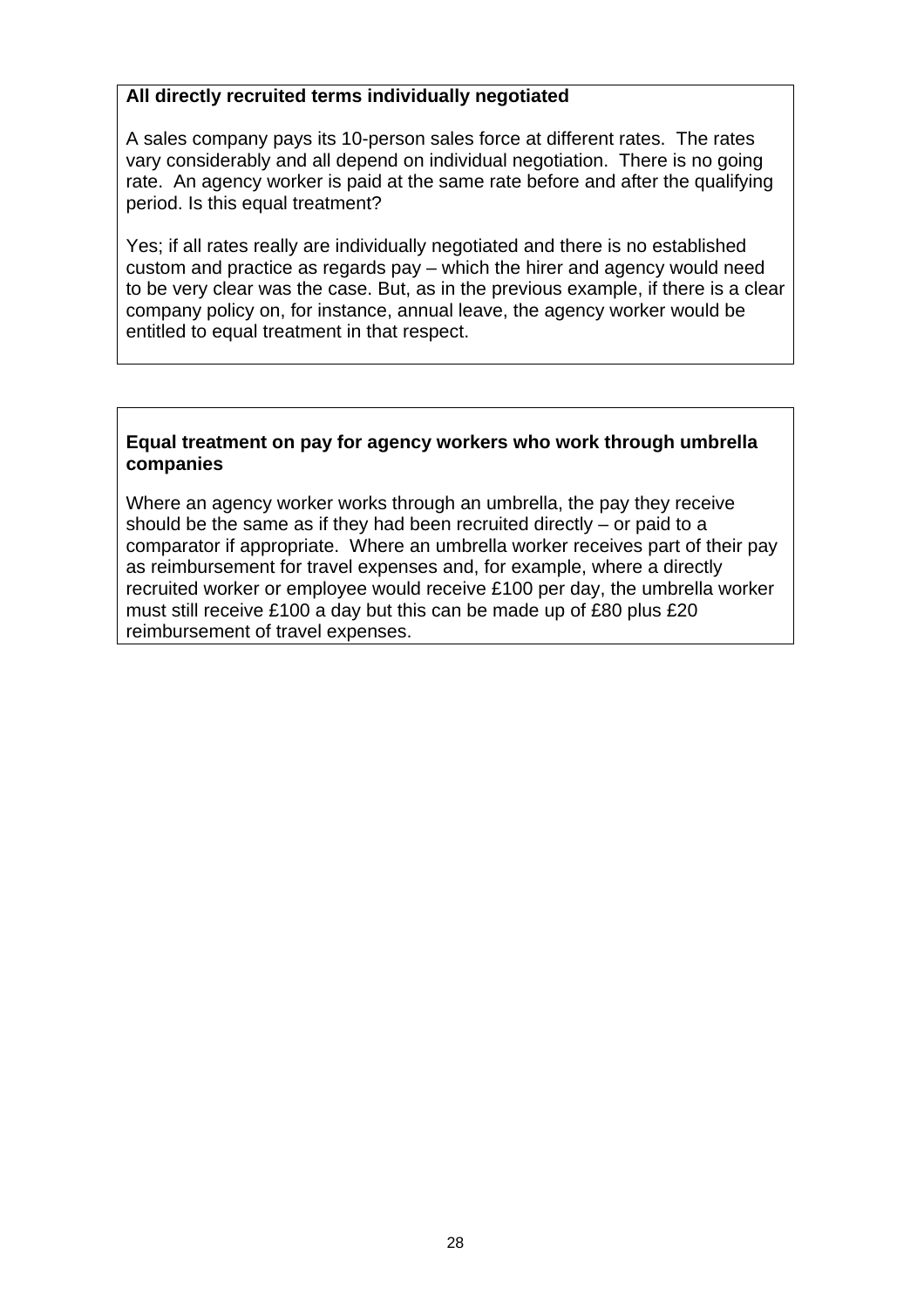## <span id="page-28-0"></span>**At a glance**

Having completed the 12 week qualifying period, the agency worker is entitled to the same basic terms and conditions that he or she would have received if recruited directly. This includes terms and conditions relating to key elements of pay. Pay for these purposes means sums of money paid to the worker in connection with the worker's employment.

This guide explains what is included and excluded in the definition of 'pay'.

## **'Pay' includes**

- basic pay based on the annual salary an agency worker would have received if recruited directly (usually converted into hourly or daily rate, taking into account any pay increments)
- overtime payments, subject to any requirements regarding the number of qualifying hours
- shift/unsocial hours allowances, risk payments for hazardous duties
- payment for annual leave (any entitlement above the statutory minimum of 5.6 weeks can be added to the hourly or daily rate) – to avoid confusion this should be identified separately on the agency worker's payslip
- bonus or commission payments directly attributable to the amount or quality of the work done by the individual. This can include commission linked to sales or production targets and payments related to quality of personal performance (see sections below on bonuses linked to personal performance and performance appraisal systems). This might also include non-contractual payments which have been paid with such regularity that they are a matter of custom and practice.
- vouchers or stamps which have monetary value and are not "salary sacrifice schemes" – e.g. luncheon vouchers, child care vouchers

## **'Pay' excludes**

- occupational sick pay (the Regulations do not affect an agency worker's statutory entitlement to statutory sick pay)
- occupational pensions (agency workers will be covered by new automatic pension enrolment which will be phased in from October 2012 – see website for more details [www.dwp.gov.uk/policy/pensions-reform](http://www.dwp.gov.uk/policy/pensions%2Dreform/workplace%2Dpension%2Dreforms/automatic%2Denrolment/)
- occupational maternity, paternity or adoption pay (the Regulations do not affect an agency worker's statutory entitlements)
- redundancy pay (statutory and contractual)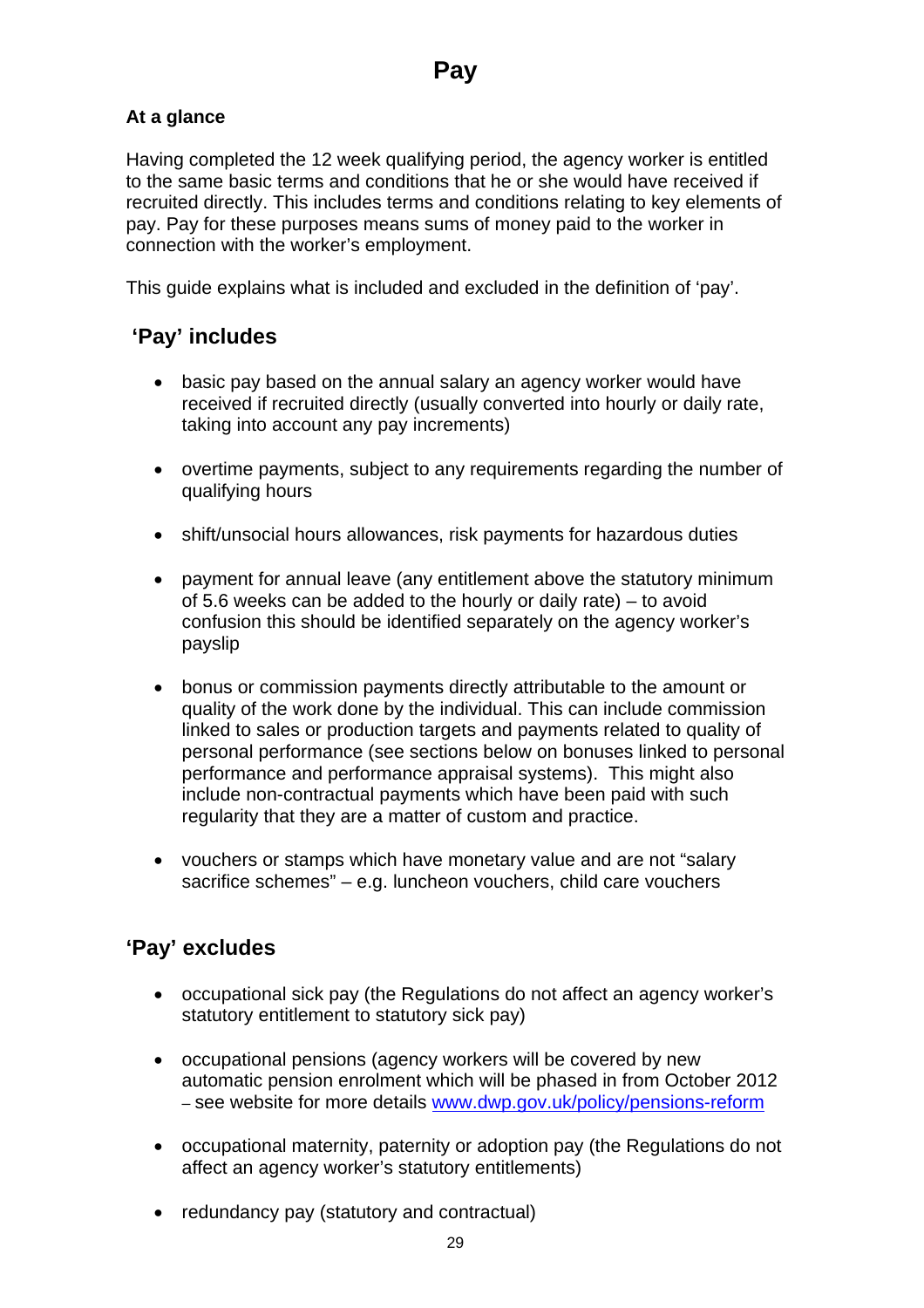- <span id="page-29-0"></span>• notice pay (statutory and contractual linked to loss of employment)
- payment for time off for Trade Union duties
- guarantee payments as they apply to directly recruited staff if laid off
- advances in pay or loans e.g. for season tickets
- expenses such as accommodation and travel expenses
- payments or rewards linked to financial participation schemes such as share ownership schemes, phantom share schemes
- overtime or similar payments where the agency worker has not fulfilled qualifying conditions required of someone directly recruited. For example, an agency worker would have to be doing work over and above standard hours to qualify for overtime, not just working a shift that permanent staff tend to work on an overtime basis
- the majority of benefits in kind (see reference to vouchers in stamps) which have a monetary value and are included on previous page), given as an incentive or reward for long-service, for example, where Building Society staff may be given a reduced rate mortgage, employer funded training allowances
- any payments that require an eligibility period of employment/service, if not met by the agency worker (same treatment as if directly recruited) or if the agency worker is no longer on assignment when the bonus is paid (if the same applies to those directly recruited i.e. no longer working for the hirer)
- bonuses which are not directly linked to the contribution of the individual – e.g. a flat rate bonus that is given to all direct recruits to encourage loyalty or long term service
- additional discretionary, non-contractual bonuses, as long as these payments are not made with such regularity that they have become custom and practice – see section above on bonuses and commission payments

## **Bonuses linked to individual performance**

There are many different types of bonus or commission payments. The key question is whether the bonus or incentive payment or reward is directly attributable to the amount and quality of work done by the agency worker. If it is for another reason other than the amount or quality of the work, such as to encourage the worker's loyalty or to reward long-term service then it is outside the scope of the entitlement to the same terms and conditions relating to pay.

## **Examples of bonus payments that would be included;**

• commission payments linked to sales;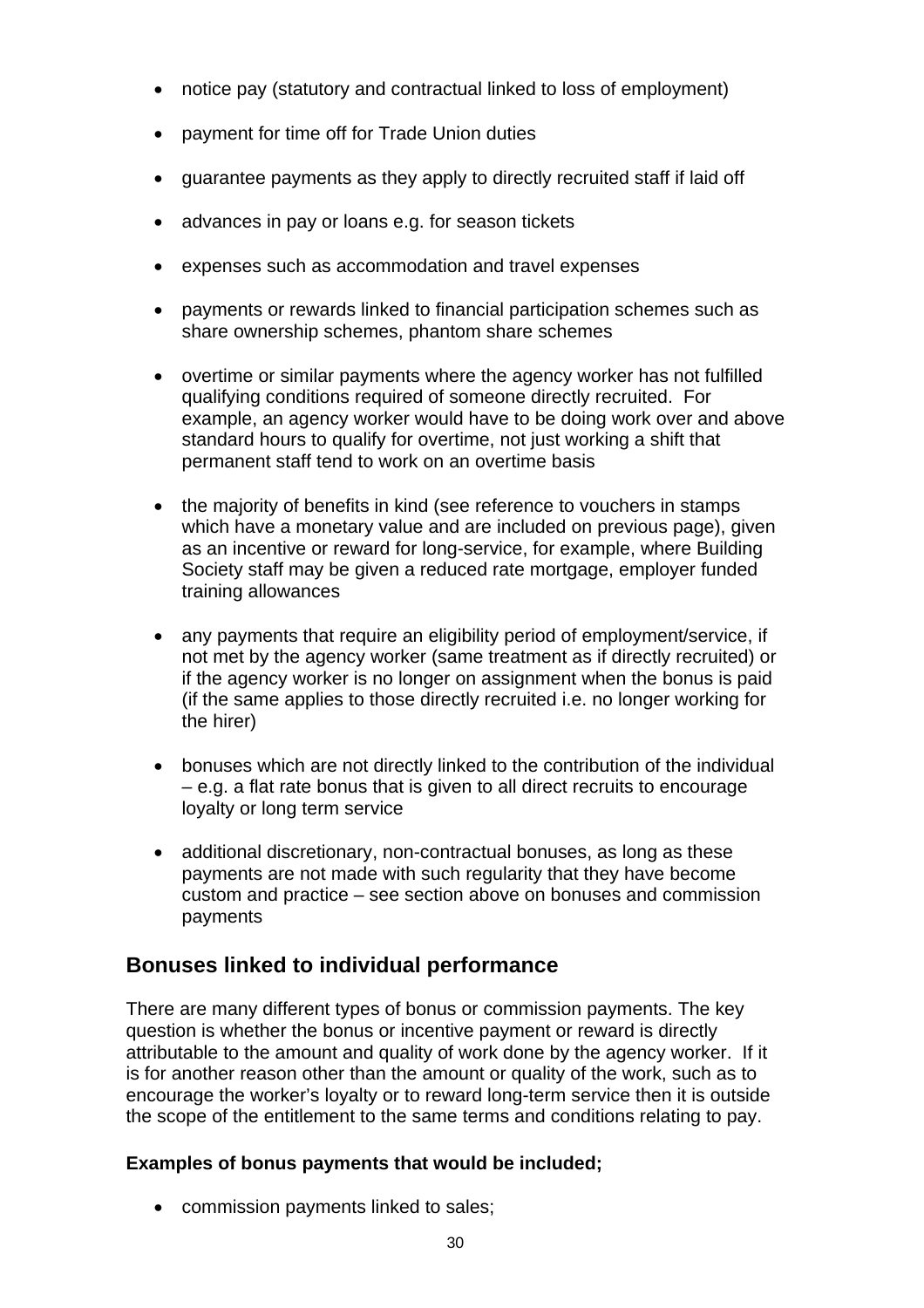- <span id="page-30-0"></span>• bonuses payable to directly recruited staff who meet a specific individual performance target, e.g. in terms of calls handled in a given time;
- bonuses payable on the basis of individual performance over a given period, e.g. a reporting year

### **Examples of bonus payments which would be excluded;**

Bonuses which are determined by the overall performance of the company and given to workers who have been with the hirer for a number of years (and are not based on their individual performance)

- bonuses which are determined by the overall performance of the part of the organisation where the agency worker has worked, where there is no recognition of individual contribution
- bonuses designed to reward loyalty and service to the organisation and not based on individual performance

Even where an agency worker does qualify for the bonus, they will not have to receive exactly the same bonus as any particular directly-recruited worker but should have the same opportunity to achieve a bonus, subject to their personal performance.

Where a bonus payment to a direct recruit would reflect performance and time served (so if someone directly recruited and present for only six months of a reporting year would have received 50% of a bonus), that would also be the case for an agency workers.

## **Performance appraisal systems**

The Regulations do not require integration of agency workers into performance appraisal systems for someone directly recruited. It may be easier in some circumstances to fully integrate the agency worker but it is not a requirement.

The agency worker is entitled to the bonus that he or she would have been entitled to if hired direct to do the same job, but this does not mean that the same process for assessing performance need be followed.

For example, annual appraisals can cover long term career development and it would be appropriate for the hirer to modify the assessment process and to conduct shorter appraisals for agency workers.

Conducting an appraisal of an agency worker's performance in the role, in order to determine this aspect of "pay", should not of itself affect the worker's employment status.

It may however be considered inappropriate to fully integrate the agency worker into the hirer's appraisal system. Where an agency worker qualifies for equal treatment in respect of a bonus that would normally be calculated on the basis of a performance appraisal system, alternative approaches could include: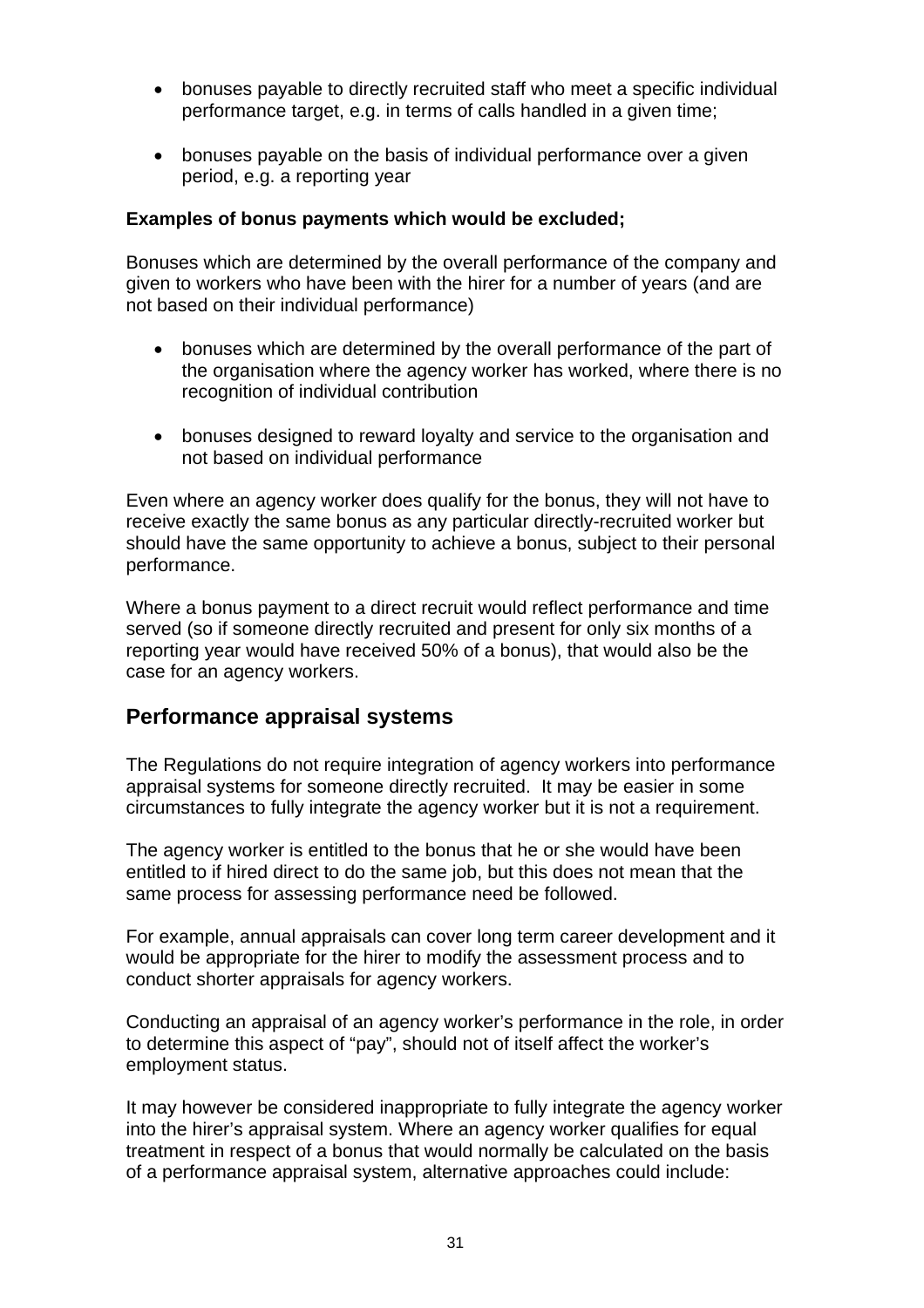- creating a simpler system to appraise agency workers agency workers will normally have clear objectives to help them undertake the assignment which could form the basis of their appraisal and this could be aligned to that used by the hirer
- utilising an agency's existing appraisal/feedback system to keep track of their performance through regular discussion between the hirer and agency – this could be utilised to decide if an agency worker should get a "standard" bonus or one linked to high achievement

### **Illustrative examples**

**Where an individual performance bonus is in scope of pay**  A line manager is carrying out an annual individual assessment for a member of their team, using 4 criteria derived from their employee company values.

1) Competence in performing role

2) Working relationships with internal and external stakeholders

3) Business achievement in terms of contribution to achieving company/unit targets

4) Attendance record

The bonus levels differ depending on performance – not met values (no payment); achieved values (£1,000 bonus); exceeded values (£2,000 bonus).

The hirer will need to share the standard of the agency workers performance with the agency.

If the award of the bonus requires a period of qualifying service then the agency worker would also be subject to that period of service.

## **Bonus following an eligibility period**

There is an eligibility period of service for all employees of 12 months before receiving a bonus. The agency worker will be entitled to the same treatment after 12 months.

The 12 months eligibility period is counted from the start of the assignment so the agency worker does not have to work 12 months plus 12 weeks before they receive an entitlement a directly recruited employee would have received after 12 months.

## **The hybrid (company and individual performance)**

In many instances a bonus scheme is based initially on company performance or performance of specific business unit to create a "pot", and then awarded depending on individual performance (levels vary according to performance marking). This kind of scheme is likely to be within the scope of "pay" under the Regulations, as it is awarded to directly recruited staff on the basis of performance and so linked to the amount or quality of work done by a worker. If it is possible to identify a part of the award linked solely to company performance – which should be out of scope – and the part of the award linked to personal performance, then the agency worker will only be entitled to that part of the award that can be shown to be linked to personal performance.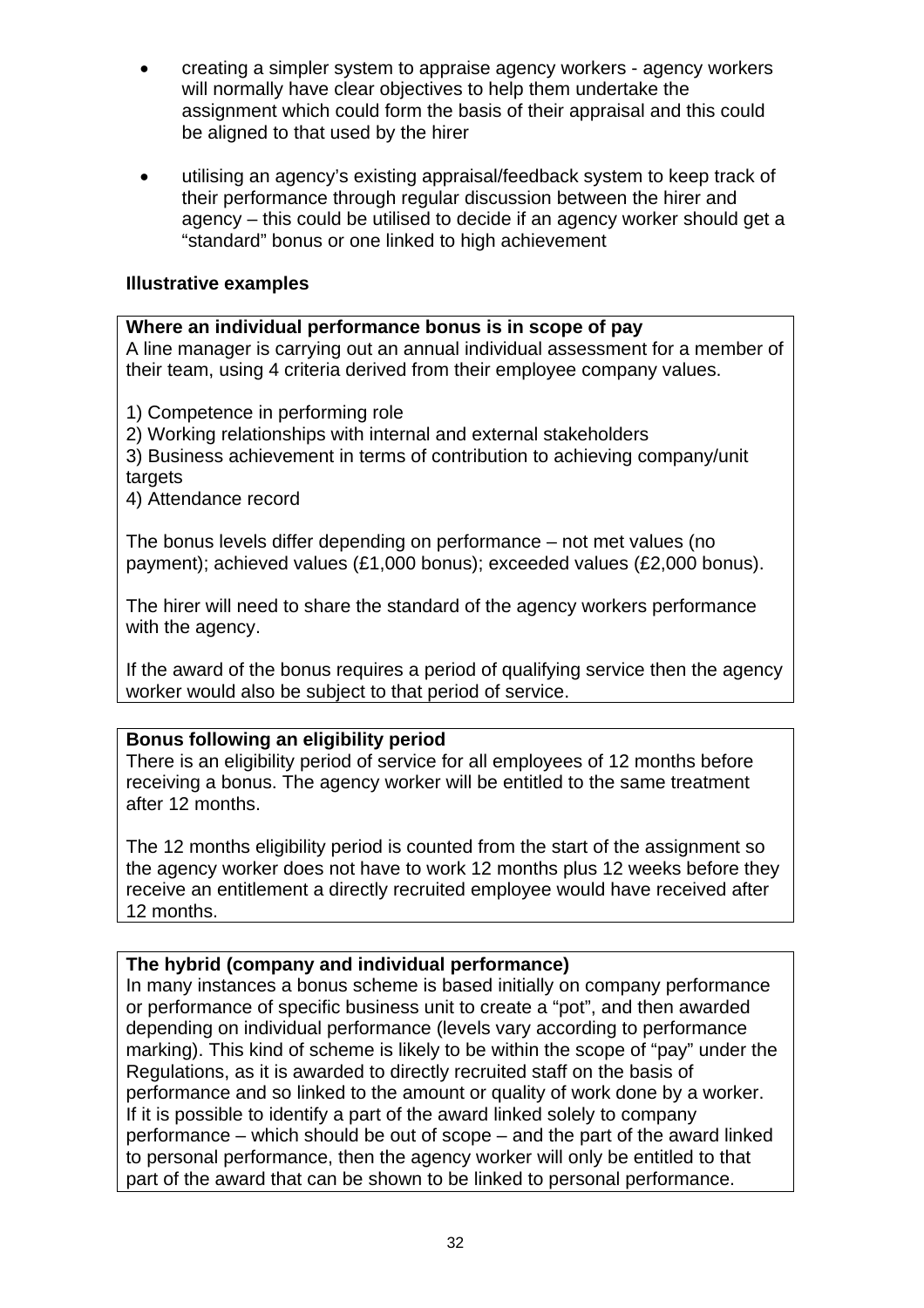## <span id="page-32-0"></span>**Annual pay award**

Where a hirer gives an annual pay increment, an agency worker should receive the pay increment that he or she would have been entitled to if recruited directly to do the same job, therefore the TWA and hirer need to keep in touch to ensure that agency workers receive correct pay entitlements.

#### **In summary**

| What is included in<br>"pay"                                           | What this means                                                                                                                                                                                                                                                    | Does not mean                                                                                                                                                                                                                              |
|------------------------------------------------------------------------|--------------------------------------------------------------------------------------------------------------------------------------------------------------------------------------------------------------------------------------------------------------------|--------------------------------------------------------------------------------------------------------------------------------------------------------------------------------------------------------------------------------------------|
| <b>Basic Pay</b>                                                       | 'Pay for work done';<br>annual salary usually<br>converted in hourly/daily rate.<br>NB to this may be added<br>some or all of the other<br>contractual elements<br>below and includes shift /<br>unsocial hours / pay and risk<br>payments for hazardous<br>duties | Occupational pension<br>contributions;<br>redundancy/severance,<br>expenses; occupational sick<br>pay<br>occupational maternity,<br>paternity, adoption pay<br>Note: agency workers are<br>entitled to statutory sick pay<br>(paid by TWA) |
| <b>Overtime pay</b>                                                    | Extra pay for additional<br>overtime hours                                                                                                                                                                                                                         | An automatic entitlement<br>for extra pay as an<br>agency worker will still<br>need to qualify for<br>overtime as if recruited<br>directly (where such<br>criteria apply to the<br>latter group)                                           |
| <b>Bonus or incentive</b><br>payment linked to<br>personal performance | 'Pay for work done' and<br>directly attributable to the<br>individual                                                                                                                                                                                              | Bonuses based solely on<br>company performance; to<br>encourage the worker's loyalty<br>or to reward long-term service                                                                                                                     |
| <b>Holiday pay</b>                                                     | Above the statutory<br>minimum, can be given<br>as leave or paid in lieu<br>as part of the hourly/daily<br>rate or at end of assignment                                                                                                                            | Other contractual and<br>statutory paid leave,<br>(e.g. compassionate<br>leave, paid time off for<br>union duties or jury<br>service) NB unless<br>employed by the TWA,<br>who would be<br>responsible for any such<br>provision due       |
| <b>Vouchers or stamps</b>                                              | Of fixed monetary value<br>so another form of "pay",<br>such as luncheon<br>vouchers                                                                                                                                                                               | Other benefits in kind,<br><b>Financial Participation</b><br>Schemes, Phantom<br><b>Share Schemes</b>                                                                                                                                      |
| Paid time off for<br>antenatal appointments                            | After the 12 week<br>qualifying period, paid at<br>full hourly rate for the<br>time it takes to attend the<br>appointment                                                                                                                                          |                                                                                                                                                                                                                                            |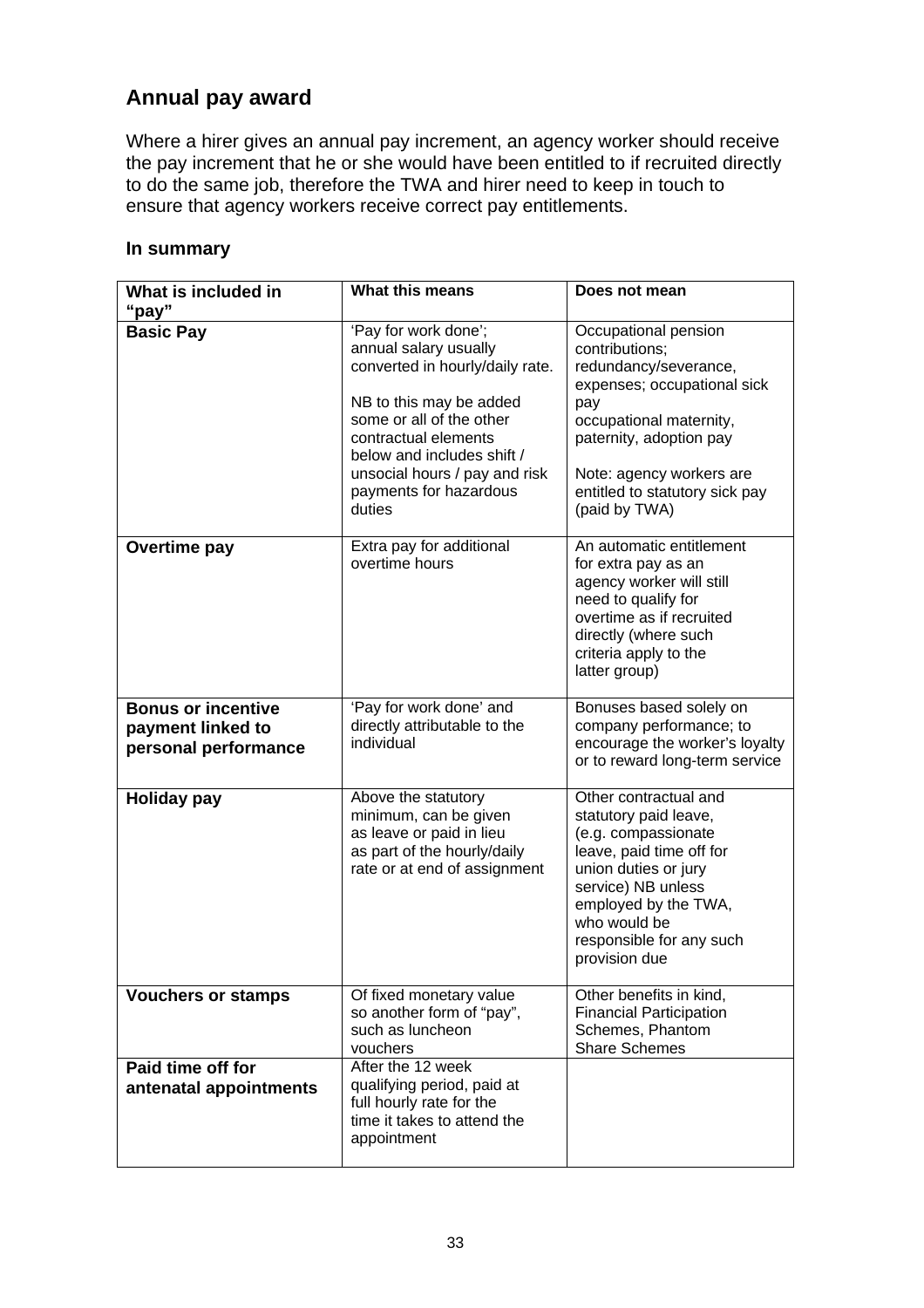# **Working time and holiday entitlements**

## <span id="page-33-0"></span>**At a glance**

This section covers what is included in working time and holiday entitlements. In addition to existing rights [\(Working Time Regulations 1998](http://www.bis.gov.uk/policies/employment-matters/rights/working-time)), after 12 weeks in a given job, an agency worker will be entitled to the same terms and conditions relating to the duration of working time, night work, rest periods and rest breaks, annual leave and to be paid at the appropriate overtime rate as he or she would have received as a direct employee.

## **Working time entitlements – duration of working time; night work; rest periods and breaks**

Many hirers may already offer some or all of these entitlements to agency workers from day one of an assignment.

For example, where a someone directly recruited would have had a more generous entitlement to rest than the statutory minimum requirement (perhaps a lunch hour rather than the minimum 20-minute rest during a shift of more than six hours), an agency worker working the same shift will also be entitled to this once the 12-week qualifying period has elapsed.

Duration of working time this might cover a variety of conditions. For example, if someone directly recruited to the same job would not be expected to work more than 48 hours then the agency worker should be offered the same terms and conditions.

## **Paid Holiday leave**

In relation to paid holiday leave, all workers have a statutory entitlement to 5.6 weeks per year (based on their working pattern – somebody working five days a week is entitled to  $5.6 \times 5 = 28$  days) which can include bank and public holidays.

As with rest breaks, if a hirer would have given a more generous contractual leave entitlement to the agency worker if recruited directly to fill the same job, the agency worker concerned should receive the same enhanced entitlement once the 12-week qualifying period has elapsed.

## **Payment in lieu option**

There will be many differing entitlements to paid holiday leave provided by hirers and a possible way of simplifying the administration of this entitlement could be to deal with any additional entitlement – over and above the statutory entitlement – as a one off payment at the end of the assignment or as part of the hourly/daily rate. Such arrangements would only relate to additional, contractual leave which is in excess of the statutory minimum.

It is important to remember that payment of the statutory entitlement to annual leave should be made when the leave is taken to ensure that individuals do take the leave to which they are entitled. There will be no change to the existing law in this respect.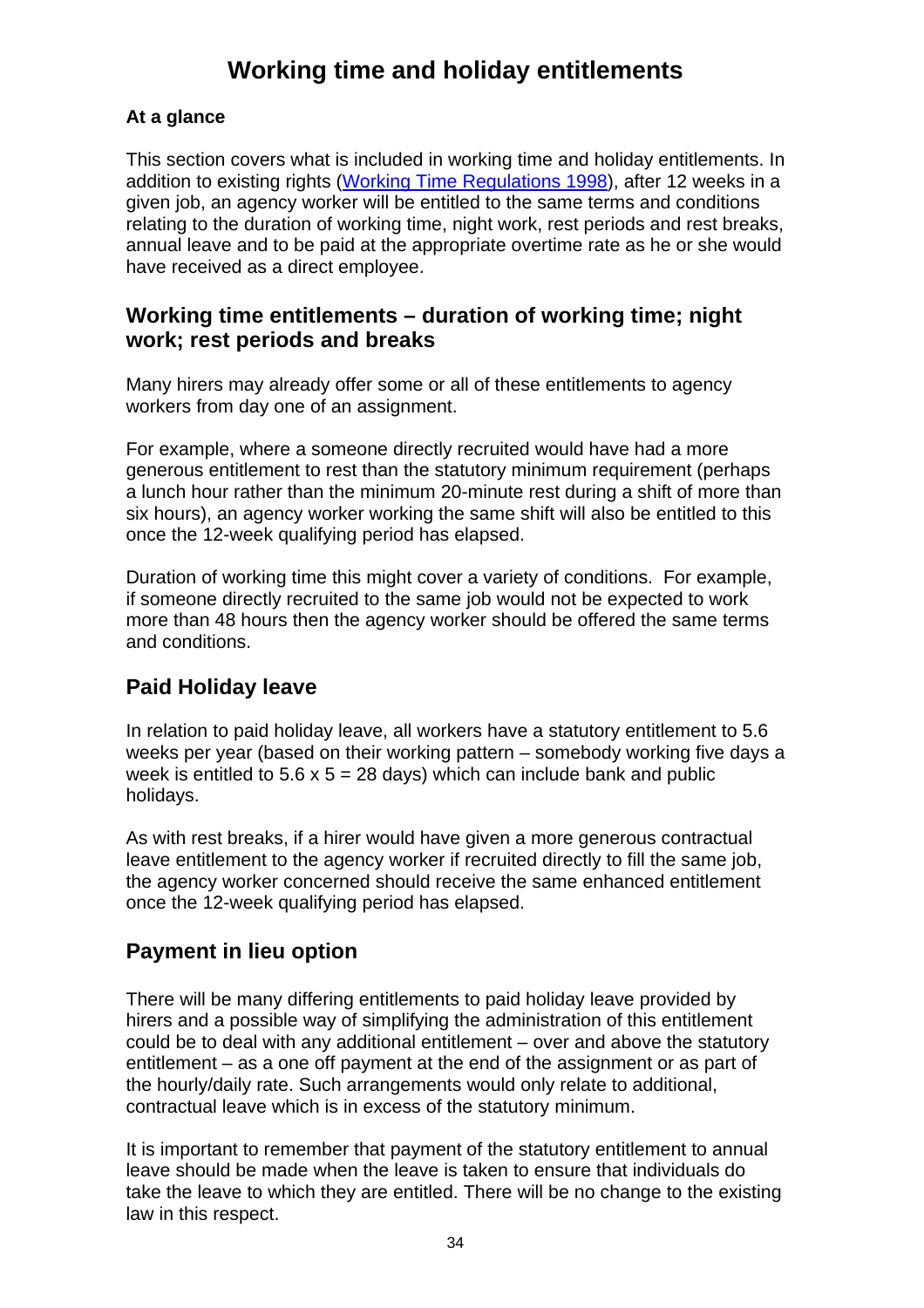# **Pregnant workers and new mothers**

### <span id="page-34-0"></span>**At a glance**

After completing a 12 week qualifying period in a given job, pregnant agency workers will be allowed paid time off to attend antenatal medical appointments and antenatal classes when on assignment.

If they can no longer complete the duties of the original assignment for health and safety reasons, they will also need to be found alternative sources of work (paid at a rate that is no less favourable than the last assignment which was terminated on health and safety grounds related to the pregnancy).

If alternative work cannot be found, then the pregnant woman will have the right to be paid by the agency for the remaining expected duration of the original assignment.

This provision does not give the agency worker any additional entitlement to maternity, paternity or adoption rights beyond those to which they would otherwise have been entitled.

### **Existing provisions**

The intention of these provisions is to protect agency workers who are pregnant or who are new mothers, with the aim of keeping them in the workplace and to ensure women are not treated unfairly because of their pregnancy. This is in addition to existing discrimination protections in the Equality Act 2010. The Equality Act provides that that less favourable treatment on grounds of pregnancy or maternity is discrimination.

This would mean, for example, it would be discrimination if agency refused to place a worker, or if a hirer refused to accept a worker because she was pregnant. Similarly, it would be discrimination if a placement were terminated because of pregnancy or if the worker was subject to a detriment because of her pregnancy. An employment agency needs to ensure that it doesn't discriminate when offering/providing its services. For example, it may be indirect discrimination if an agency refused to accept a woman onto its books because she only wanted to accept part-time work or offered only very short term placements to pregnant women while offering longer placements to other agency workers. Case law indicates that, it may be discrimination in certain circumstances where a company fails to allow an agency worker to return to the temporary post which she had previously occupied, following absence due to maternity.

This guidance applies to pregnant women, women who have given birth in the last 6 months or women who are breastfeeding.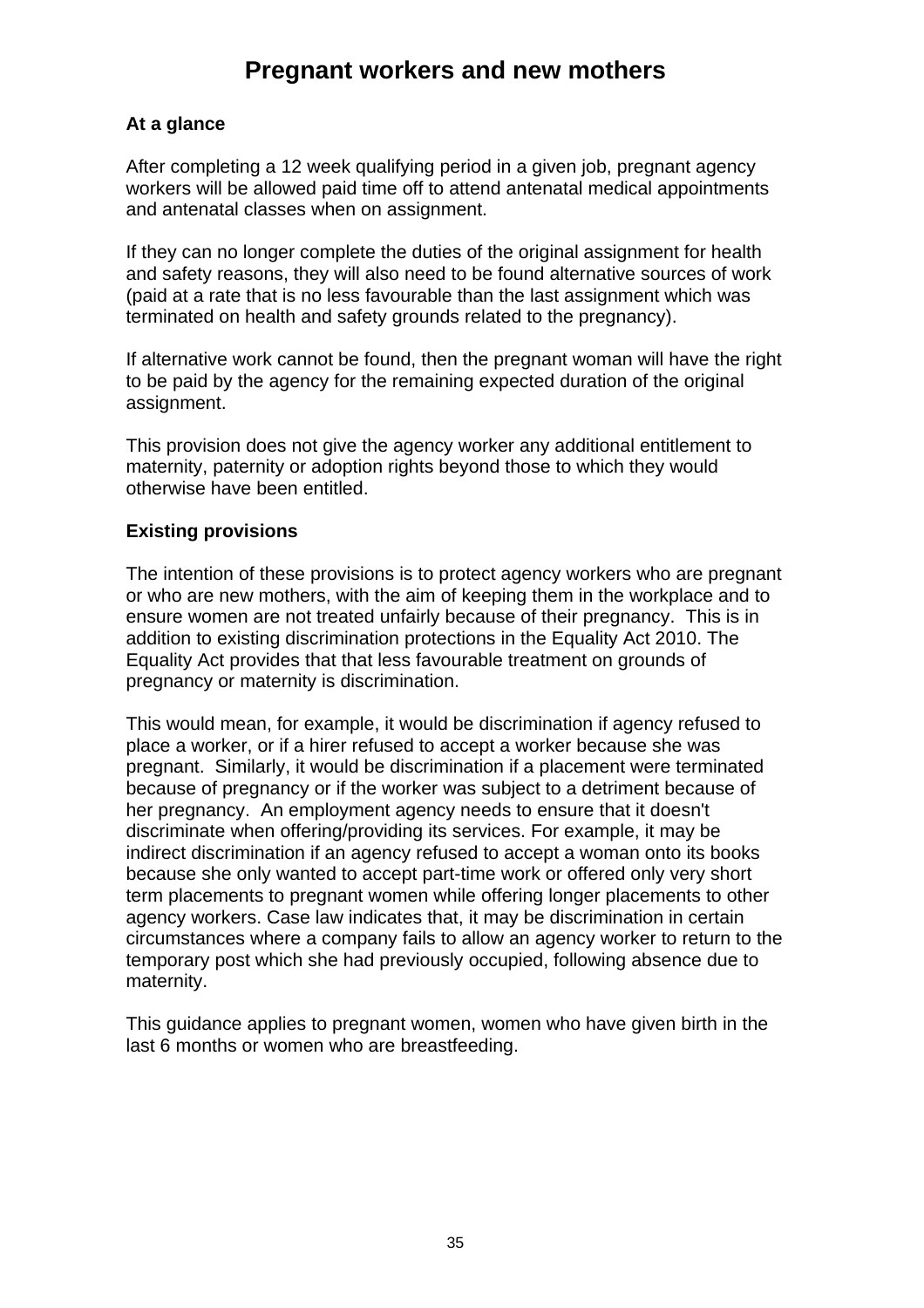## <span id="page-35-0"></span>For further information

Directgov – working when pregnant

Business Link – pregnancy at work

[He](http://www.hse.gov.uk/mothers/index.htm)alth and Safety Executive - Health and safety for new and expectant mothers

## **esponsibility of the pregnant agency worker R**

The agency worker will need to first notify the agency of her pregnancy and also in writing to the hirer. The agency may wish approach the hirer on her behalf and to ask for a health and safety risk assessment in the current assignment.

If the hirer identifies a risk, they will need to make an adjustment if it is reasonable. If it is not reasonable, the agency should offer alternative suitable end of the assignment. The agency worker will not be eligible to be paid if they work if available, where the agency worker be paid at the same rate until the have unreasonably refused suitable alternative work.

The agency worker should inform the agency of any ante-natal appointment so that she will continue to be paid at the usual hourly rate.

## **esponsibility of the TWA R**

If the nature of the assignment is such that a risk to health and safety is likely, the agency will need to ask the hirer to perform a workplace risk assessment and make a reasonable adjustment if necessary.

If this is not possible, the agency will need to seek alternative suitable work with another hirer, paid at least at the same rate and ensure that the agency worker is paid for any period of the assignment when she could not work due to a health and safety risk.

## **esponsibility of the hirer R**

When a risk assessment is required, it is the hirer's responsibility to carry one out and where a risk is identified, the hirer is obliged to make adjustments to remove the risk.

If an adjustment is not possible or reasonable and would not remove the risk, the hirer should inform the agency who will offer suitable alternative work if available.

## Suitable alternative work

The agency worker will need to be offered suitable alternative work, paid at a rate that is no less favourable than the last assignment and in line with the type of work that they have agreed to undertake with the agency.

The clock will continue to tick and the pregnant agency worker will continue to accrue weeks in relation to both the original hirer and the new hirer where she is working in another role.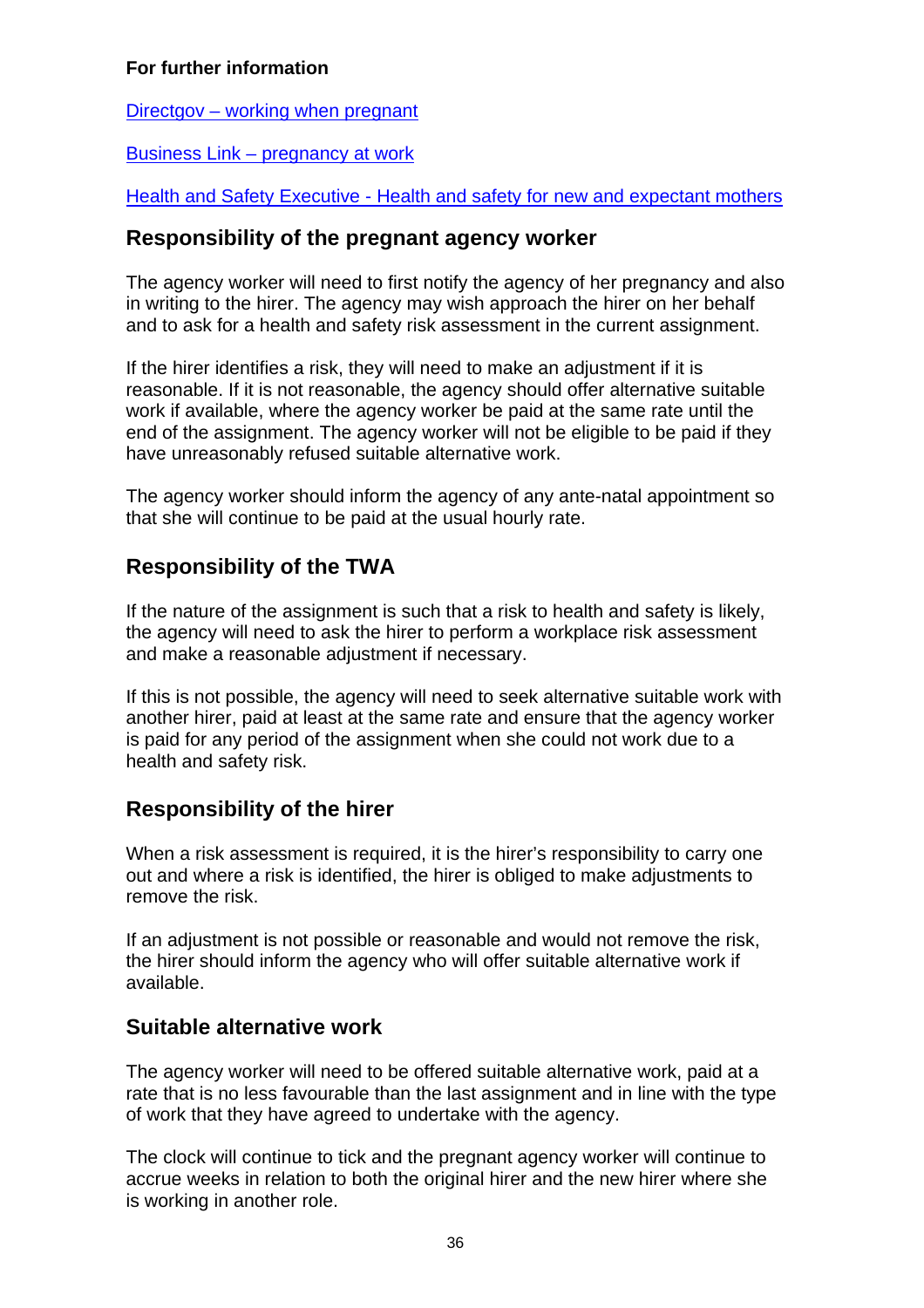## <span id="page-36-0"></span>**If the agency doesn't have a suitable alternative role available**

In a case where an agency worker's assignment is ended on maternity related health and safety grounds, if the agency is not able to find a suitable alternative assignment, the agency will be required to pay the agency worker at the same rate for the duration of the terminated assignment. If the end date of the assignment is not known, the agency will be required to pay the agency worker for what would have been the likely duration of the terminated assignment.

## **Ante-natal appointments**

After a 12 week qualifying period in a particular job, a TWA will be required to pay an agency worker for time that she has to take off from an assignment in order to attend her ante-natal appointment.

The payment will be the agency worker's current hourly rate and must be paid for each hour that she misses of her assignment. The agency worker can be required to provide evidence of her appointments (though not for the first appointment which is usually to confirm the pregnancy). It is reasonable to ask an agency worker to give an estimate of how long an appointment will last and how long it will then take her to get to work.

Antenatal care may include relaxation or parent craft classes as well as medical examinations, if these are recommended by the agency worker's doctor.

You will need to bear in mind that ante-natal clinics can be busy places and patients are not always seen on time and the payment covers the entire appointment including the time taken to and from the appointment if it's during assignment hours.

Directgov advice to individuals is to try to avoid taking time off work where you can reasonably arrange classes or examinations outside working hours.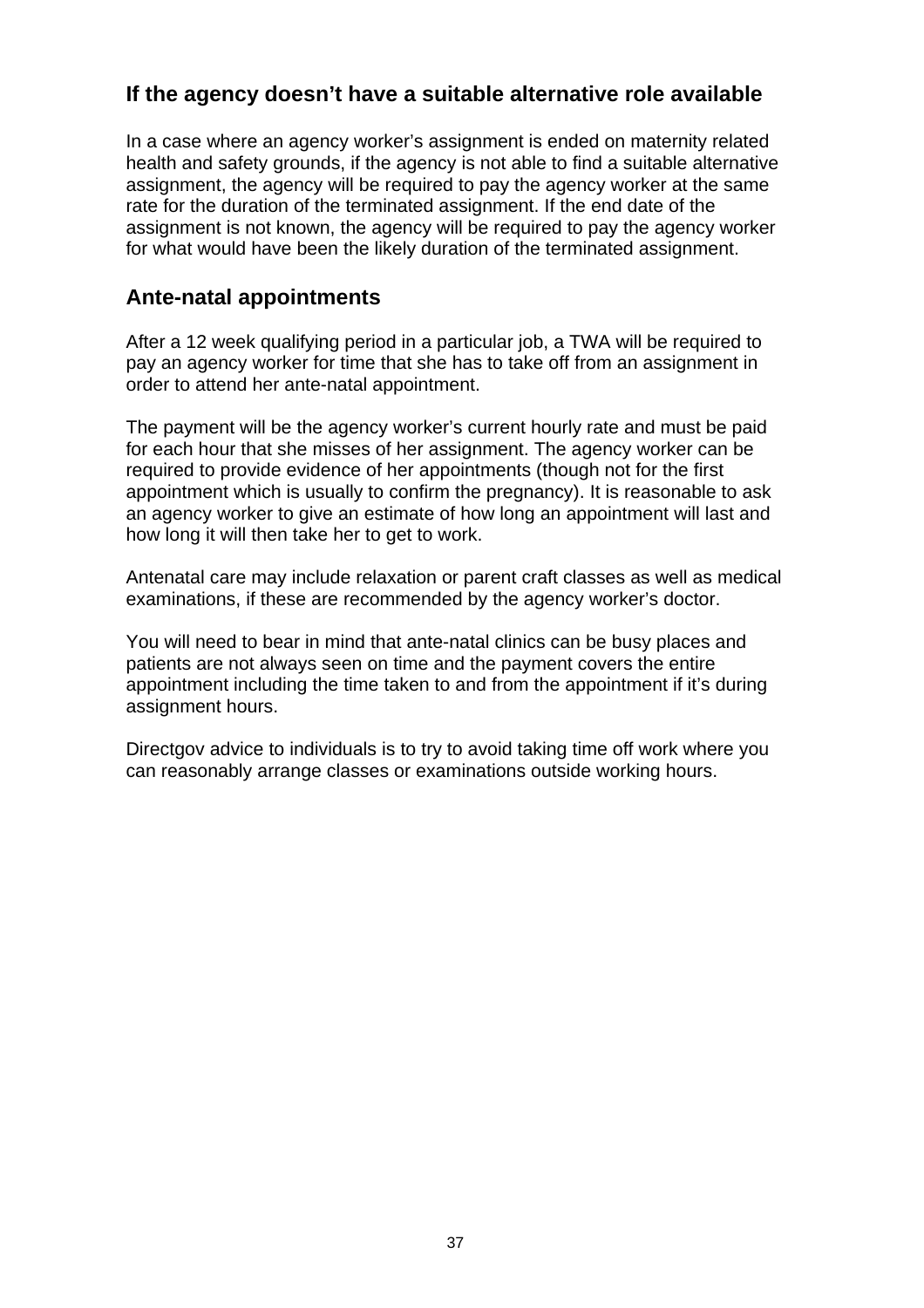# **Pay between assignments**

### <span id="page-37-0"></span>**At a glance**

There is an **exemption from equal treatment provisions on pay (and holiday pay)** where a TWA can offer an agency worker a permanent contract of employment and pay the agency worker between assignments i.e. during the periods when they are not working when there are no available suitable assignments for the agency worker. This means that after 12 weeks in a given job, the agency worker will not be entitled to the same pay as if they had been recruited directly.

The TWA should explain this to the agency worker so they can make an informed decision as to whether they are willing to agree to forgo this entitlement and enter into a permanent contract with them. In any event, the contract of employment has to contain a statement to the effect that entering into such a contract means that the agency worker does not have any entitlement to equal pay as set out in the regulations.

The rate of pay between assignments must be at least 50% of on assignment pay, at least National Minimum Wage [\(NMW](http://www.direct.gov.uk/en/Employment/Employees/NationalMinimumWage/index.htm)) and calculated using a reference period. The reference period is usually the 12 weeks immediately preceding the period of pay between assignments. The protections under this provision are in addition to a wider range of statutory employment rights available to employees.

## **New entitlements**

All agency workers, including those covered by this pay between assignments exemption, are entitled to other new provisions under the regulations – in particular equal treatment in relation to the duration of working time, night work, rest periods and rest breaks and annual leave after 12 weeks (in these circumstances the entitlement is to time off rather than pay – the paid annual leave entitlement will be as set out in the contract of employment between the TWA and the agency worker).

Additionally they must receive day 1 entitlements as these rights apply regardless of these agency workers being on a pay between assignments contract. The exemption only covers pay.

## **Permanent contract of employment**

To qualify for this exemption, the agency worker must be given a [permanent](http://www.acas.org.uk/index.aspx?articleid=1577)  [contract of employment](http://www.acas.org.uk/index.aspx?articleid=1577) with the TWA and agree the terms and conditions that will apply across assignments and the level of pay between these assignments. There is no requirement to pay the agency worker before the first assignment under the contract has begun.

These contracts must comply with the requirements in the regulations regarding certain specified conditions such as;

• minimum pay rates and their basis of calculation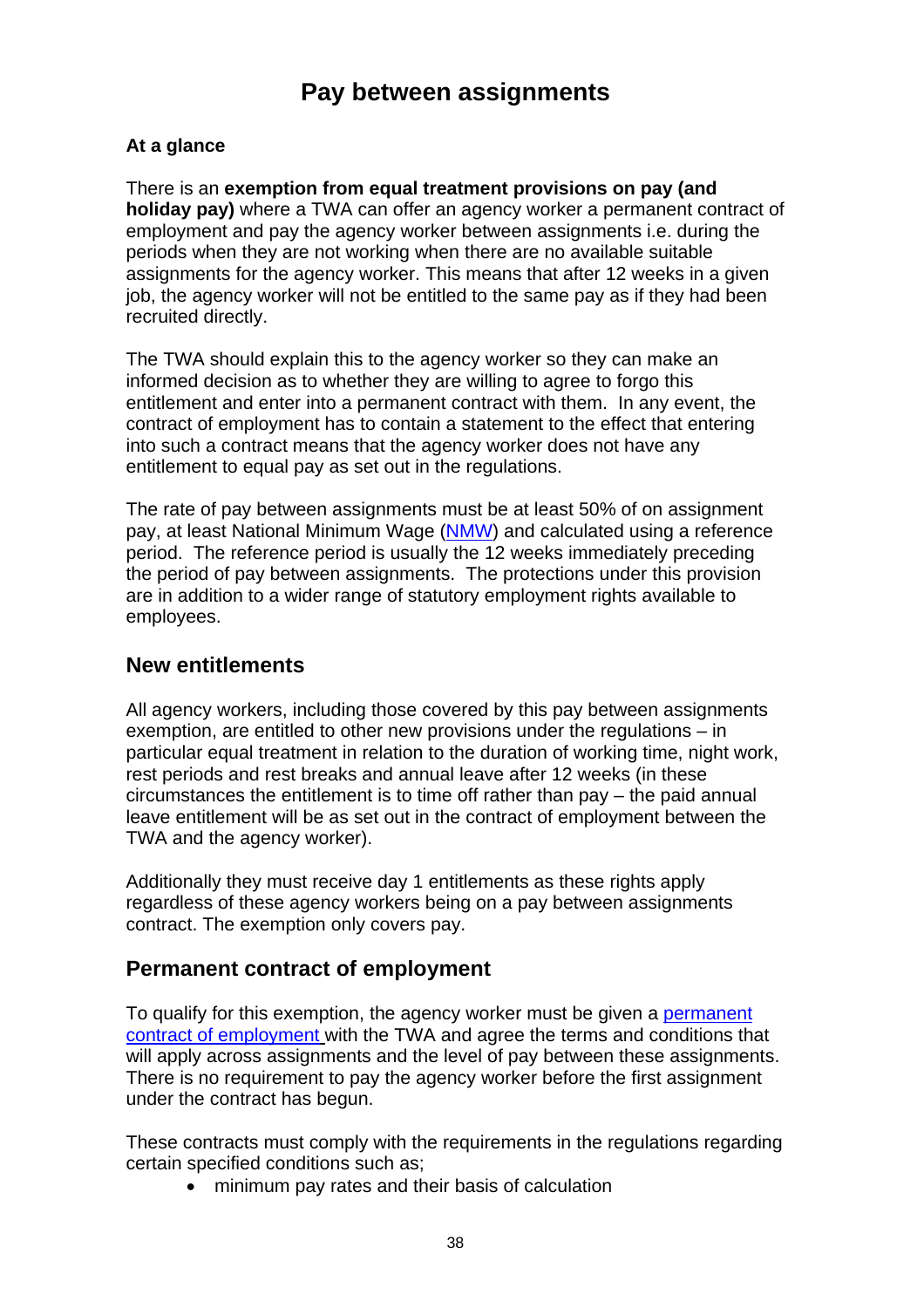• location of work, reflecting where the agency worker is willing to travel

• minimum and maximum expected hours (e.g. an agency worker may only be available for 2 days per week so a 5 day assignment would not be 'reasonable')

• nature of work

• a statement that makes clear that the agency worker is foregoing entitlements to equal treatment in so far as they relate to pay

Additionally the pay between assignments must be at least 50% of assignment pay based on previous 12 weeks and not below the National Minimum Wage [\(NMW](http://www.direct.gov.uk/en/Employment/Employees/NationalMinimumWage/index.htm)). It applies to the calendar weeks in between assignments where the agency worker is available to work but has no assignment, and such pay is calculated at the highest pay rate and hours enjoyed in the course of the previous 12 weeks - where the previous assignment lasted longer than 12 weeks, or during the previous assignment, where it was shorter than 12 weeks.

### **Pay between assignments – when it does and does not apply**

The pay between assignments derogation does not apply to periods between two short assignments which fall within the same week. This reflects the fact that the regulations provides that any week during which an agency worker works during an assignment covered by the derogation contract counts as a full calendar week e.g. allowing a worker on a derogation contract to accrue service towards the 12 week qualifying period for other relevant terms and conditions apart from those relating to pay.

Payment between assignments must be at least 4 weeks of pay before the contract is terminated. If the contract is still running and the agency worker is between assignments then the pay must continue to maintain the contract. Clearly this may exceed the 4 weeks minimum.

## **Anti avoidance measures**

The Regulations refer to contracts of greater than 'one hour' per week in order to demonstrate that providing a 'zero hours' contract (which may not provide a sufficient amount of mutuality of obligation, required in an employer/employee relationship) will not meet the requirements of the derogation contract.

The pay between assignments derogation is designed to be used where an agency worker has a contract of employment with a TWA and is paid during the weeks when the worker is not assigned to a hirer. It is because of this pay, when the worker is not assigned, that the Regulations provide for the derogation from equal treatment on pay. TWAs and hirers should not structure arrangements in a way that deprives agency workers of the protection provided by pay between assignments. This could put them at risk of a legal challenge.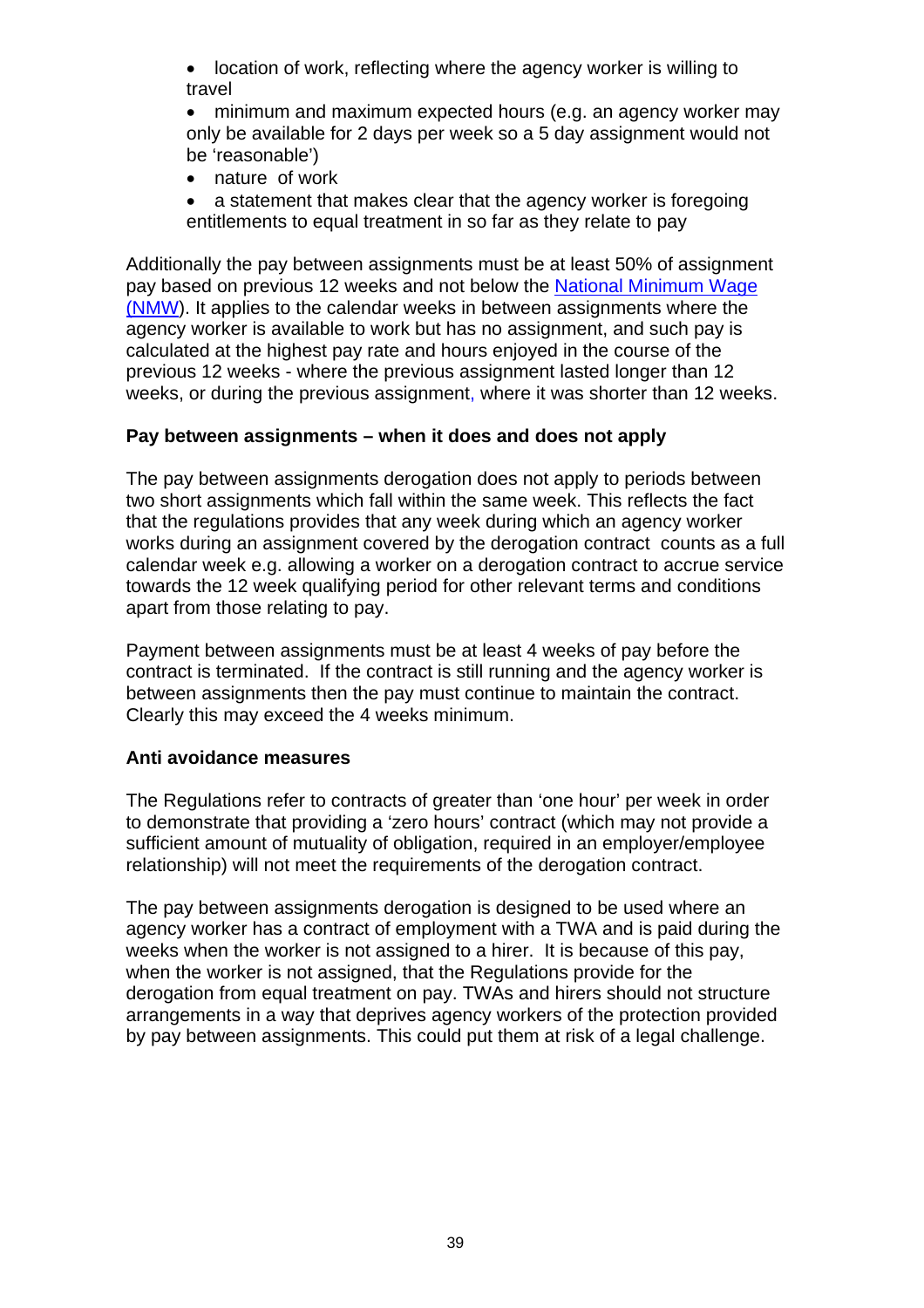<span id="page-39-0"></span>If a TWA were to pay the agency worker for a short period (which might be as little as one hour) when there is in reality no assignment available, a worker could argue that he or she is not working under the supervision and direction of the hirer and so the obligations in the Regulations to pay the agency worker between assignments applies.

If the hours that a TWA offers differ from the expected hours of work included in the contract, this could likewise result in a challenge.

If there is no permanent contract of employment between the TWA and agency worker which complies with the requirements of the derogation then the agency worker could be entitled to the equal treatment provisions under the Regulations which apply in the absence of such a contract. In the event of a successful claim, the TWA (and/or the hirer) will be responsible for any breach (and associated penalties) to the extent that they are responsible for the infringement. This will depend on the circumstances of individual cases

## **Rate of pay between assignments**

The agency worker will need to receive at least 4 weeks of pay between assignments (at the 50% rate or at least NMW) before the contract can be terminated. The agency must take reasonable steps to find a suitable assignment and where it does this, the agency worker will not be able to complain of a breach of the agreement or allege that a right to equal treatment on pay.

## **A suitable offer of work**

From the outset, and before the first assignment, the TWA and agency worker will need to discuss, agree and note in a written contract what the agency worker is willing to accept on any particular assignment. If an agency worker refuses a suitable assignment then, depending on the circumstances and the contract between the agency worker and the TWA, the agency worker may not be available for work and therefore not entitled to receive pay between assignments.

## **Ending a pay between assignments contract**

If the TWA wants to terminate the contract it must first satisfy the requirement for the TWA to give 4 weeks pay to the agency worker. The 4 weeks pay must be paid before the TWA can terminate the contract. The contract can end earlier other than by termination by the TWA eg if the agency worker resigns<sup>[4](#page-39-1)</sup>.

If the obligation to pay 4 weeks pay has been met during the duration of the contract then it does not have to be paid again at the end of the contract – for example, a contract has been running for a year, during the year the agency worker has been paid between assignments for at least 4 weeks, at the end of

<span id="page-39-1"></span><sup>&</sup>lt;u>end</u><br><sup>4</sup> If agency worker resigns no payment is required as agency worker rather than TWA has terminated contract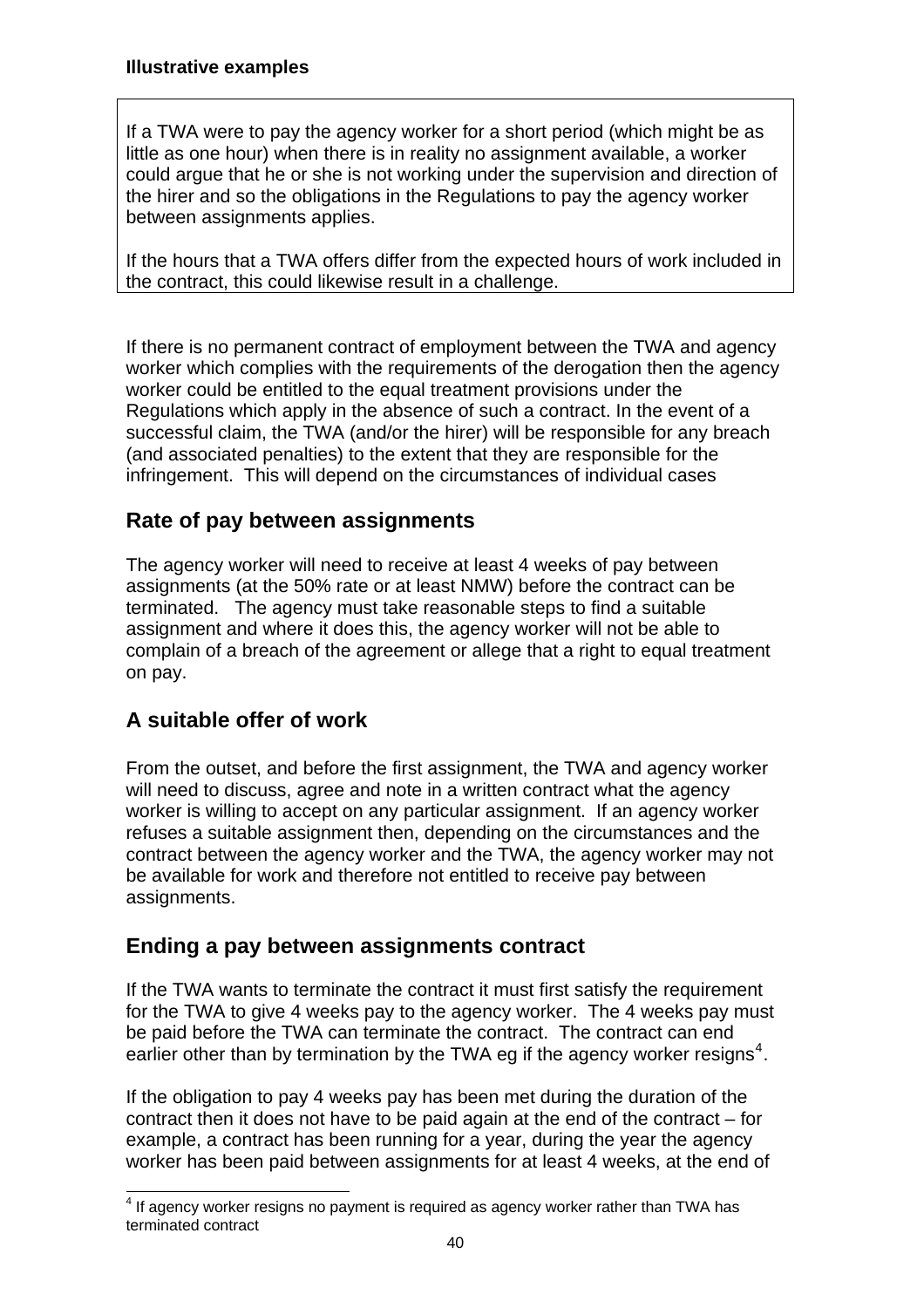<span id="page-40-0"></span>the contract no further payment under these regulations is required. Other contractual obligations e.g. notice pay, may apply which are outside of these Regulations.

## **Pregnant workers working on a pay between assignments contract**

The maternity provisions, where a worker is suspended for health and safety reasons, apply for the length of the original intended duration of assignment or likely duration of the assignment - whichever is the longer.

Once these provisions no longer apply - i.e. they wouldn't otherwise be performing the original assignment - from that point the pay would be determined by the pay between assignments contract.

#### **lustrative examples Il**

.

An agency worker on a production line but the hirer decides they do not **s need the agency worker during a quiet period. The agency worker return when the work picks up.** 

The TWA pays the agency worker for the weeks where there is no work, in the event that they cannot find the agency worker alternative work, as set out in the contract of employment.

### **hen an TWA cannot find work for an agency worker W**

An agency worker works for a hirer for 4 weeks at £10.00 per hour for 40 hours. least 4 weeks pay between assignments either during the contract or at the end The TWA cannot find the agency worker a suitable job the next week so the agency worker is entitled to at least 50% of rate of pay as long as it is at least the NMW. Therefore the agency worker is entitled to 40 hours x NMW and will be paid until the TWA finds the agency worker alternative work or terminates the contract (in all circumstances the agency worker must have received at of the contract)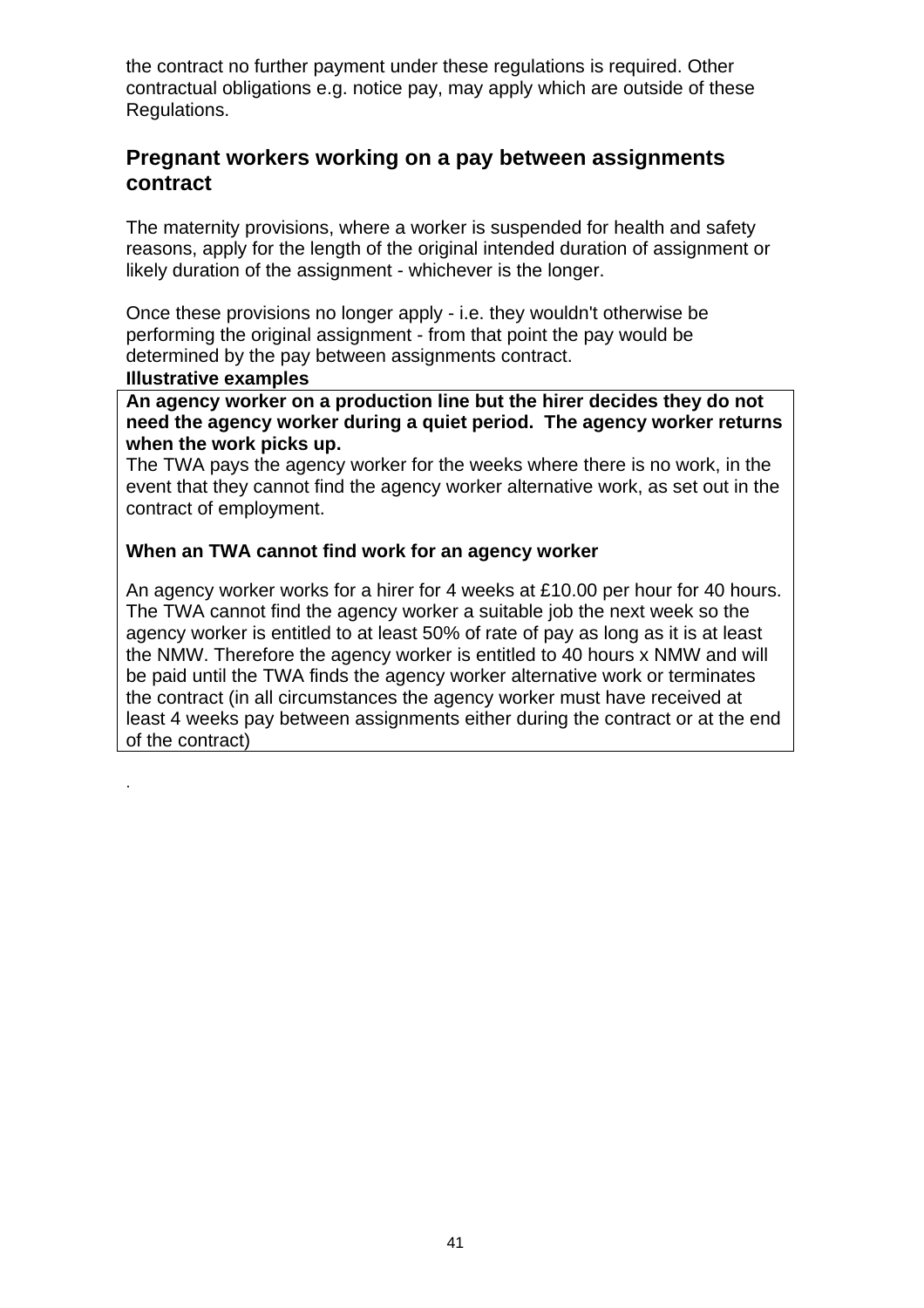## <span id="page-41-0"></span>**At a glance**

This section covers:

- the information required by a TWA before placing an agency worker on assignment
- when a TWA should ask the hirer for information about basic working and employment conditions following 12 weeks in a given job
- compliance information required by a TWA from a hirer
- what steps the agency worker can take to obtain information from the agency and hirer
- what happens if an agency worker does not receive a response to their request and if they are unsatisfied with the response
- how a claim to an Employment Tribunal is dealt with given multiple parties are involved and penalties that a Tribunal might award

It is preferable for disputes to be solved in the workplace at the earliest opportunity, minimising costs, stress and time involved for all parties. Acas can get involved in pre claim and post claim conciliation.

## **Information a TWA must have before supplying an agency worker**

For each vacancy a TWA ("the agency") receives from a hirer, they must record details about the vacancy including the details as set out in separate, pre-existing legislation, the [Conduct Regulations,](http://www.businesslink.gov.uk/bdotg/action/layer?topicId=1081755778) before they introduce or supply an agency worker to that hirer. The [Gangmasters licensing](http://gla.defra.gov.uk/) regulations apply in the food and agricultural and shellfish sectors.

### **When a TWA should ask a hirer for information about basic working and employment conditions**

It may be clear at the start of an assignment that it will last for more than 12 weeks and it may be good practice for the TWA to ask for information at an early stage – or even in advance of the assignment starting.

But this is a matter between the TWA and hirer and no timescale has been deliberately set out in the Regulations to give flexibility.

In some instances the assignment may be scheduled to last for less than 12 weeks but is extended. In this situation, the TWA should contact the hirer to obtain information as the agency worker can request information, in writing, any time after the 12 weeks have elapsed. In the event of multiple TWAs involved in the supply of the agency worker, the TWA who has the direct contractual relationship with the hirer should undertake this action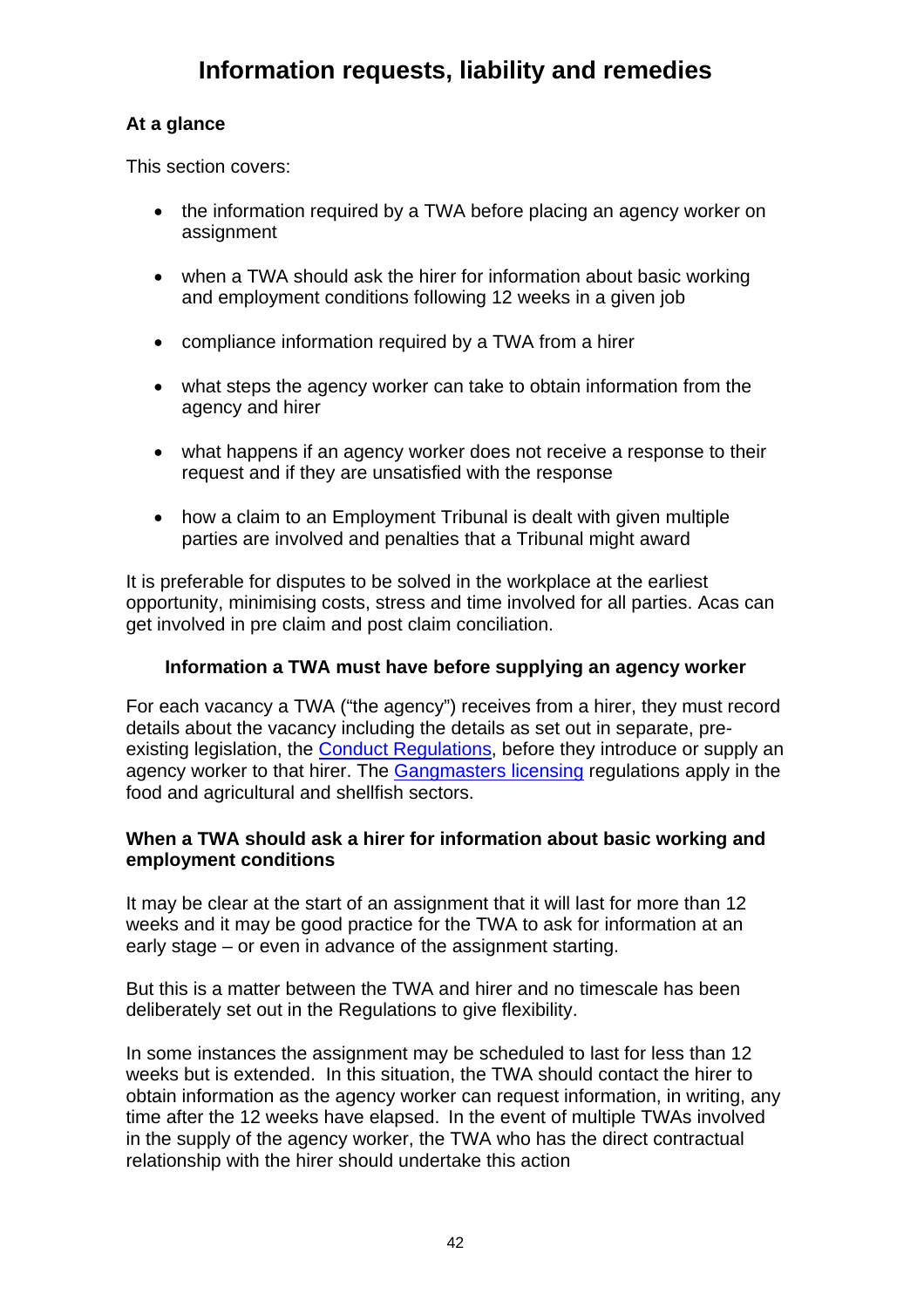# <span id="page-42-0"></span>**Compliance information required by a TWA from a hirer**

A TWA cannot supply an agency worker to a hirer without certain information due to existing legislation (refer to [Conduct Regulations](http://www.businesslink.gov.uk/bdotg/action/layer?topicId=1081755778) for more details);

- the identity of the hirer, nature of business and location
- start date and duration of assignment
- job role, responsibilities and hours
- the experience, training, qualifications and any authorisation which the hirer considers are necessary, or which are required by law, or by any professional body in order to work in the position
- any risks to health or safety known to the hirer and what steps the hirer has taken to prevent or control such risk
- any expenses payable by or to the work-seeker

In addition, a hirer will need to provide the TWA with the following details in order to comply with these Regulations (usually found in standard terms and conditions or a company handbook), if and when an agency worker completes 12 weeks in a given job. As the entitlement to equal treatment begins in week 13, this information should be provided promptly – when it is clear that the assignment will last more than 12 weeks.

- the level of **basic pay** (based on the annual salary an agency worker would have received, as if recruited directly)if and when there are **overtime payments** and **shift/unsocial hours** allowances or **risk payments for hazardous duties**
- performance is appraised and information on annual pay increments) • types of **bonus** schemes the hirer operates (and how individual
- if they offer **vouchers** which have monetary value
- **annual leave entitlement**

While day 1 entitlements are the responsibility of the hirer, it may be useful for the TWA to enquire about the facilities on their premises and how they provide information on their job vacancies. But this is a matter for the TWA and hirer to agree.

## **Working through multiple TWAs**

It is essential that correct hirer information is supplied from one TWA to another where there are intermediaries involved in the supply of an agency worker, such as master or neutral vendor arrangements or umbrella companies (who are classed as TWAs under the Regulations). In the event of a claim, the Tribunal would decide which party was responsible for any breach to the extent that it is responsible for the infringement.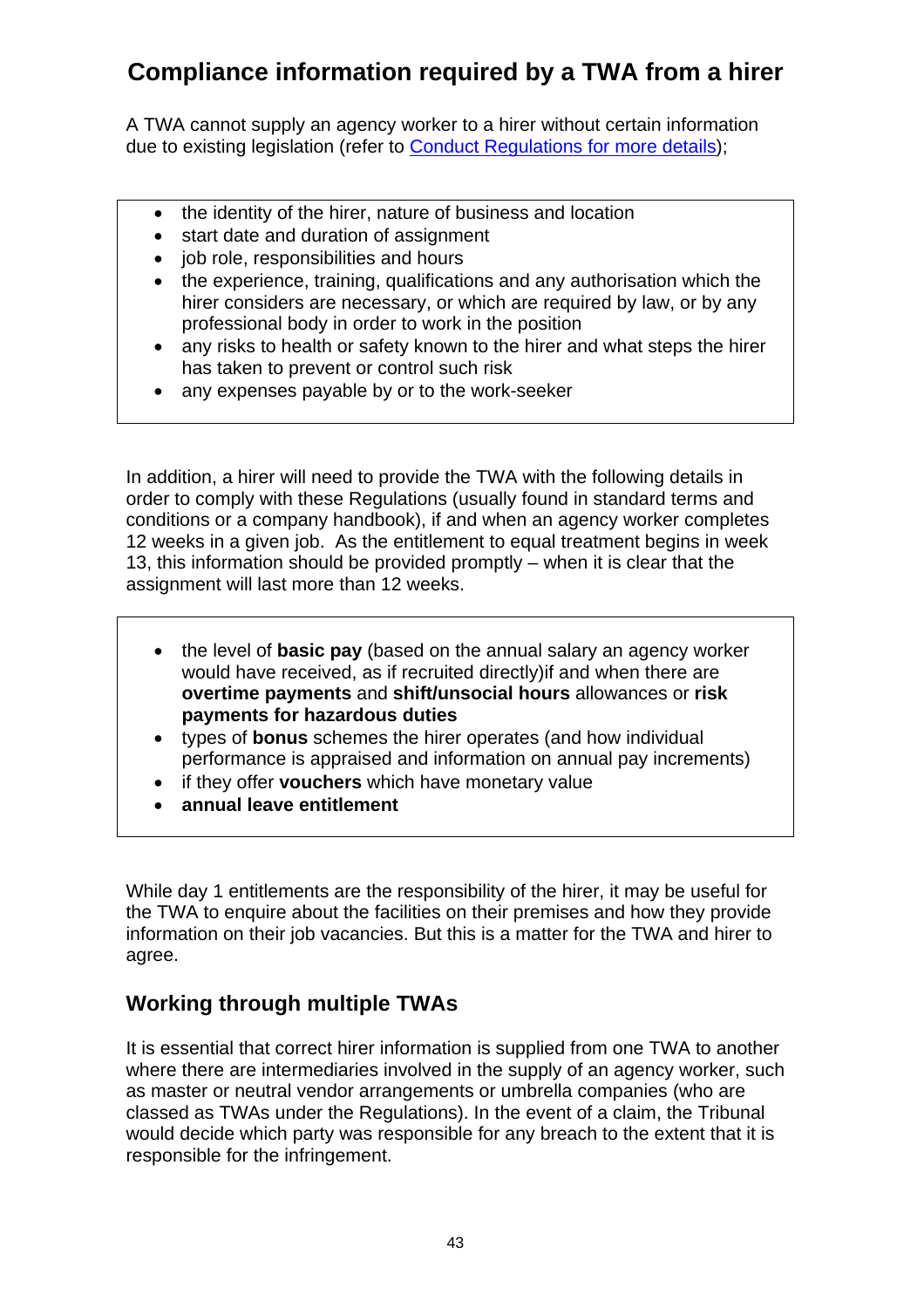### **Process for an agency worker to obtain information**

Agency workers are entitled to information relating to their equal treatment entitlements, if they believe their entitlements under the Regulations have been infringed. This process depends on what aspect of equal treatment they are requesting information on.

- if it is in relation to **Day 1** entitlements (such as access to information on vacancies or access to collective facilities or amenities), then the requirement to provide information lies with the hirer and information can be requested any time after the start of the assignment (a hirer might provide information direct to the agency which in turn passes it to the agency worker in advance of the assignment starting or the hirer might issue information as part of the induction of agency workers but that is a matter for the hirer and TWA)
- if it is about entitlements **after the 12 weeks qualifying period** then the requirement to provide information lies with the TWA and the agency worker can only request information after the 12 weeks have elapsed.

Agency workers should be encouraged to talk to the TWA in the first instance as the TWA will often be able to resolve difficulties without resorting to formal procedures or to liaise with the hirer to ensure the agency worker receives the information. This informal approach is not required by the Regulations.

Under the Regulations an agency worker can take the following action In relation to Day 1 entitlements, for example access to facilities such as childcare or car-parking. The agency worker should approach the hirer direct with a written request for information before making a claim. The hirer has 28 days to respond in writing from receipt of the request.

## **The hirer should provide;**

- a written statement with all relevant information relating to the rights of a comparable worker or employee; and
- reasons for the treatment of agency workers

For access to facilities, the hirer may have good reasons why the agency worker is treated differently which is permissible but can be challenged. Different treatment requires objective justification. Essentially, hirers would have to ask themselves "is there a good reason for treating the agency worker less favourably?" Cost may be a factor but by itself is unlikely to justify different treatment. Practical considerations could be a factor – for example the child care facility may be at full capacity. Where there is a waiting list system then the agency worker should be treated in the same way as a comparable employee or worker.

If the request is in relation to basic working and employment rights applicable after 12 weeks in a given job, the agency worker cannot request information until the 12 weeks have elapsed. In this instance the agency worker can request a written statement from the TWA about any aspect of equal treatment they do not believe they were receiving before making a claim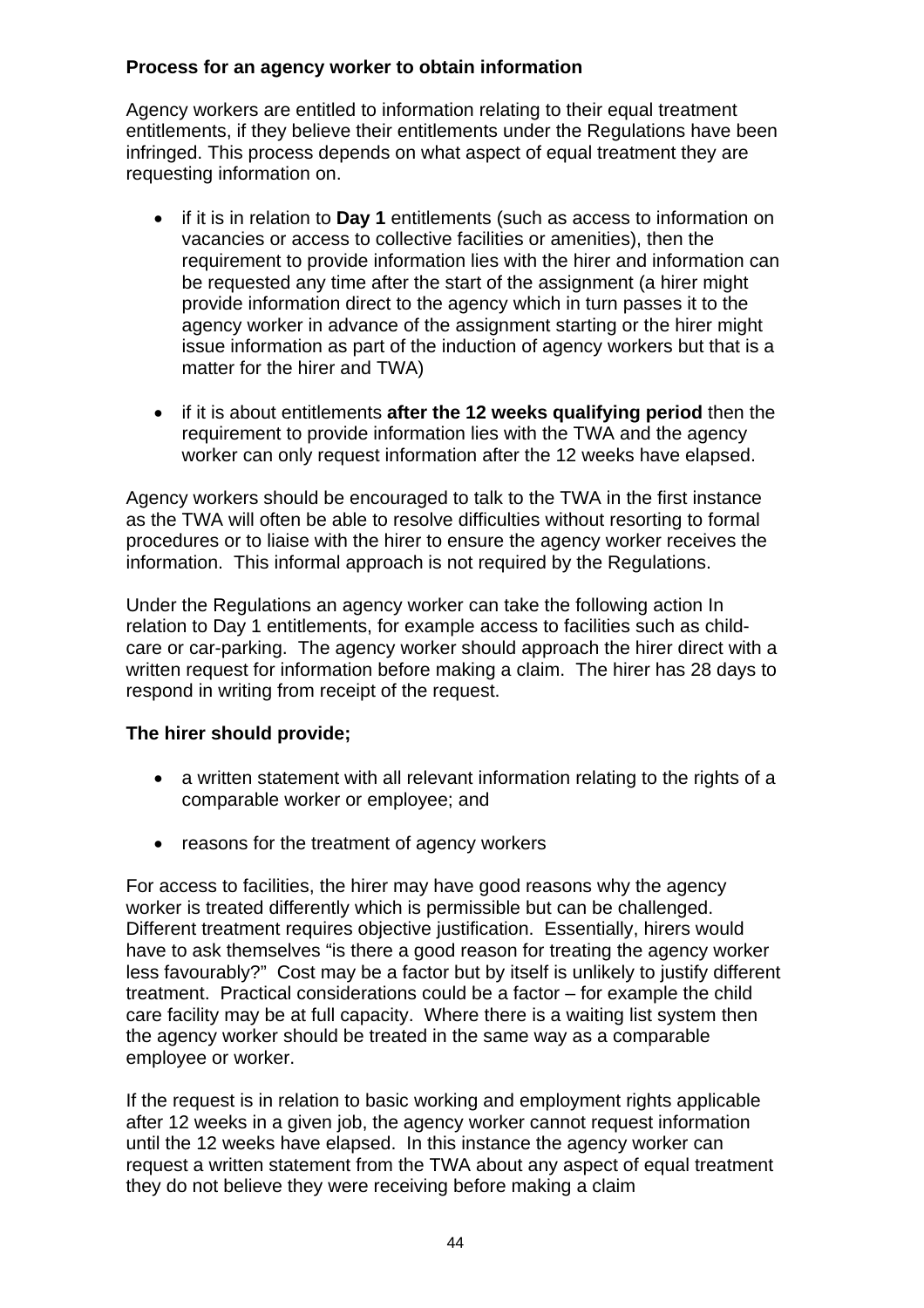**The TWA has 28 days from receipt of the request to respond in writing to the agency worker setting out;** 

- relevant information relating to basic working and employment conditions e.g. rate of pay, number of weeks of holiday as set out in company handbooks, usual contractual terms etc
- any relevant information or factors that were considered when determining the basic working and employment conditions – for example, if there is a pay scale where the agency worker is put on the pay scale
- where the equal treatment is based on a flesh and blood comparable employee (doing the same or similar work), the information describes the terms and conditions applicable to that employee, explains any difference in treatment, e.g. lower rate of pay based on lower level of qualifications, skills, experience and expertise.

### **If an agency worker does not receive a written statement about basic working and employment conditions**

If an agency worker has not received a written statement within 30 days of making that request, the agency worker can then write to the hirer requesting the same information. The agency worker has to wait until the TWA has had the chance to respond before approaching the hirer.

| <b>Entitlement</b>                                                                     | Who must provide<br>written info        | When can the agency<br>worker challenge their<br>treatment on<br>assignment                                                                                                                                                                                             |
|----------------------------------------------------------------------------------------|-----------------------------------------|-------------------------------------------------------------------------------------------------------------------------------------------------------------------------------------------------------------------------------------------------------------------------|
| Can I use the company<br>car park? Can I use on<br>site child care facilities?         | Hirer                                   | Day 1. The hirer has 28<br>days from receipt of the<br>written request to<br>respond in writing                                                                                                                                                                         |
| I do not consider I am<br>receiving the correct<br>holiday entitlement/rate<br>of pay? | Agency in first instance;<br>then hirer | Once the agency worker<br>has qualifying for equal<br>treatment. If a written<br>response is not received<br>from the agency within<br>30 days of making the<br>request then the agency<br>worker can write to the<br>hirer who has 28 days<br>from receipt to respond. |

### **In summary**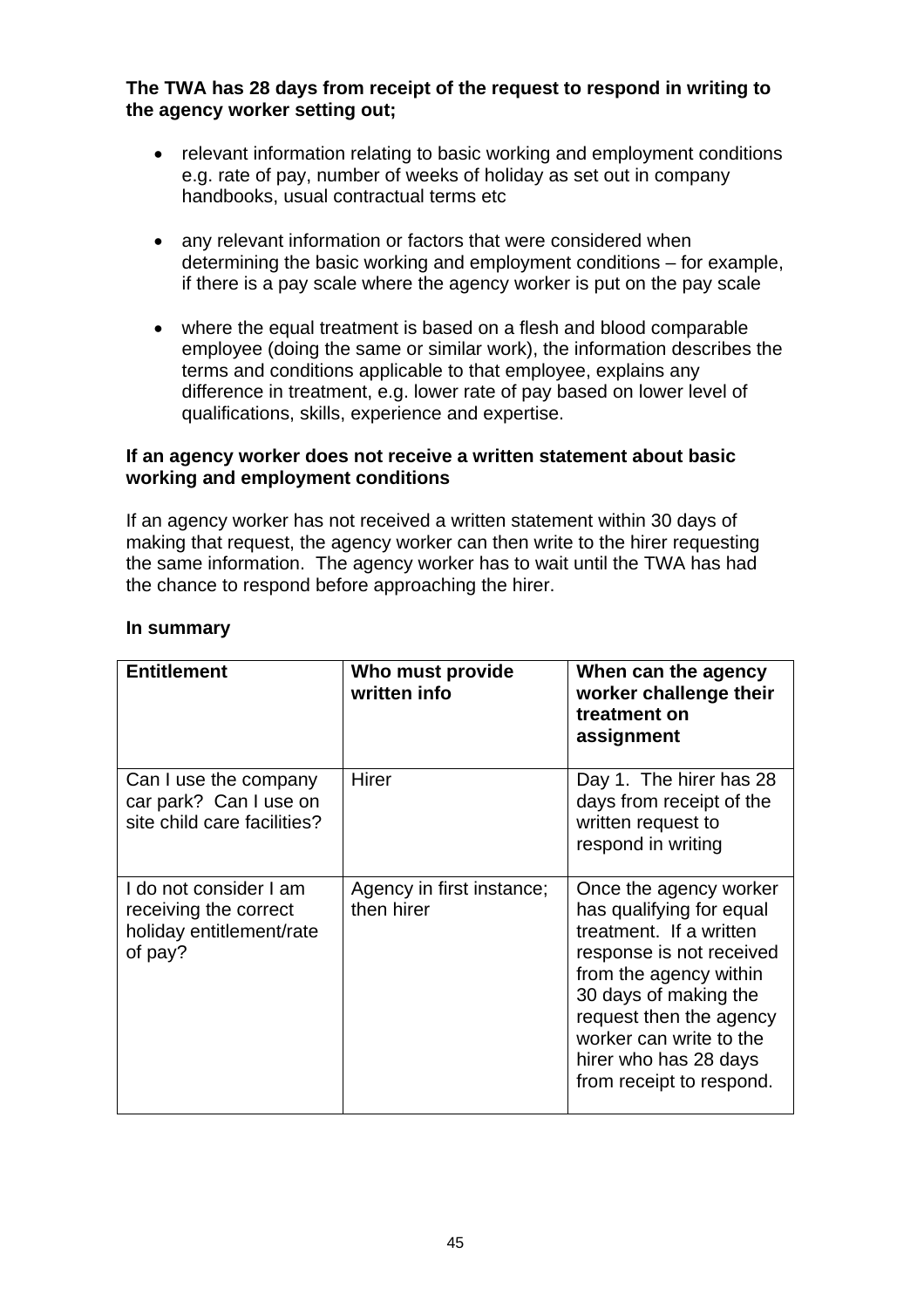#### <span id="page-45-0"></span>**If an agency worker is unsatisfied with the response or does not receive a response**

An agency worker can bring a claim an Employment Tribunal in relation to their rights in the Regulations. The Tribunal can draw an adverse inference from the fact that a written statement that was requested was not provided. The agency worker can bring a claim without a written request but should be encouraged to seek information before making a claim.

A Tribunal will not consider a complaint under the Regulations unless it is presented within 3 months of the actual breach (a Tribunal may still consider a complaint if it is just and equitable to do so).

To help resolve matters without the need for Tribunal intervention, [Acas](http://www.acas.org.uk/index.aspx?articleid=1461) will be able to get involved in pre and post claim conciliation.

## **Liability and remedies**

#### **Regulations 14, 17 and 18 Responsibilities in the event of a claim**

Liability rests with the hirer for failure to provide Day 1 entitlement. The TWA will not be held liable because they do not have a role in delivering these entitlements as the TWA has no influence or role in providing access, for example, to a company canteen.

For failure to provide basic working and employment conditions, liability can rest responsible for the failure. Even if the TWA will be initially responsible for the breach of the equal treatment principle, it will have a defence if it can show that hirer about its basic working and employment conditions and treated the agency with either the TWA (or TWAs where more than one is involved in the supply of the agency worker) and/or the hirer to the extent that each is actually it obtained or took "reasonable steps" to obtain relevant information from the worker accordingly. If it can establish this defence then the hirer will become liable for that liability which would have been the TWAs.

The hirer will be liable for any breach to the extent that it is responsible for the provided incorrect information, about basic working and employment conditions infringement. So, if a hirer had failed to provide information to the TWA, or and the agency worker was not receiving appropriate treatment under the Regulations, then the liability could be the sole responsibility of the hirer.

It is therefore in the interests of all parties to exchange information in a timely conditions and pay rates which affect agency workers. Similarly hirers should manner. As a matter of good practice TWAs should put in place reminders so they can check with the hirer if there have been any changes to terms and notify TWAs when they amend their basic working and employment conditions eg pay and bonus reviews.

In a Tribunal claim, where the responsibility or a breach of Regulations is not worker may claim against both the TWA and the hirer at the outset. This does clear, or has not been conceded, as between TWA and hirer, the agency not mean that a Tribunal can be asked to find that there is "joint and several liability" for breaches. The Regulations ensure that any party in the chain of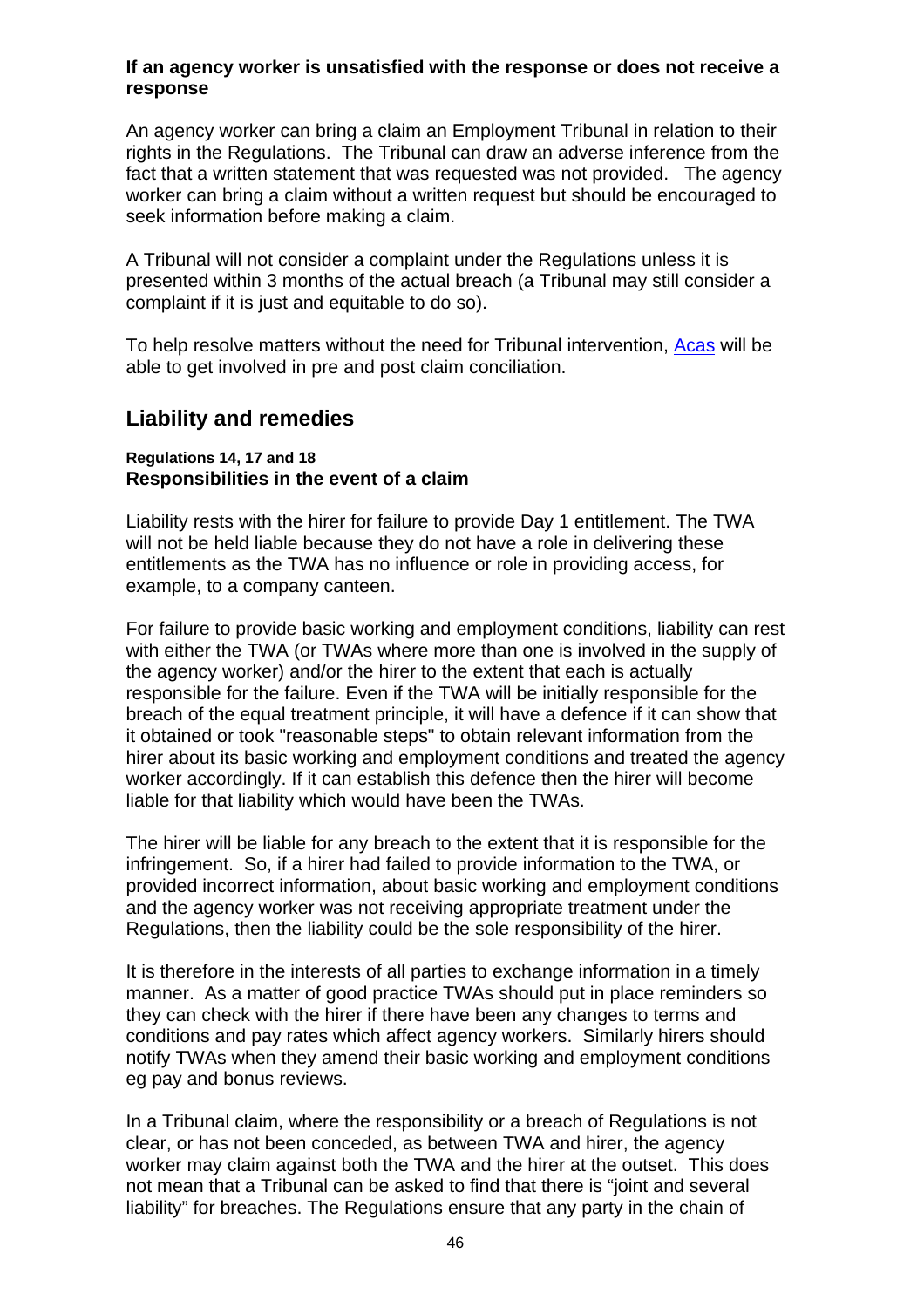claim and be liable to the extent that the Tribunal finds they are to blame for the relationships (i.e. a hirer or a TWA) can be named at the outset or joined to a infringement.

### **a Tribunal upholds an agency worker's complaint: If**

The Tribunal will generally be able to award financial compensation (and penalties in certain circumstances), make a declaration setting out the agency hirer/TWA takes certain action to remove the adverse effect on the agency worker's rights in relation to the complaint and/or recommend that the worker.

#### **hat an agency worker will receive W**

The agency worker will be compensated for any loss of earnings related to their compensation, for example if they have been denied access to a facility. There worker behaved unreasonably, having the power to reduce the award if it is just entitlements under the Regulations – or receive an appropriate level of is no maximum award but there is a minimum award of two weeks of pay regardless of the value of the loss, unless a Tribunal finds that the agency and equitable.

Where the agency was unaware that there had been previous service with a hirer in a particular post that could be aggregated with new service proposed at where the company has multiple sites. If an agency worker arrives on site for a that hirer, this could mean that the 12 week qualifying period would be reached earlier. This situation could arise where the hirer was a large company or new assignment and realises that they have been engaged there previously, they should inform the agency straight away.

If an agency worker brings a claim and has not told the agency or hirer they treatment or qualified before the 12 weeks elapsed) a Tribunal can take this into worked for the hirer before (and were therefore already entitled to equal account when deciding the level of compensation in any claim.

### Anti-avoidance measures to encourage compliance

The Regulations contain an "anti avoidance" provision designed to prevent structures of assignments that are put in place to intentionally circumvent the Regulations.

In all circumstances, the agency worker must have completed at least two assignments or two roles (in substantively different roles which break the qualifying period) with the same hirer or connected hirers within the same group, in order for the anti-avoidance provisions to become relevant.

Factors which would indicate that a pattern of assignments was structured with the intention to deprive the worker of equal treatment rights could be;

- the number of assignments
- the length of assignments
- the number of role changes
- whether the role changes were substantively different
- the length of break periods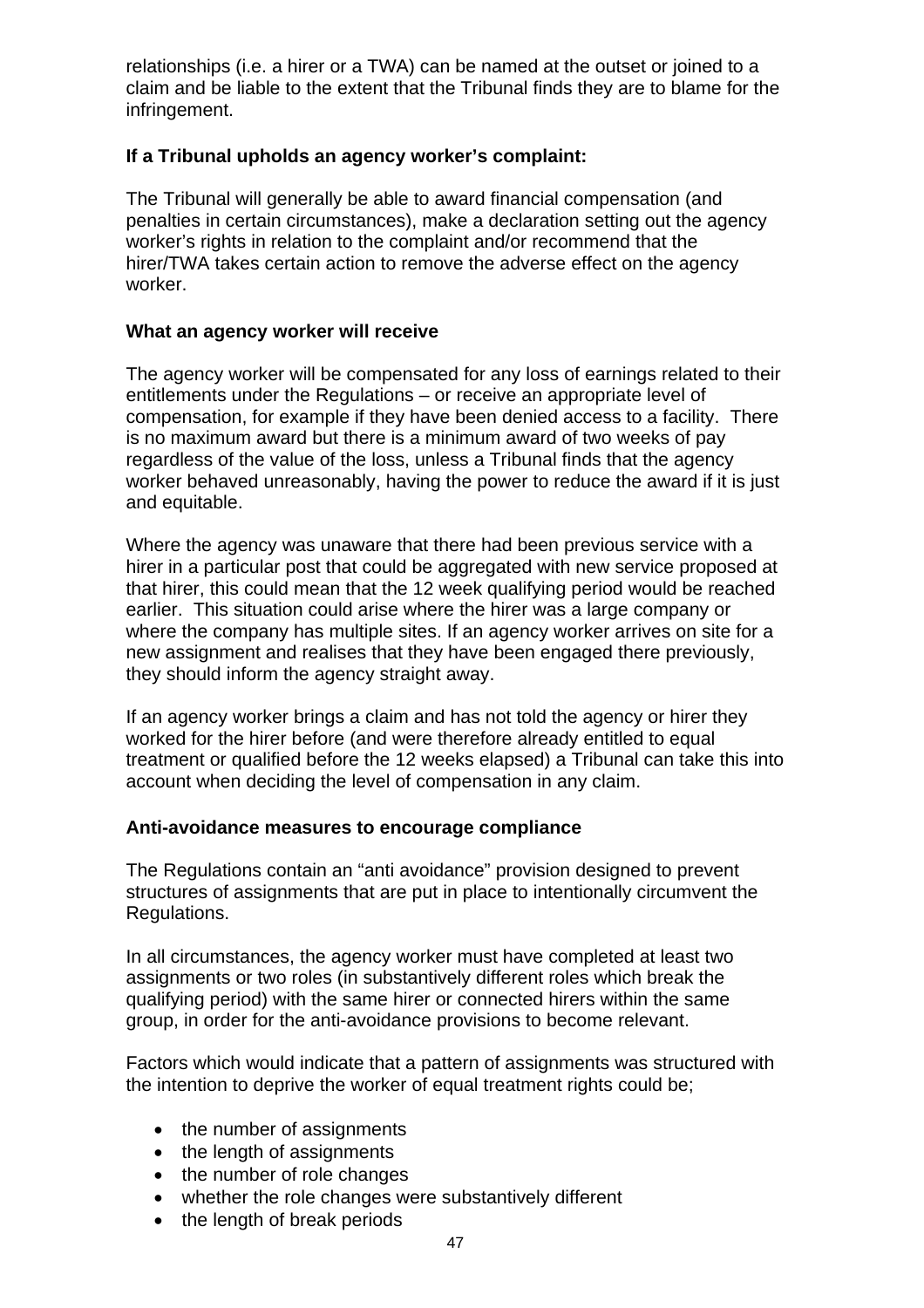It would still ultimately be for a Tribunal to decide whether the pattern of assignments indicated an intention to deprive the worker of his or her rights, against evidence from the hirer/agency that the motivation behind the pattern was different and legitimate. In these circumstances, the Tribunal may make an weighing evidence from the worker that one or more of the factors applied award of up to £5,000.

### **lustrative example Il**

### **n agency worker makes a claim after being rotated between companies A that are legally connected in the same group, into similar roles with regular frequency**

If this happens, the Employment Tribunal may consider that the motivation these circumstances the agency worker will be deemed to have completed the behind this action was to deprive the agency worker of equal treatment. In 12 weeks qualifying period or will retain the entitlement to equal treatment.

This could result in a penalty of up to £5,000 against the hirer or TWA or split between parties in a way the Tribunal considers just and equitable.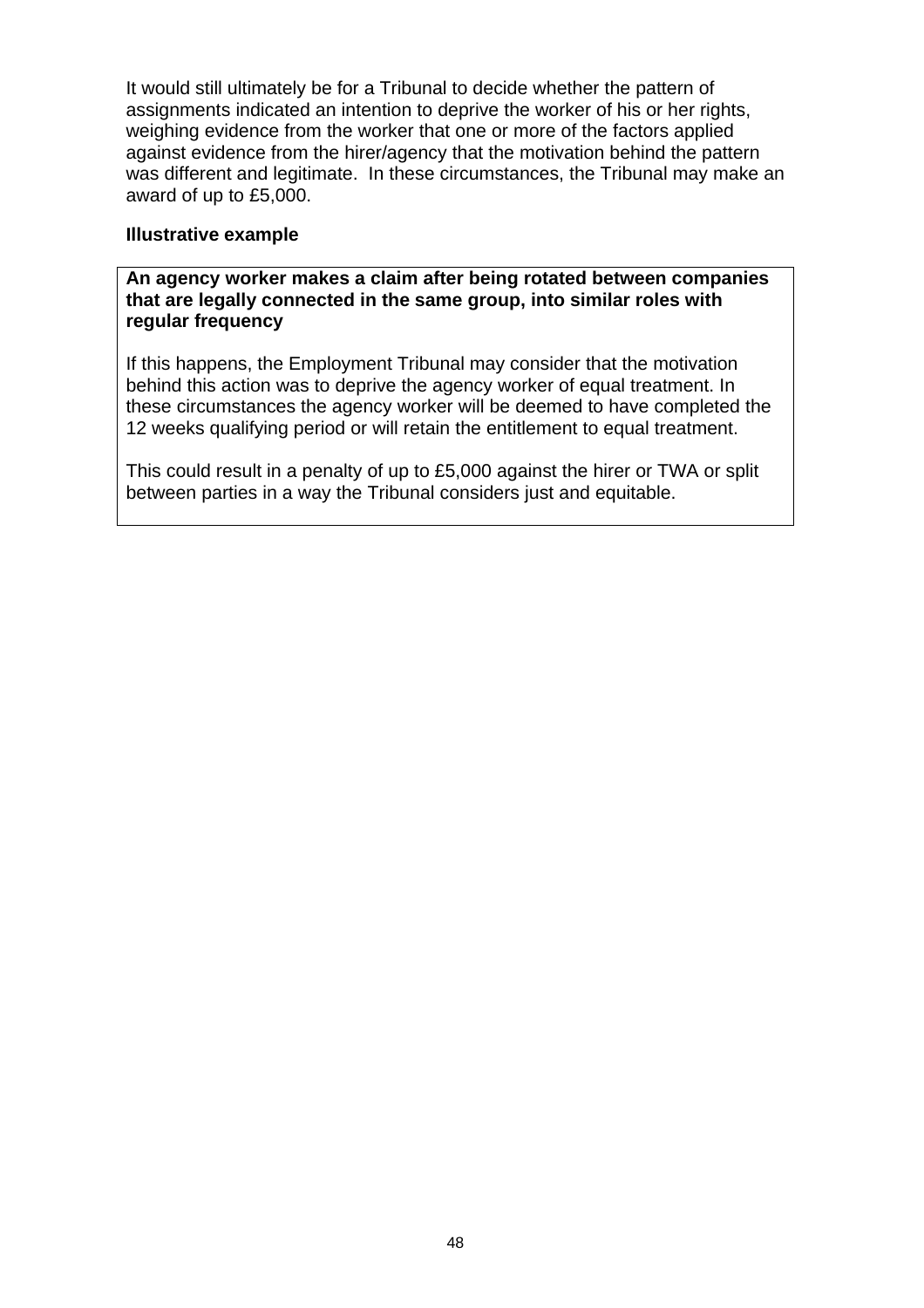# **Other factors**

### <span id="page-48-0"></span>**At a glance**

This section covers other factors that are affected by the Agency Workers Regulations;

- thresholds for bodies representing agency workers; from 1 October 2011 temporary agency workers will count towards the thresholds in Temporary Work Agencies for the purposes of calculating the thresholds above which a representative body may be established. This will not apply to agency workers that are employees of the TWA
- information of workers' representatives; you must provide relevant information on the use of agency workers supplied in all the situations where there is currently an obligation on employers to provide information on the employment situation

## **Thresholds for bodies representing agency workers**

Employees have a number of rights to establish bodies to represent their interests in discussions with management. The rights are not automatic and depend on threshold provisions which establish the minimum number of workers or employees an organisation must employ before they come into effect.

The laws that establish these rights do not state that representative bodies should automatically be established. They allow employees to instigate a procedure which may lead to the establishment of a representative body.

The Directive does not give new representational or consultative rights to temporary agency workers. The Directive requires agency workers to count towards the calculation of the thresholds above which the existing rights in these areas are calculated. In the UK this will apply to the TWA where the worker is registered and not to the hirer.

If a temporary agency worker has a relationship with two or more agencies the agency worker could potentially count towards the threshold of each one, because they may have ongoing relations with each. However, if a person 'on the books' of the temporary work agency has not been supplied to a hirer or an intermediary by the agency they cannot subsequently be included in the thresholds count as they will not meet the definition of an 'agency worker'.

### **Representative bodies**

There are various types of representative bodies which are established to enable employers and employees to communicate, consult and negotiate effectively with each other. These include ongoing, broad-topic bodies such as European Work Councils and Information and Consultation representative bodies and also those set up for specific issues and Health and Safety representative bodies.

The law does not apply to the establishment of a representative body for the purposes of collective redundancy. Because they are not employees, temporary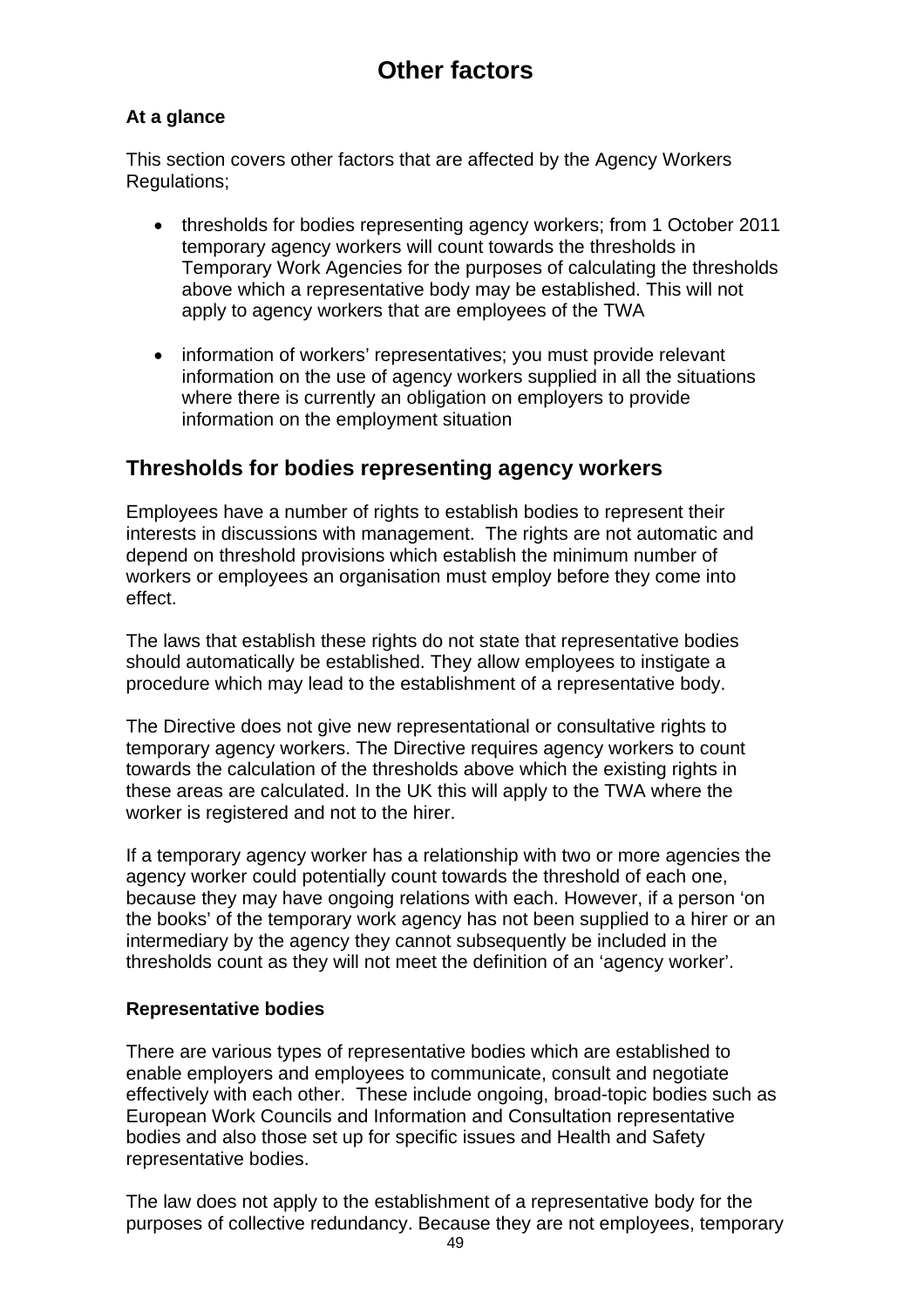<span id="page-49-0"></span>agency workers cannot in the legal sense be made redundant, therefore cannot be counted towards such a threshold.

If you are a temporary work agency you will need to consider the qualifying points after which a temporary worker may be entitled to be counted towards the threshold count for the purposes of establishing a representative body at your agency.

**Information on the establishment of representati[ve](http://www.acas.org.uk/index.aspx?articleid=2391) bodies can be found at:** <http://www.acas.org.uk/index.aspx?articleid=2391>

## **Information of workers' representatives**

There are various situations where you have a statutory obligation to provide information to employees and their representatives about the employment situation at your business. This includes ongoing mechanisms such as collective bargaining, Joint Consultative Committees and European Works Councils. It also covers issue-specific situations including collective redundancies and Transfer of Undertakings (TUPE) situations.

The Regulations provide that where information is provided on the employment situation, information should also be provided on the use of agency workers. The information must be provided to employees or their representatives.

### **Information must include:**

- the total number of agency workers engaged
- the areas of the business in which they are utilised
- the type of work they are contracted to undertake

The definition of information to be provided does not include information on agency workers' terms and conditions.

In addition to the various pieces of legislation that have been amended, you have a statutory duty to provide information relating to temporary agency workers under the Safety Representative and Safety Committee Regulations 1977 and the Health and Safety (Consultation with Employees) Regulations 1996.

As a hirer you will need to put processes in place to manage the additional administrative procedures that this requires. You will also need to know your obligations and the financial penalties which may apply if the legislation is breached. Further details on statutory obligations can be found on;

TUPE <http://www.berr.gov.uk/files/file20761.pdf> Collective bargaining <http://www.acas.org.uk/CHttpHandler.ashx?id=273&p=0> Collective redundancies <http://www.acas.org.uk/CHttpHandler.ashx?id=877&p=0> European works Councils <http://bis.gov.uk/policies/employment-matters/rights/info-con/ewc>